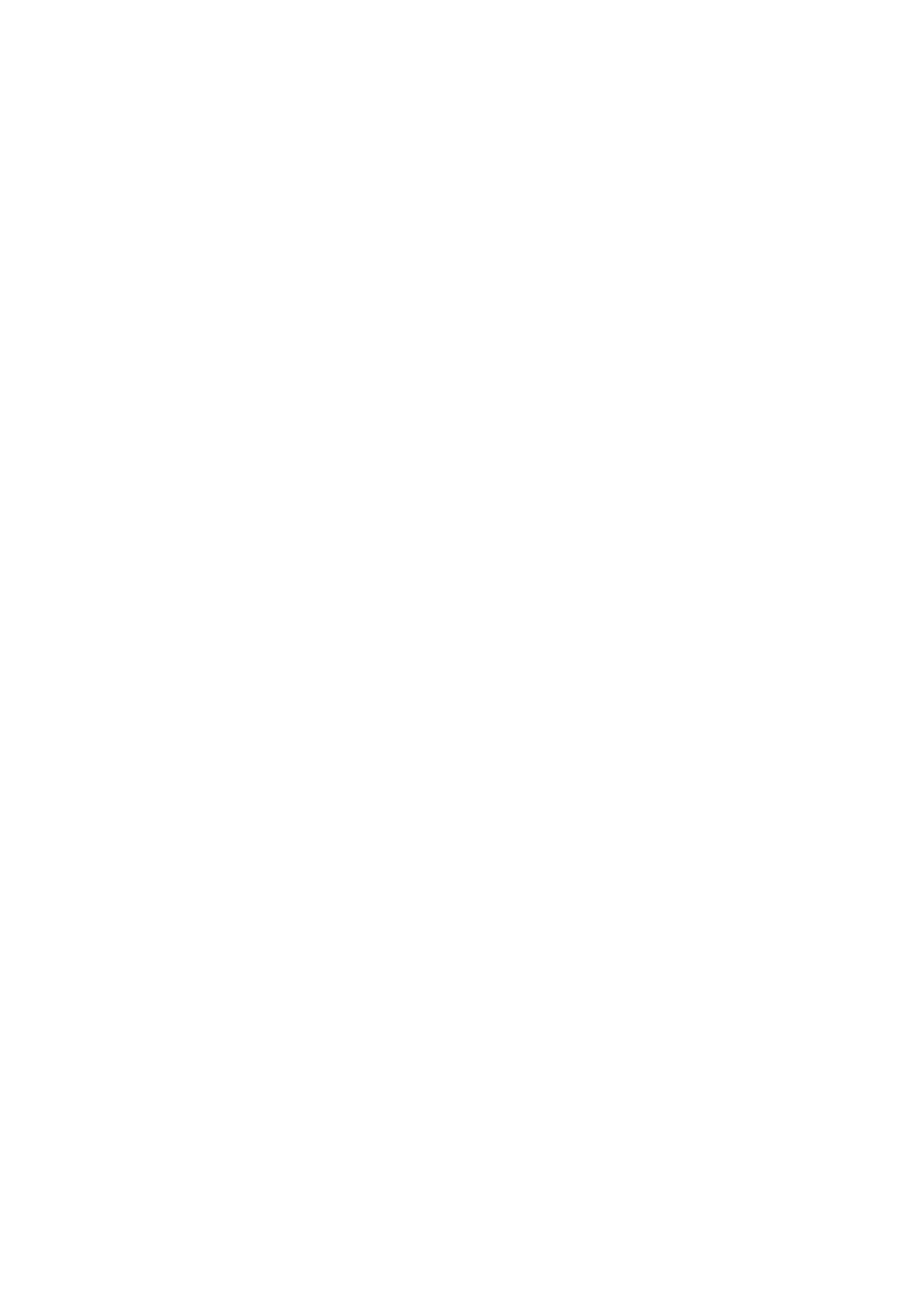# **TABLE OF CONTENTS**

| L. |                                                                              |  |
|----|------------------------------------------------------------------------------|--|
|    |                                                                              |  |
|    |                                                                              |  |
|    |                                                                              |  |
|    |                                                                              |  |
|    |                                                                              |  |
|    |                                                                              |  |
|    | $\overline{\phantom{a}}$                                                     |  |
|    |                                                                              |  |
|    |                                                                              |  |
|    |                                                                              |  |
|    |                                                                              |  |
|    |                                                                              |  |
|    |                                                                              |  |
|    |                                                                              |  |
|    |                                                                              |  |
|    |                                                                              |  |
|    |                                                                              |  |
|    |                                                                              |  |
|    |                                                                              |  |
|    |                                                                              |  |
|    |                                                                              |  |
|    |                                                                              |  |
|    |                                                                              |  |
| Ш. |                                                                              |  |
|    | NEW OPPORTUNITIES AND CHALLENGES IN THE ESTABLISHMENT OF CONTACTS AND MUTUAL |  |
|    |                                                                              |  |
|    | THE SITUATION OF IMMIGRANTS AND THE NEED FOR AN IMMIGRATION AND INTEGRATION  |  |
|    |                                                                              |  |
|    |                                                                              |  |
|    |                                                                              |  |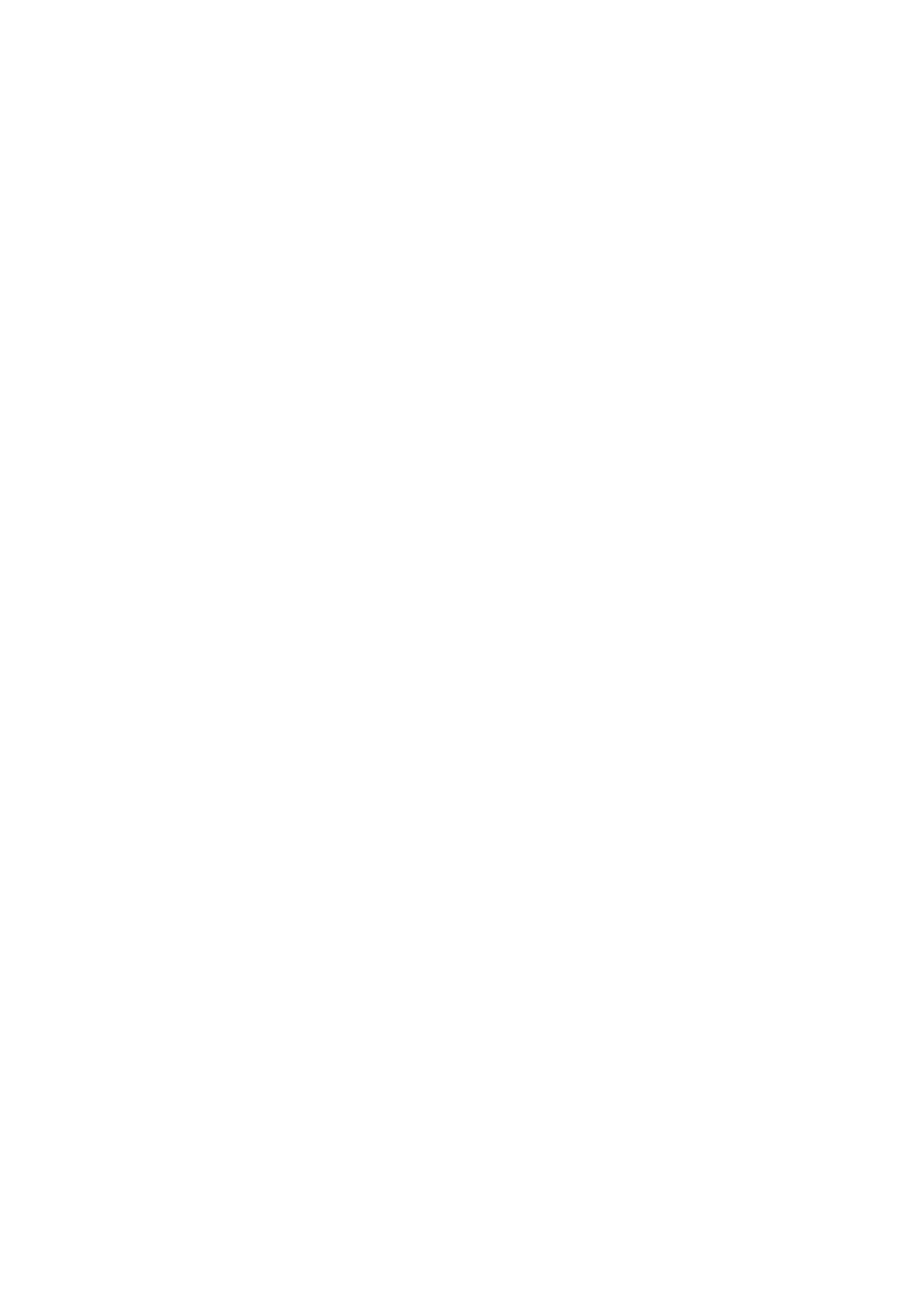# **Foreword**

The European Commission against Racism and Intolerance (ECRI) was established by the Council of Europe. It is an independent human rights monitoring body specialised in questions relating to racism and intolerance. It is composed of independent and impartial members, who are appointed on the basis of their moral authority and recognised expertise in dealing with racism, xenophobia, antisemitism and intolerance.

One of the pillars of ECRI's work programme is its country-by-country approach, whereby it analyses the situation as regards racism and intolerance in each of the member States of the Council of Europe and makes suggestions and proposals as to how to tackle the problems identified.

The country-by-country approach deals with all member States of the Council of Europe on an equal footing. The work is taking place in 4/5 year cycles, covering 9/10 countries per year. The reports of the first round were completed at the end of 1998 and those of the second round at the end of the year 2002. Work on the third round reports started in January 2003.

The third round reports focus on "implementation". They examine if ECRI's main recommendations from previous reports have been followed and implemented, and if so, with what degree of success and effectiveness. The third round reports deal also with "specific issues", chosen according to the different situations in the various countries, and examined in more depth in each report.

The working methods for the preparation of the reports involve documentary analyses. a contact visit in the country concerned, and then a confidential dialogue with the national authorities.

ECRI's reports are not the result of inquiries or testimonial evidences. They are analyses based on a great deal of information gathered from a wide variety of sources. Documentary studies are based on an important number of national and international written sources. The in situ visit allows for meeting directly the concerned circles (governmental and non-governmental) with a view to gathering detailed information. The process of confidential dialogue with the national authorities allows the latter to propose, if they consider it necessary, amendments to the draft report, with a view to correcting any possible factual errors which the report might contain. At the end of the dialoque, the national authorities may request, if they so wish, that their viewpoints be appended to the final report of ECRI.

The following report was drawn up by ECRI under its own and full responsibility. It covers the situation as of 16 December 2005 and any development subsequent to this date is not covered in the following analysis nor taken into account in the conclusions and proposal made by ECRI.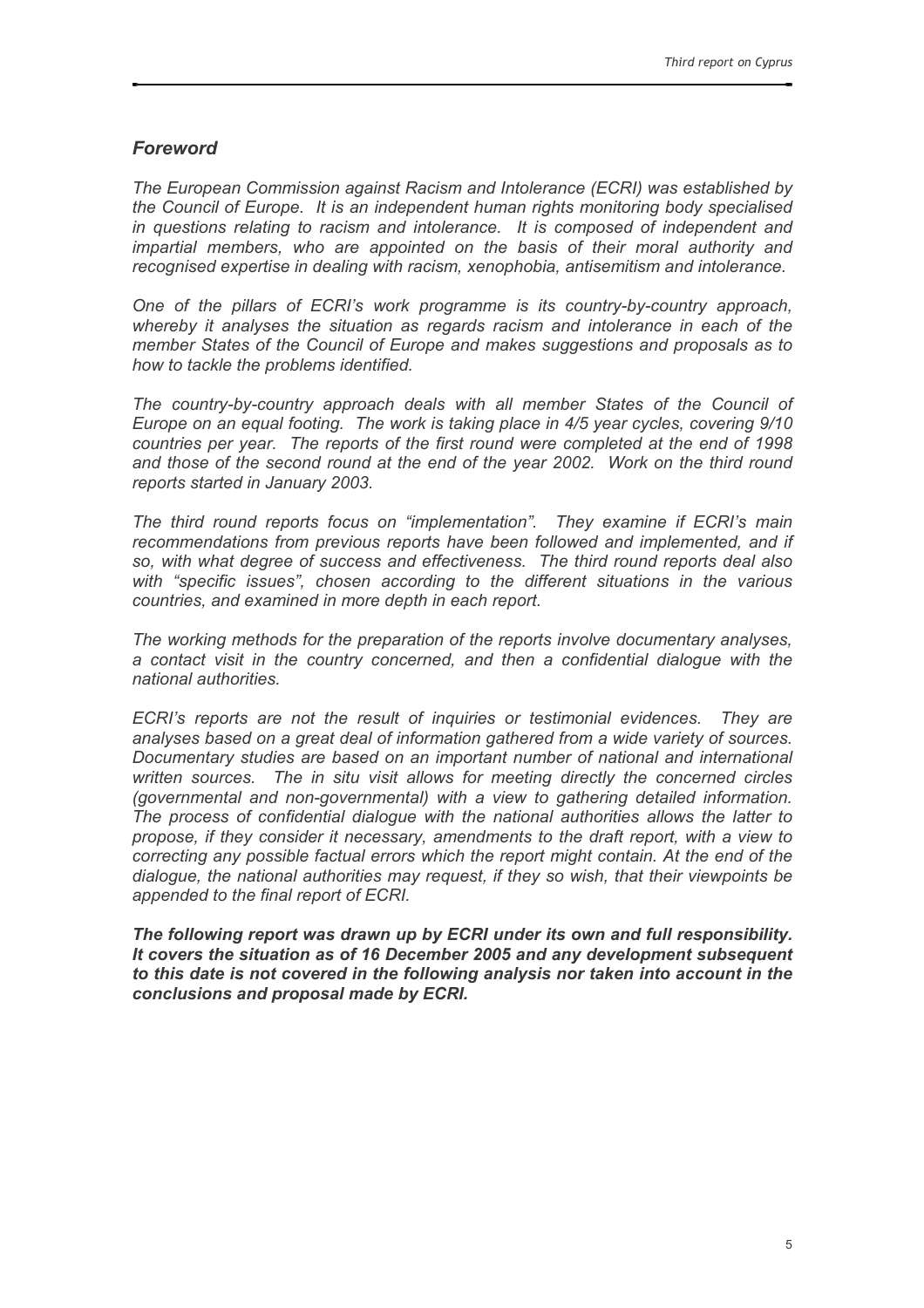# **Executive summary**

Since the publication of ECRI's second report on Cyprus on 3 July 2001, progress has been made in a number of the fields highlighted in that report. The legal and institutional framework against racial discrimination has been considerably strengthened, as reflected in the ratification of Protocol No. 12 to the European Convention on Human Rights, the adoption of primary antidiscrimination legislation, and the extension of the mandate and powers of the Commissioner for Administration to deal with racial discrimination. A number of important measures, including issuing of passports and other personal documents, have been taken to improve the position of the members of the Turkish Cypriot community, who, following the partial lifting of the restrictions to freedom of movement across the Green Line in April 2003, live and work in increasing numbers in the government-controlled part of Cyprus. The legal and institutional framework for the examination of international protection needs is now in place. Police monitoring of racist incidents has been introduced.

However, a number of recommendations made in ECRI's second report have not been implemented, or have only been partially implemented. The continuing lack of a comprehensive immigration and integration policy has resulted in a particular vulnerability of immigrants, including domestic and other foreign workers, to human rights violations, exploitation and discrimination. Closely connected to this area of policy, asylum seekers experience very similar problems and are confronted with serious difficulties in exercising their rights. The extensive use of detention under immigration powers in respect of both immigrants and asylum seekers and the conduct of law enforcement officials, which has included alleged cases of ill treatment, vis-à-vis these and other minority groups remain a matter of concern for ECRI in Cyprus. New opportunities for actively promoting dialogue and reconciliation between the members of the Greek and Turkish Cypriot communities still remain to be seized. This is important in order to both reduce the negative impact of the continuing division of the island on the relations between these communities and gain further support from the population as a whole for a solution to this division. Manifestations of prejudice and discrimination affecting Turkish Cypriots still need to be adequately recognised and dealt with. The position of other groups vulnerable to disadvantage, racism and racial discrimination, such as Roma and Pontian Greeks, also needs to be addressed more effectively.

In this report, ECRI recommends that the Cypriot authorities take further action in a number of areas, including the urgent need to adopt a comprehensive immigration and integration policy respectful of the human rights of immigrants and the need to ensure that the rights of asylum seekers are thoroughly respected. ECRI also recommends that the Cypriot authorities raise awareness and improve the implementation and monitoring of the legal framework in force against racism and racial discrimination, including by providing adequate support to the Commissioner for Administration. Furthermore, in this report ECRI addresses the need for a more proactive approach to developing contacts and good relations between the Greek and Turkish Cypriot communities and the need for education at all levels to increasingly reflect the needs of a culturally and ethnically diverse society. The need to fully recognise and address the problems with which groups vulnerable to discrimination in Cyprus are faced is also addressed in this report.

As it makes recommendations to the Government of Cyprus, this report only covers the situation in the part of Cyprus presently under the effective control of this government.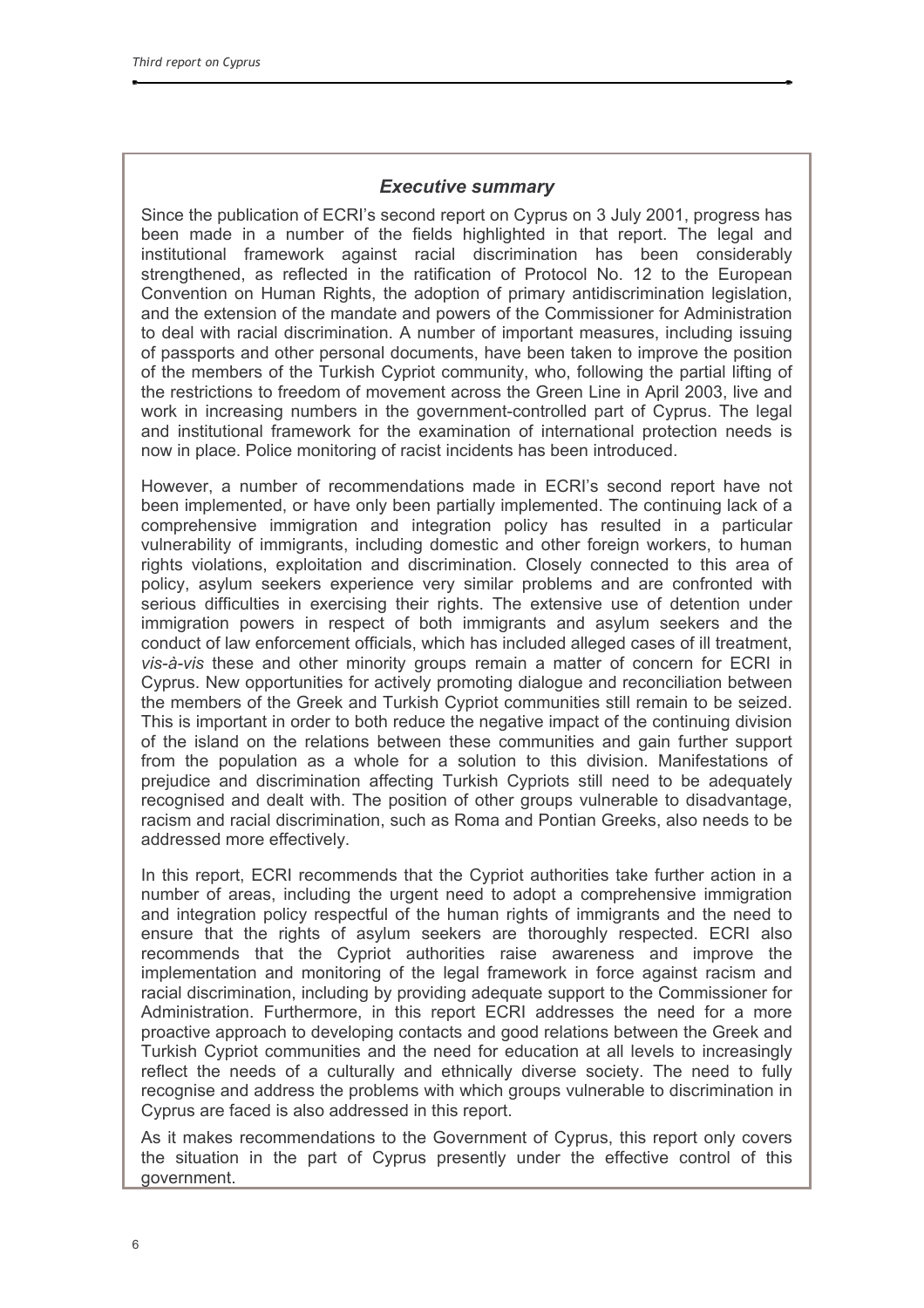#### **FOLLOW-UP TO ECRI'S SECOND REPORT ON CYPRUS** L.

# **International legal instruments**

- In its second report, ECRI recommended that Cyprus ratify Protocol No. 12 to  $1.$ the European Convention on Human Rights (ECHR), the European Charter for Regional or Minority Languages and the Convention on the Participation of Foreigners in Public Life at Local Level. It also recommended that Cyprus sign and ratify the European Convention on Nationality and the European Convention on the Legal Status of Migrant Workers. ECRI welcomes the fact that, in April 2002, Cyprus ratified Protocol No. 12 to the ECHR and that this instrument has been in force in Cyprus since 1 April 2005. ECRI also welcomes the ratification of the European Charter for Regional or Minority Languages by Cyprus in August 2002. ECRI notes, however, that Cyprus has not yet ratified the Convention on the Participation of Foreigners in Public Life at Local Level. although, in this respect, the Cypriot authorities have stressed that they are currently considering the question of granting eligibility and voting rights in local elections to non-EU residents. Cyprus has not yet signed the European Convention on the Legal Status of Migrant Workers nor the European Convention on Nationality, although the Cypriot authorities have reported that ratification of the latter instrument is under review.
- $2.$ ECRI is pleased to note that, in April 2005, Cyprus ratified the Additional Protocol to the Convention on Cybercrime concerning the criminalisation of acts of a racist and xenophobic nature committed through computer systems. There do not appear to be plans to sign and ratify the International Convention on the Protection of the Rights of All Migrant Workers and Members of their Families.

# **Recommendations:**

3. ECRI recommends that the Cypriot authorities ratify the Convention on the Participation of Foreigners in Public Life at Local Level and that they apply all the provisions contained in this instrument, including Chapter C, which concerns the attribution of eligibility and voting rights to foreign residents. It also recommends that the Cypriot authorities ratify the European Convention on Nationality, the European Convention on the Legal Status of Migrant Workers and the International Convention on the Protection of the Rights of All Migrant Workers and Members of their Families.

# Constitutional provisions and other basic provisions

 $4.$ Noting that international legal instruments to which Cyprus is a party can be invoked directly before domestic jurisdictions and take precedence over domestic law, in its second report ECRI recommended that the Cypriot authorities take steps to raise the awareness among the legal community of the provisions against racial discrimination contained in international legal instruments ratified by Cyprus. This was particularly necessary in the absence. at the time, of comprehensive primary antidiscrimination legislation. As mentioned below<sup>1</sup>, since ECRI's second report, Cyprus has introduced primary antidiscrimination legislation and some initiatives have been undertaken to raise awareness among the general public of this new legislation. However, it has been reported to ECRI that awareness of the broader legal framework against discrimination among the legal community and the general public is still very limited. It has also been stressed that awareness of this framework would be all

 $1$  Civil and administrative law provisions.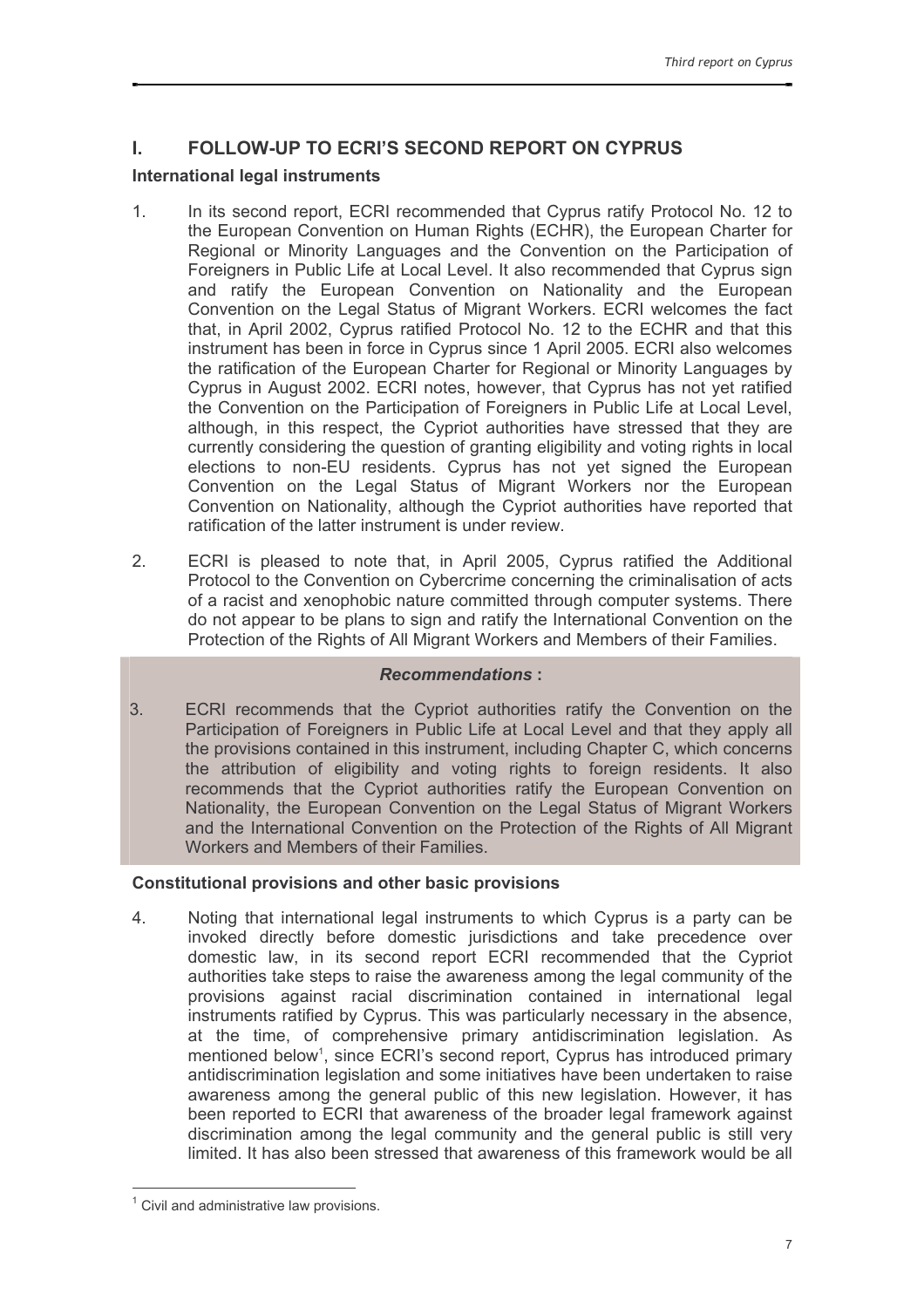the more desirable as it complements and strengthens the protection against discrimination afforded by primary antidiscrimination legislation.

# **Recommendations:**

 $5<sub>1</sub>$ ECRI recommends that the Cypriot authorities take steps to improve awareness of the provisions against racial discrimination contained in international legal instruments ratified by Cyprus among the legal community and the general public. It recommends that, in doing so, particular attention be given to the ways in which these provisions complement and strengthen the protection against discrimination afforded by primary antidiscrimination legislation.

# **Citizenship legislation**

- $6.$ In its second report. ECRI noted that the provisions that regulate naturalisation in Cyprus left a wide margin of discretion as concerns decisions to grant Cypriot citizenship to applicants. It recommended that the Cypriot authorities ensure that no discrimination occur in the implementation of these provisions. The Cypriot authorities have reported that, since ECRI's second report, only a small proportion of the total amount of applications for naturalisation have been refused and that, in most cases, such refusals have been based on public security and public order concerns. They have also reported that, although a few negative decisions have been overturned by the Supreme Court, in none of these was discrimination found to have occurred. However, it has been reported to ECRI that decisions on applications for naturalisation are still sometimes excessively discretional and restrictive, and that this is reflected not only in the use made of public order considerations, but also in the application of residency and language requirements.
- $\overline{7}$ . The Law on Citizenship of Cyprus provides that a child with one Cypriot parent is entitled to citizenship of the Republic of Cyprus. However, in case the non-Cypriot parent has entered or resided in Cyprus illegally, the child can only obtain citizenship following a decision of the Council of Ministers to that effect. ECRI understands that the Commissioner for Administration has been asked to investigate the conformity of this procedure with national and international standards. ECRI notes that citizenship has been granted through this procedure to a number of children whose Cypriot parent was a Turkish Cypriot and whose other parent was a citizen of Turkey. It notes, however, that decisions to grant Cypriot nationality to these children have resulted in intolerant and xenophobic attitudes in public debate.

- 8. ECRI recommends that the Cypriot authorities ensure that the provisions on naturalisation are applied in all cases in a non-discriminatory manner. To this end, it recommends in particular that they enhance transparency as concerns the application of the requirements for naturalisation, such as public order considerations, residence and language.
- ECRI recommends that the Cypriot authorities do their utmost to ensure that the 9. right of children to Cypriot nationality, as established by law, is thoroughly respected. It encourages the authorities to communicate widely and effectively on the need for this right to be respected, in order to prevent intolerant and xenophobic attitudes in public debate.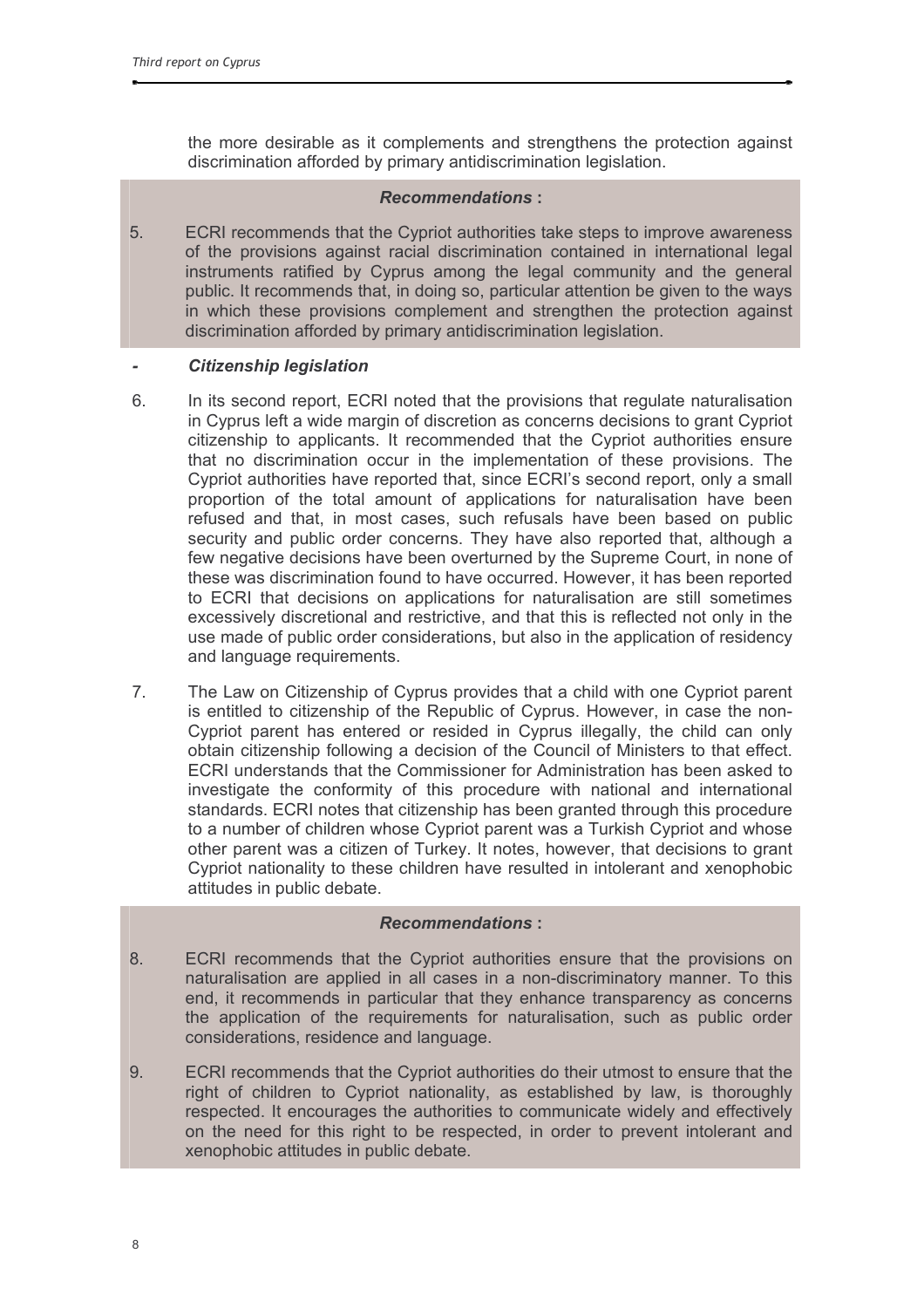# **Criminal law provisions**

- $10.$ In its second report, ECRI noted that the provisions in force in Cyprus against racism and racial discrimination<sup>2</sup> were not being implemented in practice and recommended that further efforts be undertaken to raise the awareness of the legal community and the public at large of the existence and the content of such provisions. ECRI stressed, in particular, that specialised training on how to detect and bring to the surface the racist element of any offences should be provided to police officers.
- $11.$ Although comprehensive data on the application of the provisions against racism and racial discrimination at all stages of the judicial process is not readily available, ECRI has been made aware of only two cases of the application of these provisions since its second report  $-$  one concerning a discriminatory refusal to supply goods and services and another concerning the publication of material promoting hostility towards minority groups. Non-governmental organisations, however, have underlined that these figures do not reflect the number of cases of racism and racial discrimination that happen in reality. In particular, they do not reflect cases of racially-motivated violence, which have increasingly been reported by victims to these organisations since ECRI's second report, but also cases of racial discrimination in both the private and the public sector. ECRI notes that the Cypriot authorities have taken a number of measures which may impact favourably on the implementation of the provisions against racism and racial discrimination. In particular, it notes that, as part of an Action Plan of the police to combat discrimination, an Office for Combating Discrimination has been established at the Police Headquarters and liaison officers specialised in issues of racism and discrimination are to be appointed within every police division. ECRI also notes that, as part of the Action Plan, specific quidelines on recording racially-motivated incidents have been in use since 1 January 2005. It has been reported to ECRI, however that awareness of the need to treat seriously and thoroughly all manifestations of racism and racial discrimination is still limited among all the actors involved in the criminal justice system.
- $12<sup>7</sup>$ In its second report, ECRI recommended that Cyprus introduce provisions which expressly consider the racist motivation of common offences as a specific aggravating circumstance. There are no such provisions yet in Cyprus. However, the Cypriot authorities have reported that legislation to this effect is being prepared and will be tabled in Parliament shortly.

 $2$  These provisions include : Section 2A (1) of Law 13/1967 as modified by Law 11(III)/92 and by Law 28(III)/99 (incitement to acts or activities likely to cause racial discrimination, violence or hatred); Section 2A (3) of the same law (public expression of ideas which are racially insulting) Section 2A (4) of the same law (discriminatory refusal to supply goods and services in the exercise of one's profession); Section 2A (2) of the same law (establishment or participation in organisations that promote racial discrimination); Section 47 combined with Section 48 (f) of the Criminal Code (publication of material that promotes ill will or hostility between different communities); Section 51 (1) of the Criminal Code (public statements likely to instigate ill will between communities); Section 51 A (1) of the Criminal Code (procuring to acts of violence, mutual discord or a spirit of intolerance); and Section 105 of the Criminal Code (discriminatory conduct by members of the civil service).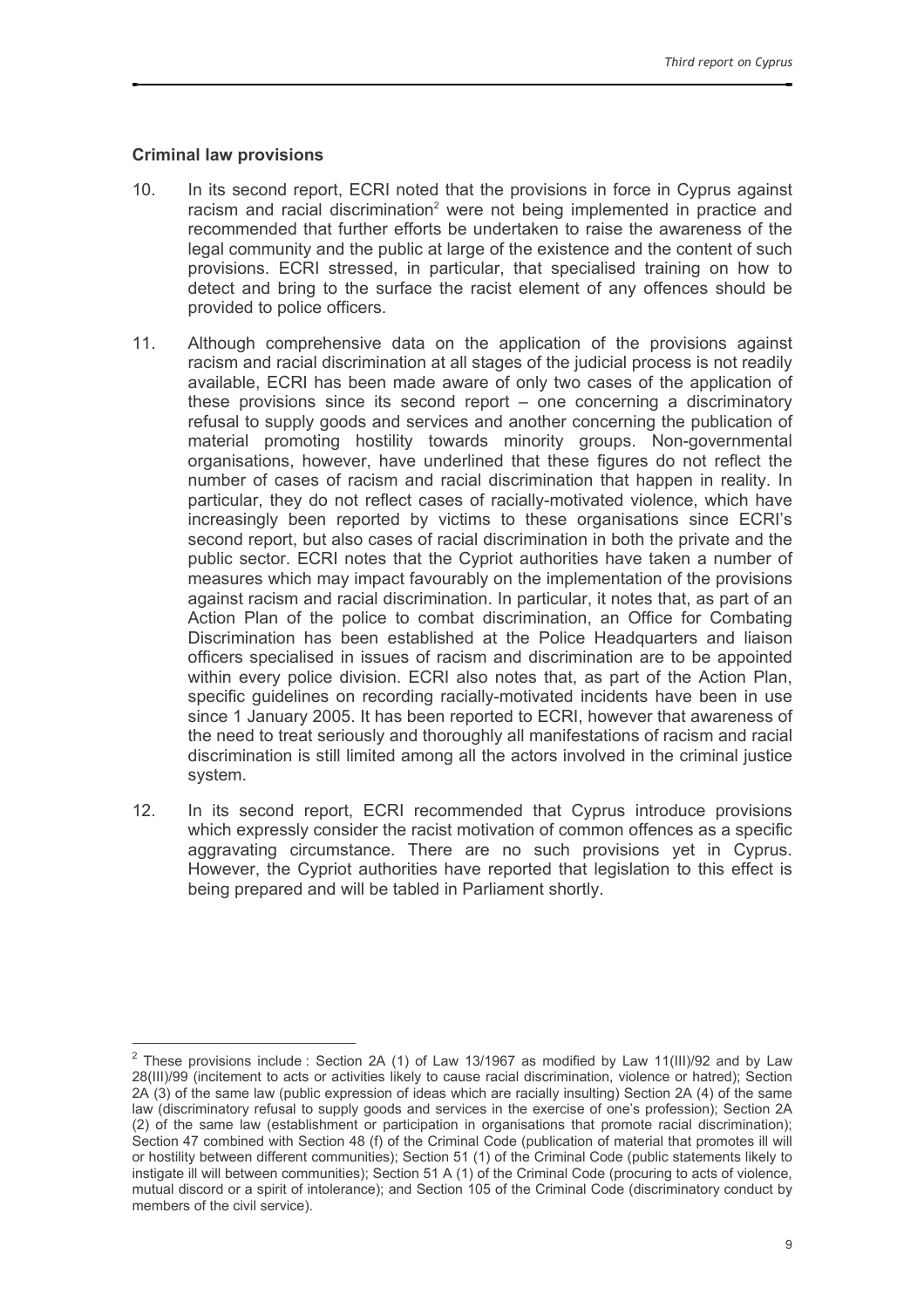# **Recommendations:**

- ECRI recommends that the Cypriot authorities take further steps to improve the  $13.$ implementation of existing criminal law provisions against racism and racial discrimination. It recommends in particular that they increase their efforts to ensure that all those involved in the criminal justice system, from lawyers to the police, prosecuting authorities and the courts, are equipped with thorough knowledge of the provisions in force against racism and racial discrimination and fully aware of the need to actively and thoroughly counter all manifestations of these phenomena and, notably, racially-motivated offences.
- ECRI strongly recommends that the Cypriot authorities introduce a provision  $14.$ which expressly considers the racist motivation of an offence as a specific aggravating circumstance.
- $15.$ ECRI recommends that the Cypriot authorities collect readily available and accurate data on the implementation of the provisions in force against racism and racial discrimination. This data should cover the number and nature of the complaints filed, the investigations carried out and their results, charges brought, as well as decisions rendered and/or redress or compensation awarded. To this end, ECRI encourages the Cypriot authorities to provide police officers with support and training concerning the use of the newly-introduced quidelines on recording racially-motivated incidents.

# Civil and administrative law provisions

- $16.$ In its second report, ECRI recommended that Cyprus adopt comprehensive civil and administrative legislation against discrimination that would cover different fields of life and provide for effective means of redress. ECRI is pleased to note that, in 2004, two laws were adopted in order to transpose the two European Council Directives 2000/43 and 2000/78<sup>3</sup>: the Equal Treatment (Racial or Ethnic Origin) Law (Law No. 56/04) and the Equal Treatment in Employment and Occupation Law (Law No 58/04). Law No. 56/04 prohibits discrimination on grounds of racial and ethnic origin in both public and private sectors, in a range of areas, including social protection, health treatment, social services, training and access to goods and services. The victim of discrimination may institute proceedings before the District Court or the Labour Court for compensation covering both pecuniary and non-pecuniary damage, and can also file a complaint before the Commissioner for Administration (see "Specialised bodies" below). Criminal liability for infringement of certain provisions of this law also exists.
- $17.$ ECRI welcomes the fact that a number of elements included in its General Policy Recommendation No.7 on national legislation to combat racism and racial discrimination<sup>4</sup> are reflected in the newly-introduced antidiscrimination provisions. However, other aspects of this General Policy Recommendation have not been included. One such aspect is the placement of public authorities under a duty to promote equality and prevent discrimination in carrying out their

<sup>&</sup>lt;sup>3</sup> Directive 2000/43/EC of the Council of the European Union implementing the principle of equal treatment between persons irrespective of racial or ethnic origin and Directive 2000/78/EC of the Council of the European Union establishing a general framework for equal treatment in employment and occupation.

<sup>&</sup>lt;sup>4</sup> CRI (2003) 8: ECRI General Policy Recommendation N°7 on national legislation to combat racism and racial discrimination, European Commission against Racism and Intolerance, Council of Europe, February 2003.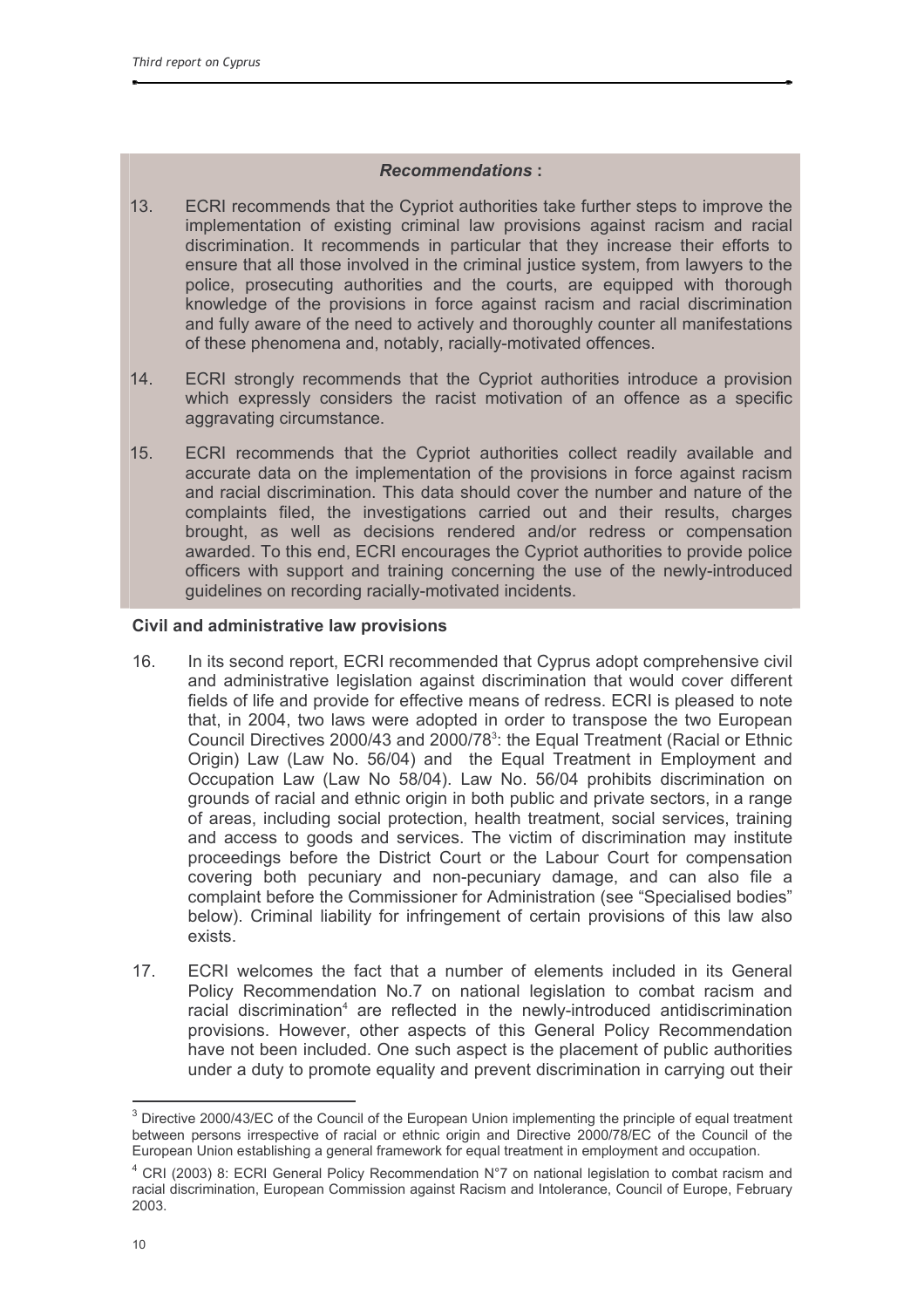functions, an element which ECRI believes could considerably help to bring about positive changes in public administration in these fields. ECRI furthermore notes that the new legislation does not explicitly provide protection from discrimination on all grounds listed in its General Policy Recommendation No. 7, and notably nationality, or in all areas mentioned therein. It has been pointed out, however, that the more general antidiscrimination framework which is binding on Cyprus<sup>5</sup>, notably since the latter's ratification of Protocol No. 12. may help to fill in these gaps. In this respect. ECRI welcomes the fact that the Commissioner for Administration has been made competent to provide protection against discrimination not only as arising from the new antidiscrimination legislation, but also from international instruments ratified by Cyprus<sup>6</sup>.

 $18.$ As concerns implementation, ECRI understands that, since their entry into force on 1 May 2004, the new antidiscrimination provisions have not yet been applied in a Court case. However, they have been applied in a number of cases filed with the Commissioner for Administration (from 1 May 2004 to 28 February 2005, 73 cases were filed on the basis of Law 56/04 and 33 on the basis of Law 58/04). Possibly reflecting the nature of the institution of the Commissioner for Administration, which also works as an ordinary Ombudsman, the majority of these cases are reported to concern discrimination by public authorities. However, it has been reported to ECRI that, as awareness of the new legislation increases, so does the number of applications concerning discrimination by private individuals. In this respect, although initiatives to raise awareness of the new legislation among professionals and the general public have taken place, ECRI has received consistent reports according to which considerably more awareness of the legal framework in force against racial discrimination is needed, notably among groups who are more exposed to this phenomenon, such as immigrant workers, asylum seekers, Turkish Cypriots, Roma and Pontian Greeks

#### **Recommendations:**

ECRI recommends that the Cypriot authorities keep the effectiveness of the 19. existing civil and administrative law provisions against racial discrimination under review. In this respect, it draws the attention of the Cypriot authorities to its General Policy Recommendation No.7, in particular as concerns: the need to place public authorities under a duty to promote equality and prevent<br>discrimination in carrying out their functions<sup>7</sup>; the need to protect individuals from discrimination on grounds such as "race", colour, language, religion, nationality and national and ethnic origin; the areas which ECRI considers should be covered by antidiscrimination legislation<sup>8</sup>.

 $5$  See above, Constitutional provisions and other basic provisions.

 $6$  In addition, in 2001, the Supreme Court of Cyprus established that violation of human rights can be pursued in civil courts against those perpetrating the violation, for recovering from them, inter-alia, compensation for pecuniary and non-pecuniary damage suffered as a result. Thus a person who, on grounds of inter alia race, community, colour, religion, language or national origin, is discriminated against in the enjoyment of human rights and freedoms guaranteed by the Constitution of Cyprus, can sue the state or private persons for damages or other appropriate civil law remedies. This remedy is additional to and of wider scope than the one referred to above concerning violation of the provisions of Law No. 56/04.

 $7$  ECRI General Policy Recommendation N°7, paragraph 8 (and paragraph 27 of the Explanatory Memorandum).

<sup>&</sup>lt;sup>8</sup> ECRI General Policy Recommendation N°7, paragraph 7 (and paragraphs 17-26 of the Explanatory Memorandum).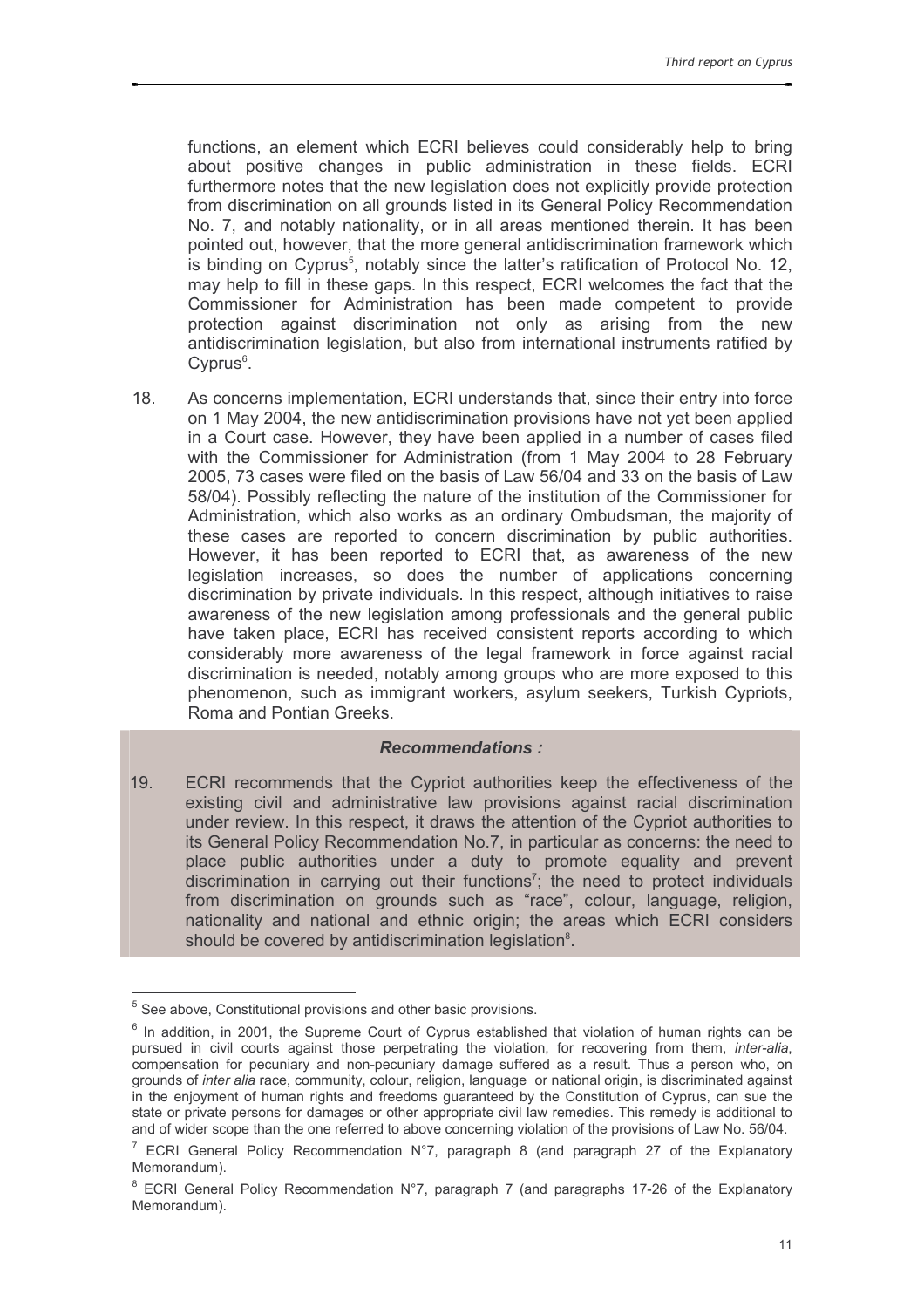- $20.$ ECRI recommends that the Cypriot authorities keep the implementation of the existing civil and administrative law provisions against racial discrimination under review and take steps to improve such implementation, as necessary. To this end, ECRI recommends that the Cypriot authorities undertake or support further initiatives to raise awareness of the legal framework in force against racial discrimination, notably among groups who are more exposed to this phenomenon.
- 21. In its second report, ECRI noted that the Cypriot authorities were discussing the question of granting eligibility and voting rights to Turkish-Cypriot citizens who resided in the government-controlled part of the island. ECRI notes that, following the application by a Turkish-Cypriot citizen who had resided in this part of the island for a long time, concerning the exercise of his right to vote, in June 2004 the European Court of Human Rights found Cyprus in violation of the right to free elections protected by Article 3 of Protocol No. 1 to the ECHR, alone and in combination with Article 14 of the ECHR (Prohibition of discrimination)<sup>9</sup>. The Cypriot authorities have reported that, with a view to complying with this judgment, a Bill granting eligibility and voting rights in presidential, parliamentary and municipal elections to Turkish-Cypriot citizens residing in the government-controlled part of the island was tabled in Parliament in November 2004 and is currently being discussed.

# **Recommendations:**

22. ECRI recommends that the Cypriot authorities enact the necessary legislation to comply with the judgment of the European Court of Human Rights in the case Aziz vs. Cyprus.

# **Administration of justice**

23. In its second report, ECRI noted that non-citizens accounted for almost 30% of the total prison population of Cyprus and that most of them were detained for offences related to illegal entry or stay. ECRI recommended that the Cypriot authorities carry out research on the over-representation of non-citizens in prisons. The Cypriot authorities have underlined that such disproportion does not only result from the commission of offences related to illegal entry or stay. which by definition can only be committed by non-citizens, but also other offences. ECRI notes that the over-representation of non-citizens among the prison population has not decreased -- official figures relating to September 2005 showed a figure of 35%, but ECRI has received reports that this percentage is at times considerably higher -- and that most non-citizens continue to be detained for offences related to illegal entry or stay. ECRI also notes that the majority of prisoners kept on remand are non-citizens. ECRI has also received reports of discrepancies between the sentences handed down to non-citizens and those handed down to Cypriot defendants convicted of comparable crimes.

# **Legal aid**

24. In its second report, ECRI recommended that free legal aid in cases of racism and racial discrimination, which at the time was only available for criminal proceedings, be extended to cover all cases of racism and racial discrimination.

<sup>&</sup>lt;sup>9</sup> European Court of Human Rights, Second Section, Case of Aziz vs. Cyprus (Application No. 69949/01), Judgment, Strasbourg, 22 June 2004.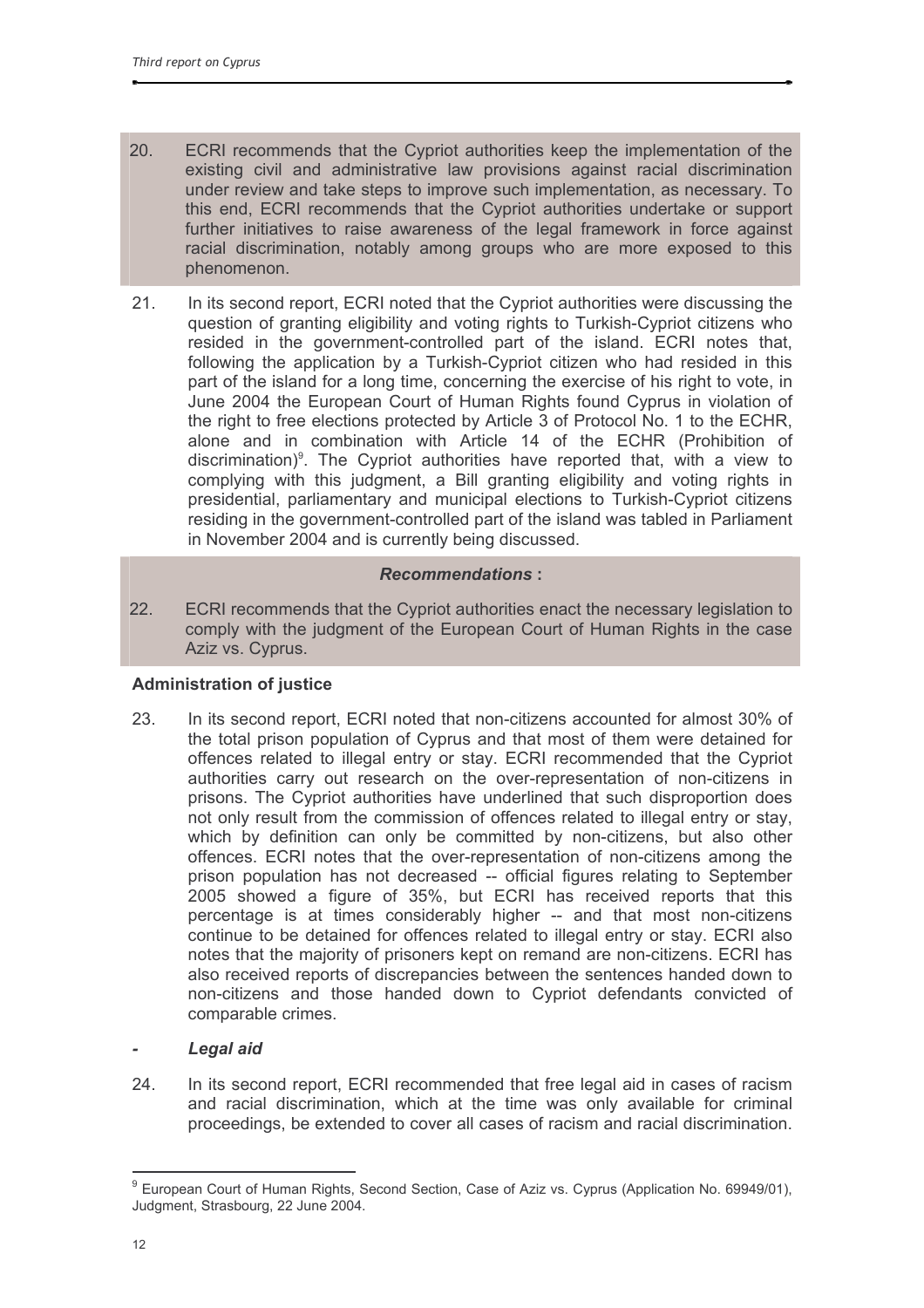ECRI notes that, in August 2002, the Parliament adopted a law<sup>10</sup> which extended free legal advice, aid and representation to all civil proceedings for damages resulting from human rights violations, and to private prosecutions against the State for these violations. Non-governmental organisations report, however, that these provisions have not yet been applied in cases of racial discrimination. They also highlight that legal aid is not available in administrative proceedings before the Supreme Court and underline that this situation puts certain categories of persons, such as asylum seekers and immigrants, at a particular disadvantage, since they are subject to executive acts of the administration which have particularly serious consequences. The Cypriot authorities have reported that a Bill concerning the rights of persons in detention is pending before the Parliament and that this Bill extends the rights of non-citizens who are arrested or detained.

#### **Recommendations:**

- 25. ECRI strongly recommends that the Cypriot authorities carry out and support research into possible patterns of direct and indirect discrimination faced by non-citizens in the criminal justice system. It recommends, in particular, that such research address the areas highlighted above.
- 26. ECRI encourages the Cypriot authorities to pursue their efforts to ensure that free legal aid is available to victims of human rights violations, including racism and racial discrimination. It recommends that the Cypriot authorities keep the provisions on legal aid under review, in order to ensure that they do not put certain categories of persons, such as asylum seekers and immigrants, at a particular disadvantage.

#### Specialised bodies and other institutions

#### **Commissioner for Administration**

27. In its second report, ECRI recommended that Cyprus establish a national specialised body, or extend the competence of an already existing independent institution, to deal with issues of racism and racial discrimination and assist with the implementation of antidiscrimination legislation. Since then, the Combating of Racism and Other Discrimination (Commissioner) Law (Law no. 59/04) was adopted. This law vests the Commissioner for Administration with special powers and duties for combating discrimination in both the public and private sector. ECRI is pleased to note that the Commissioner has thus been accorded many of the powers and functions that ECRI considers should be attributed to a specialised body to combat racism and racial discrimination<sup>11</sup>. As mentioned above<sup>12</sup>, the Commissioner has been made competent to adjudicate complaints of discrimination filed by persons or groups of persons on the basis of statutory antidiscrimination legislation, such as Laws 56/04 and 58/04, as well as complaints of discrimination in the enjoyment of rights and freedoms enshrined in the Constitution of Cyprus, or in any of the human rights instruments ratified by Cyprus. The Commissioner has also been empowered to carry out investigations on his/her own initiative or on the basis of a complaint. In case of a finding of discrimination, the Commissioner may order the discriminator to pay

<sup>&</sup>lt;sup>10</sup> Law No. 165(I)/2002.

<sup>&</sup>lt;sup>11</sup> See ECRI General Policy Recommendation n°2: Specialised bodies to combat racism, xenophobia, antisemitism and intolerance at national level, and ECRI General Policy Recommendation N°7, paragraph 24 (and paragraphs 50-55 of the Explanatory Memorandum).

<sup>&</sup>lt;sup>12</sup> Civil and administrative law provisions.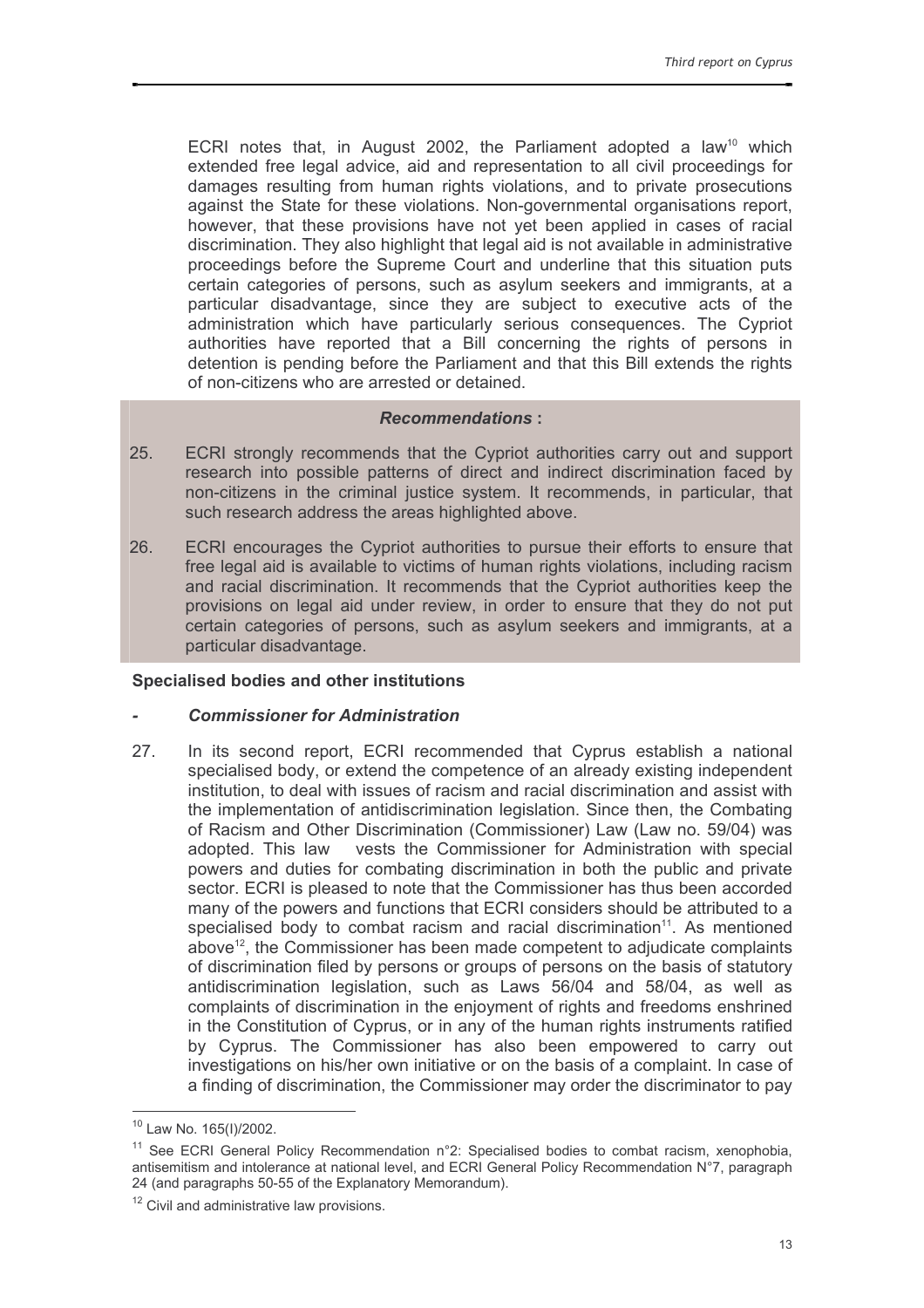a fine, and/or address recommendations to take specific measures in order to put an end to discrimination or prevent it from recurring. In addition, the Commissioner has been given the power to issue codes of practice regarding the activities of a public authority or persons in the private sector, requiring them to take practical measures for the purpose of promoting equal opportunities. Furthermore, the Commissioner has a duty to communicate his/her findings and reports to the Attorney General who will examine the need for any legislative work.

- 28 ECRI welcomes the extension of the mandate and functions of the Commissioner of Administration to deal with issues of racism and racial discrimination. ECRI notes that, following such extension, the Commissioner is generally considered, including by civil society organisations, as the most accessible institution to remedy and address racial discrimination in Cyprus. ECRI notes however, that this considerable extension of the Commissioner's functions has not been matched by a proportional increase in the human and financial resources available to this institution. ECRI is concerned that, if not addressed rapidly, this situation is bound to impact in a substantially negative way on the effectiveness of this body.
- In its second report, ECRI recommended that the Cypriot authorities ensure that 29 the recommendations issued by the Commissioner for Administration be swiftly and thoroughly complied with by the public administrations concerned. As concerns the recommendations issued by the Commissioner in discrimination cases, ECRI understands that, for the year 2004, the Commissioner reported a rate of compliance by the administration of 60%, with the police having the lowest record of compliance. The Commissioner's recommendations in discrimination cases addressed to individuals in the private sector are reported to be generally complied with.

- 30. ECRI recommends that the Cypriot authorities keep the powers and duties of the Commissioner for Administration in the field of combating racism and racial discrimination under review, in order to ensure, as necessary, that the Commissioner maintains and increases its effectiveness in countering these phenomena. In this respect, ECRI draws the attention of the Cypriot authorities to its General Policy Recommendations No. 2 and No. 7 (which provide detailed quidelines on the establishment, functions and working methods of specialised bodies to combat racism and racial discrimination at national level) and stresses in particular the role that such a specialised body can play in enforcing public authority's duties to promote equality and to prevent discrimination<sup>13</sup>.
- $31.$ ECRI strongly recommends that the Cypriot authorities swiftly make available to the Commissioner for Administration the human and financial resources that are necessary for this institution to carry out its functions effectively. ECRI recommends that the Cypriot authorities keep the adequacy of such resources under reqular review in order to ensure the effectiveness of this institution's work against racial discrimination at all times.
- 32. ECRI reiterates its call on the Cypriot authorities to ensure that all recommendations of the Commissioner for Administration, notably in the fields covered by ECRI's mandate, are thoroughly and swiftly complied with.

<sup>&</sup>lt;sup>13</sup> ECRI General Policy Recommendation N°7, paragraph 8 (and paragraph 27 of the Explanatory Memorandum).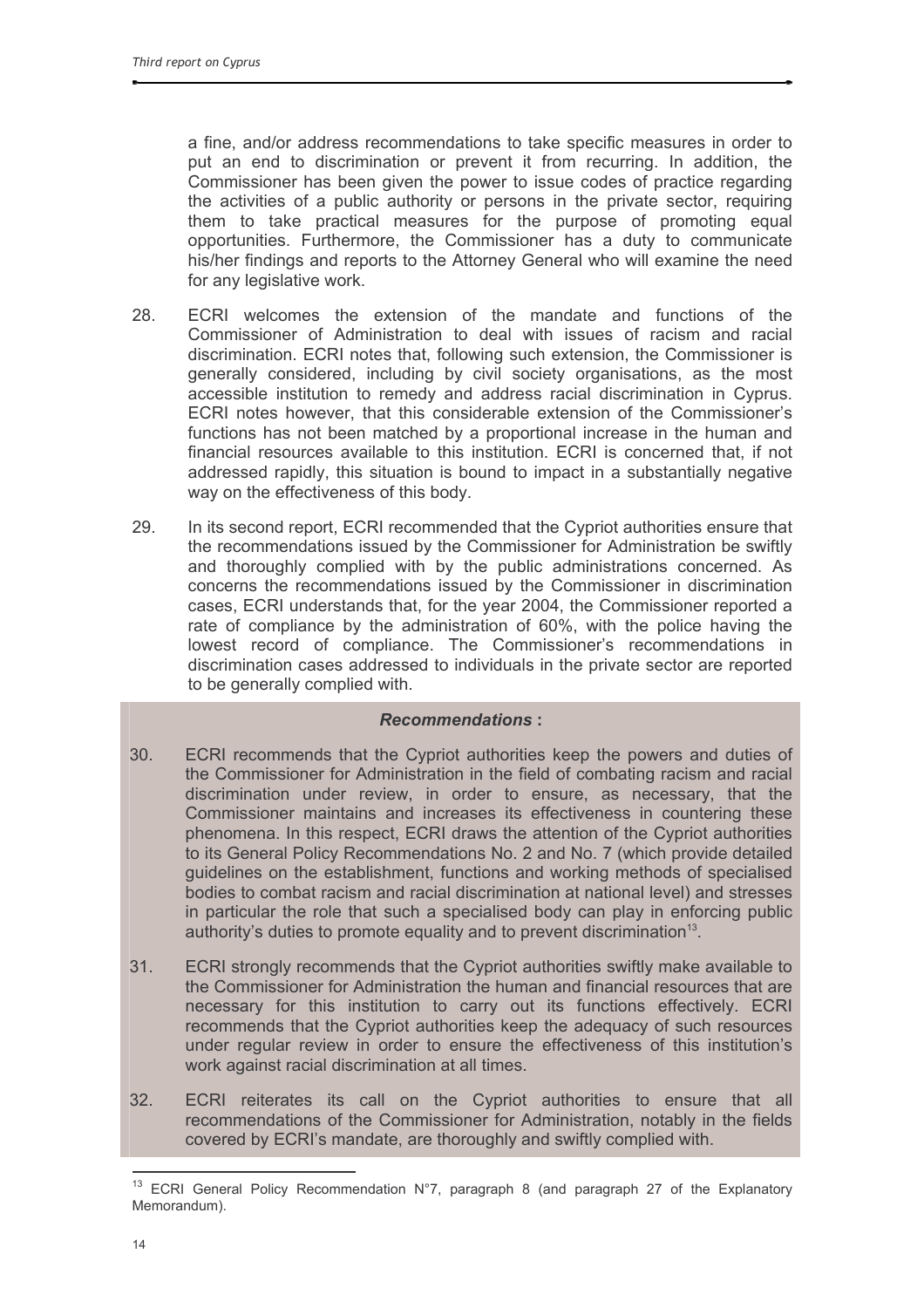# **National Institution for the Protection of Human Rights**

33. In its second report. ECRI recommended that the Cypriot authorities provide the National Institution for the Protection of Human Rights (NIPHR) with adequate resources to exercise its functions<sup>14</sup>. ECRI notes that these resources have not yet been made available. However, it understands that the question of resources will be examined in the context of the Bill that is currently being prepared in order to provide the NIPHR with a legal basis and framework. This Bill is expected to be tabled in Parliament in 2006. ECRI notes that, since its second report, the NIPHR has been active in important areas of interest to ECRI in Cyprus, such as the situation of non-citizens and asylum seekers. including in prisons, human rights education and history teaching.

## **Parliamentary Committee for Human Rights**

 $34.$ In its second report, ECRI noted that the work of the Parliamentary Committee for Human Rights, which includes legislative work and human rights monitoring work through visits to different places and institutions, had covered areas of interest to ECRI. Since ECRI's second report, the Committee has continued to be active in such areas, which have included reception of asylum seekers and the situation of victims of human trafficking. In collaboration with the Ministry of Education and the NIPHR, the Committee also implements a programme of visits to secondary schools, with a view to raising awareness of human rights issues among students.

# **Recommendations:**

- 35. ECRI recommends that the Cypriot authorities provide the National Institution for the Protection of Human Rights (NIPHR) with a legal basis and framework and that, in this context, they ensure that adequate resources in order for this institution to carry out its functions effectively are made available.
- 36. ECRI recommends that the Cypriot authorities ensure full compliance with the recommendations of the NIPHR and the Parliamentary Committee for Human Rights.

#### **Education and awareness-raising**

37 In its second report, ECRI recommended that the Cypriot authorities extend extra-curricular school initiatives aimed at educating children in human rights, with a particular emphasis on non-discrimination and the need to respect differences. ECRI also encouraged the Cypriot authorities to introduce these subjects in the curricula of all schools. ECRI notes that, since its last report, extra-curricular initiatives in the field of human rights have continued. It notes that the Ministry of Education has paid increased attention to these issues, for instance by including in the school year 2004-2005 "multicultural united Europe and difference" as one of the aim for the whole education system. It is reported however, that these aims contain only general guidelines and that they are only marginally translated into concrete long-term initiatives. It has also been observed that, in spite of existing training opportunities at the Pedagogical Institute, the effectiveness of human rights initiatives is still undermined by the lack of thorough understanding of and genuine sensitivity to human rights by

<sup>&</sup>lt;sup>14</sup> The functions of the NIPHR include: raising human rights awareness generally, making recommendations on human rights issues to relevant branches of the administration and examining individual complaints that do not fall within the competence of other bodies.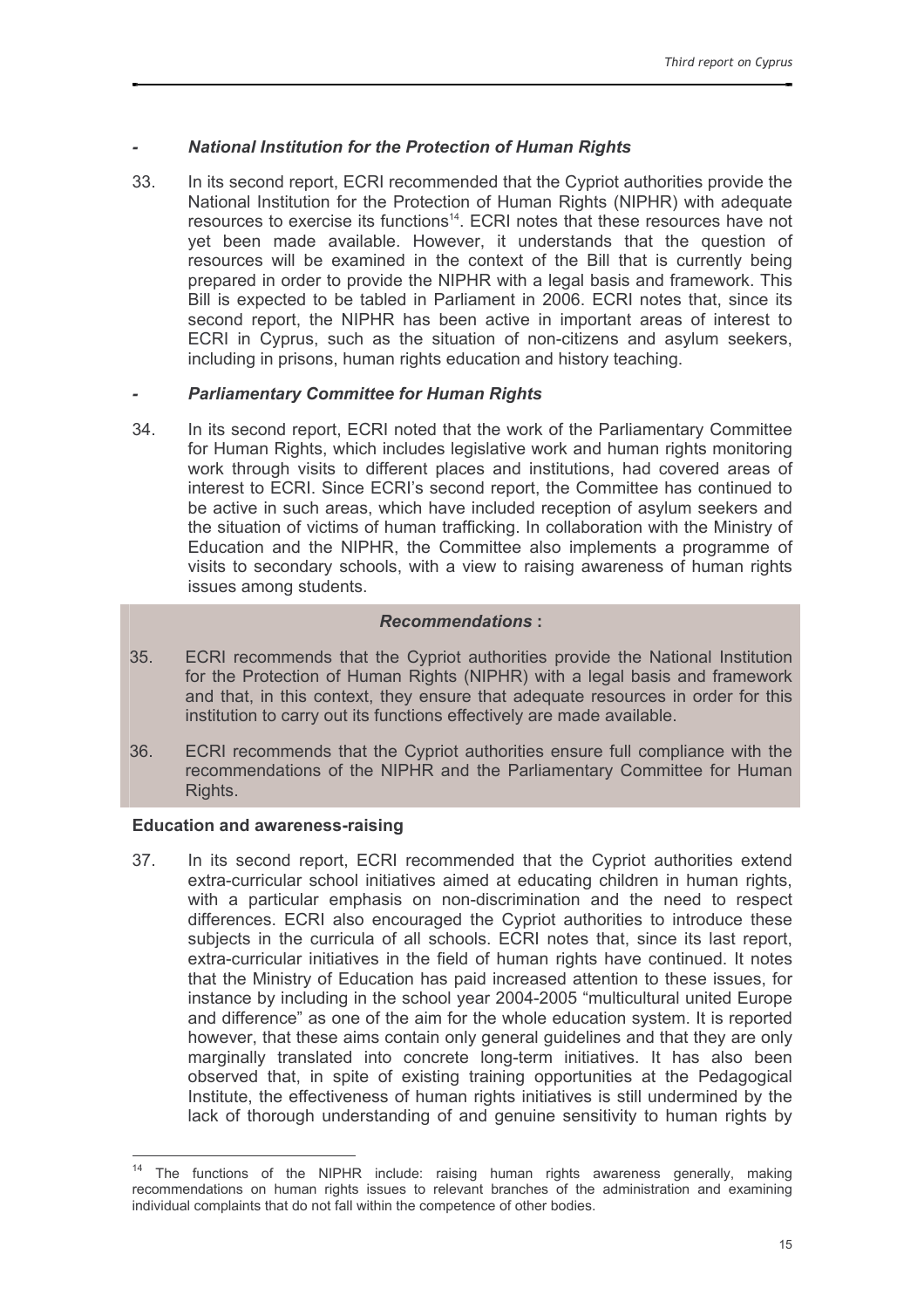many teachers. As concerns the compulsory curriculum, ECRI notes that human rights are not taught, as such, as a compulsory subject in Cypriot schools, but form part of the civic education programme, which students study at certain grades, and are also reflected in references in a number of other subjects. The Cypriot authorities have reported to ECRI that, as part of a more general reform of the education system<sup>15</sup>, they are working to strengthen the human rights dimension of civic education.

- 38. In its second report, ECRI recommended that teachers be properly trained to teach in a multicultural environment and to react to any manifestations of racism or discriminatory attitudes. ECRI understands that research carried out in certain schools since its second report seems to have highlighted considerable levels of racist and xenophobic prejudice among students. In this respect, the Cypriot authorities have reported that they are supporting a project carried out by the voluntary sector with the financial support of the EU, aimed at mapping problems of racism and discrimination, including racial discrimination, in a number of secondary schools in Cyprus and at developing school-based responses to any problems found. Teacher training is reported to be an essential part of the project. The Cypriot authorities have also highlighted that a number of seminars and conferences have been held to assist teachers in promoting awareness of issues of racism and racial discrimination among pupils.
- 39 In its second report, ECRI stressed the need for initiatives involving students and adults from both the Greek and Turkish communities specifically aimed at improving understanding between the members of these communities. ECRI notes that the school aims of the year 2004-2005 also include a section on bicommunal co-operation. It also notes, however, that bi-communal initiatives involving school communities, including students, teachers and parents, have so far been very limited. In fact it has been reported to ECRI that school communities often simply oppose such initiatives. The Cypriot authorities have stressed that they encourage exchanges between teachers and pupils of the two communities and that development of these initiatives takes time. As mentioned in other parts of this report<sup>16</sup>, however, ECRI considers that a more proactive approach to promoting bi-communal activities, especially in the field of education, could be beneficial to facilitate and speed up the process of reconciliation and restoration of confidence between the members of Greek and Turkish Cypriot communities.

- 40. ECRI recommends that the Cypriot authorities intensify their efforts to carry out extra-curricular school activities aimed at educating children in human rights, with a particular emphasis on non discrimination and the need to respect differences. It recommends that they intensify their efforts to train teachers in these subjects. ECRI encourages the Cypriot authorities in their efforts to strengthen the human rights dimension of civic education courses. In the long term, however, it considers that the Cypriot authorities should consider making human rights, including non-discrimination, a compulsory subject at both primary and secondary level.
- 41. ECRI encourages the Cypriot authorities in their efforts to raise awareness in

<sup>&</sup>lt;sup>15</sup> See below, Accessto public services - Access to education.

<sup>&</sup>lt;sup>16</sup> New Developments - New opportunities and challenges in the establishment of contacts and mutual trust between the Greek and Turkish Cypriot communities.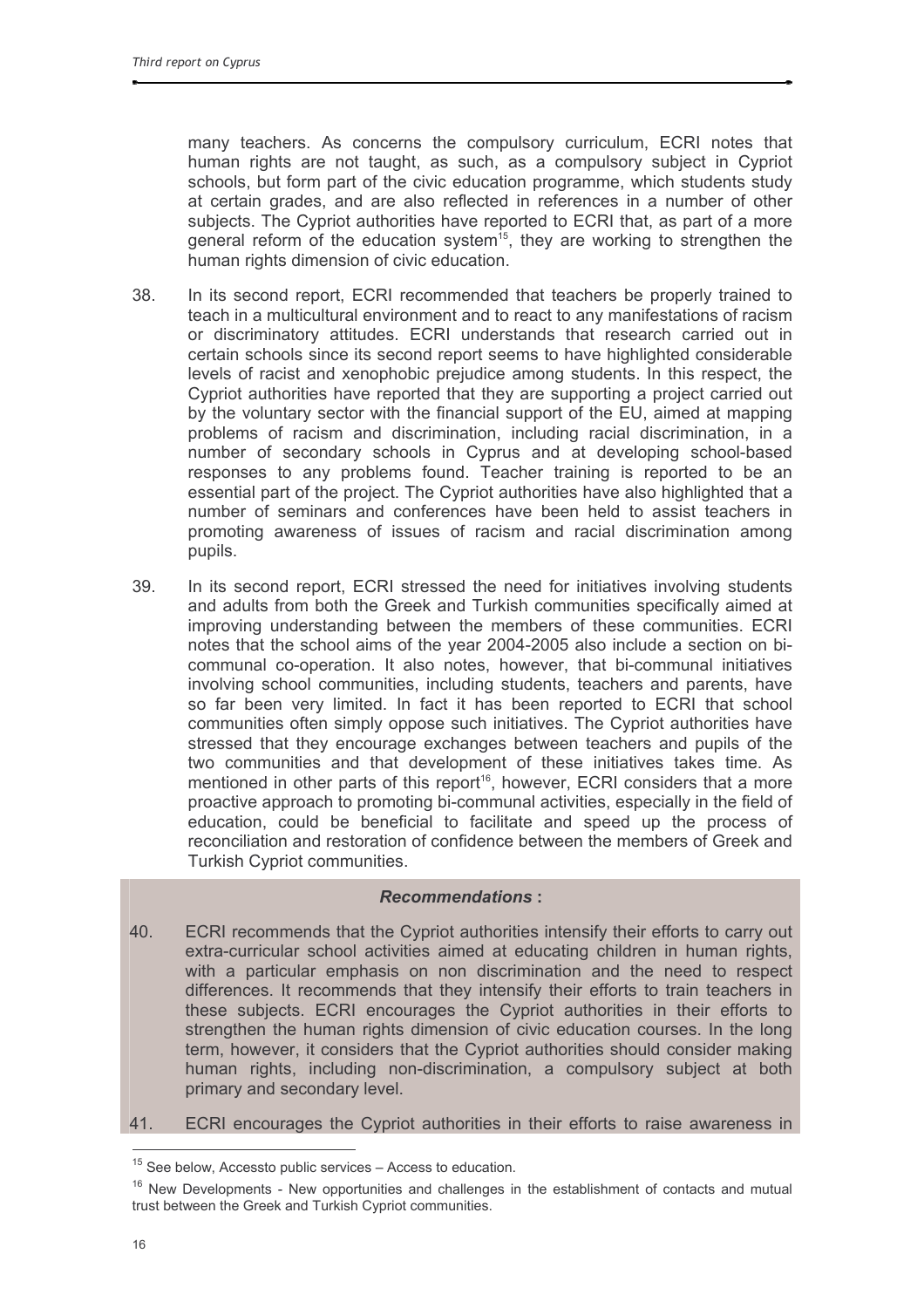Cypriot schools of problems of racism and racial discrimination. It stresses in particular the need to equip teachers with the necessary tools to identify and address manifestations of racism and racial discrimination in schools.

42. ECRI strongly recommends that the Cypriot authorities intensify their efforts to promote activities involving members of both the Greek and Turkish Cypriot school communities aimed at promoting reconciliation and restoration of confidence between the members of these communities.

#### **Reception and status of non-citizens**

#### **Asylum seekers and refugees**

- 43. In its second report, ECRI noted that, although only a few hundred persons applied for asylum in Cyprus each year, their number had been steadily increasing. Since then, Cyprus has experienced a very significant increase in the number of asylum applications received yearly, with 1167 applications filed in 2001, 4032 in 2003, 9284 in 2004 and 7291 in 2005. Since the partial lifting of the restrictions to freedom of movement across the cease-fire line (so-called Green Line) in April 2003<sup>17</sup>, asylum seekers have tended to arrive in the government-controlled part of Cyprus through this route, and not by sea.
- 44 In its second report, ECRI noted that the legal framework enabling Cyprus to implement the Refugee Law of 2000 had not yet been completed. ECRI is pleased to note that the necessary legal framework for the examination of international protection needs is now in place and that Cyprus has been carrying out such examination since April 2002. Since ECRI's last report, the institutional framework for the examination of international protection needs has been changed several times. At present, and since 2004, the Asylum Service, an independent body within the Ministry of Interior, is competent to make first instance decisions on asylum applications, and the Independent Reviewing Authority for Refugees is competent for appeals. ECRI is pleased to note that the Cypriot authorities have strengthened the human and financial resources allocated to deal with asylum applications. It notes, however, that such resources are not yet sufficient, as reflected by the length of time – in some cases as long as three years -- still needed for the examination procedures to be completed.
- ECRI notes that such a significant increase in the number of asylum 45 applications has posed considerable challenges to the Cypriot authorities, some of which they have started to address. ECRI remains nevertheless concerned at the difficult situation facing asylum seekers in Cyprus, especially as concerns detention, access to the asylum procedure, the conduct of the police, access to legal aid and representation, access to social and economic rights and protection from *refoulement*. These areas are dealt with in more detail below.
- 46. The Cypriot authorities have underlined that asylum-seekers are detained in Cyprus only when they file an application after having been arrested and detained in view of deportation. In this respect, ECRI notes that, in 2004, the Supreme Court confirmed the powers of the Migration Officer to detain asylum seekers in view of deportation pending the examination of the asylum claim. However, in view of the extensive use made by the Cypriot authorities of

<sup>&</sup>lt;sup>17</sup> See below New Developments - New opportunities and challenges in the establishment of contacts and mutual trust between the Greek and Turkish Cypriot communities.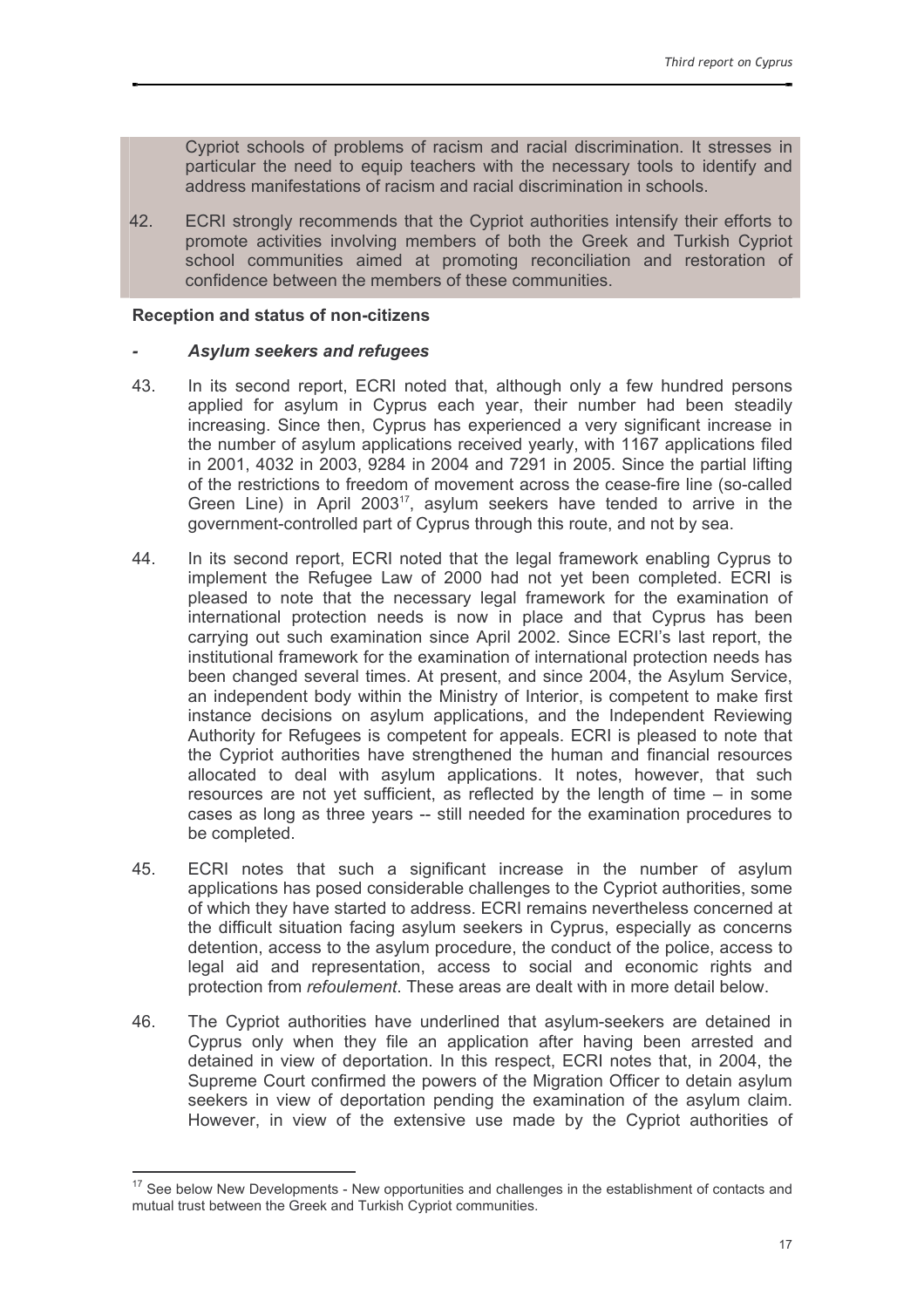detention under immigration powers<sup>18</sup>, ECRI notes that, in practice, a large number of asylum seekers are effectively detained throughout the process of the examination of their claims, which, as mentioned, can last for a long time. ECRI is also seriously concerned at reports according to which conditions in police detention centres, where asylum seekers are detained in view of deportation, are wholly inadequate, especially in consideration of the length of time asylum seekers spend there.

- 47. Although by law asylum applications may be filed at any entry point and police station, the Cypriot authorities have reported to ECRI that, in practice, due to the professional specialisation required to handle such cases, asylum seekers may only file applications at certain police stations in all Police Divisions. If they are undocumented, the only police station at which they can file an asylum application is Pafos Gate police station, situated on the Green Line in Nicosia. However, ECRI has received consistent reports according to which the police routinely refuse to accept asylum applications. Asylum seekers are also often repeatedly told to come back to apply, and remain in the meantime exposed to the risk of being arrested and detained. Although some measures have been taken to address this situation<sup>19</sup>, problems reportedly persist. The Cypriot authorities have reported that asylum applications are available at police stations in a number of languages and that when no application is available in a language that an asylum seeker understands, a translator is made available. However, it has also been reported to ECRI that clear information on the rights of asylum seekers and the procedures to apply for asylum in a language that asylum seekers understand is not always available at police stations.
- 48. In addition to difficulties in gaining access to the asylum procedure, the conduct of police officers has been reported to ECRI to be at the origin of other difficulties for asylum seekers. For instance, there have been reports according to which police officers have in some cases forced asylum seekers to withdraw their applications or withheld personal documents belonging to asylum seekers. although ECRI notes that the Cypriot authorities have started to take measures to address these concerns<sup>20</sup>. ECRI has also received consistent reports of cases of ill treatment of asylum seekers by the police both while in detention and on applying for asylum. ECRI notes that some of these cases have also been examined by the criminal investigators appointed by the Attorney General<sup>21</sup>. In its second report, ECRI recommended that awareness of refugee issues be raised among officials coming into contact with asylum seekers. The Cypriot authorities have stressed that police officers receive both initial and inservice training in human rights, including asylum and non-discrimination issues. It seems to ECRI, however, that efforts to provide police with training in these areas have not yet matched the levels of need.

# **Recommendations:**

49. ECRI recommends that the Cypriot authorities ensure that adequate human and financial resources are available to deal effectively and within a reasonable time with all asylum applications.

<sup>&</sup>lt;sup>18</sup> See below, The situation of immigrants and the need for an immigration and integration policy.

 $19$  For instance, when unable to receive the applicant immediately the police have been instructed to issue letters confirming the person's appointment for an asylum interview.

<sup>&</sup>lt;sup>20</sup> For instance, withdrawal of an asylum application is reportedly now only possible in the presence of staff of the Asylum Service.

<sup>&</sup>lt;sup>21</sup> See below, Conduct of law enforcement officials.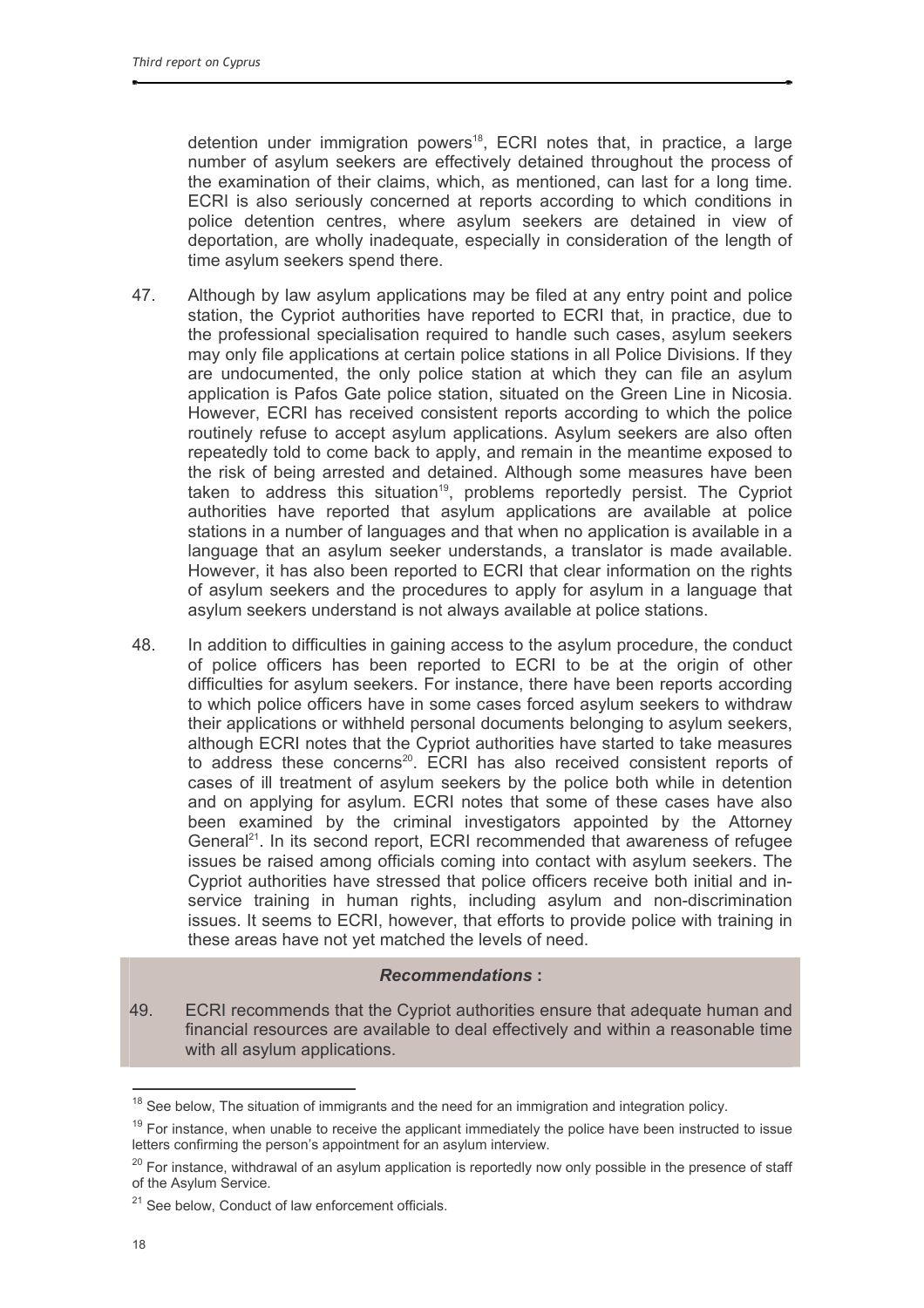- 50. ECRI recommends that the Cypriot authorities ensure that asylum seekers only be detained when it is absolutely necessary and that measures alternative to detention be used in all other cases. ECRI urges the Cypriot authorities to take measures to ensure that, when asylum seekers are detained, the conditions of their detention meet national and international standards.
- $51.$ ECRI recommends that the Cypriot authorities take urgent measures to ensure that the right of persons to apply for asylum is thoroughly respected. ECRI also urges the Cypriot authorities to ensure that clear information on the rights of asylum seekers and the procedures to apply for asylum is available in a language that asylum seekers understand at police stations and at all places where they may apply for asylum.
- 52. ECRI strongly recommends that the Cypriot authorities increase training of the police in human rights, including asylum and non-discrimination issues. Such training should particularly focus on the obligation on police officers to respect the asylum seekers' right to file an asylum application and on the absolute prohibition of ill treatment of these persons. ECRI furthermore urges the Cypriot authorities to ensure that any alleged instance of ill treatment of asylum seekers by police officers is thoroughly and rapidly investigated and that the persons found responsible are duly punished.
- As mentioned above<sup>22</sup>, legal aid provisions have been modified since ECRI's 53. last report. However, such modifications are reported not to have benefited asylum seekers. Thus, at present, asylum seekers who cannot afford to pay the services of a lawyer can reportedly only receive free legal aid and representation from a very limited number of organisations from the voluntary sector.
- 54 ECRI has received consistent reports according to which, due to lack of expediency of, and co-ordination between, different parts of the administration. it is often very difficult, and some times entirely impossible for asylum seekers to access social and economic rights granted to them by law. Some of the main problems in this respect are reportedly connected with the difficulties encountered in obtaining a residence permit (so-called "pink slip"), which is necessary to access certain rights in the field of healthcare provision, social welfare, education, and, in some cases, employment. Due to the long delays in the issuance of pink slips to asylum seekers -- reports indicate that asylum seekers may wait from 4 months to as long as two years – asylum seekers are. in practice, denied access to these rights. ECRI notes that the Cypriot authorities have started to address these concerns. For instance, social services have been instructed to provide services to asylum seekers who cannot produce the pink slip but have the confirmation letter given to them by the police upon submission of the asylum application. However, ECRI notes reports according to which problems persist, as in practice, not all relevant authorities accept such documentation, including hospitals and sometimes welfare offices.
- 55. According to the law, pending the examination of their claims asylum seekers are entitled to work or, in case they are unemployed for reasons other than their own decision, to claim welfare benefits. ECRI notes, however, that in 2004 the Ministerial Committee of Employment decided to allow asylum seekers (and persons who have been benefiting from subsidiary protection for less than one

 $22$  Administration of justice - Legal aid.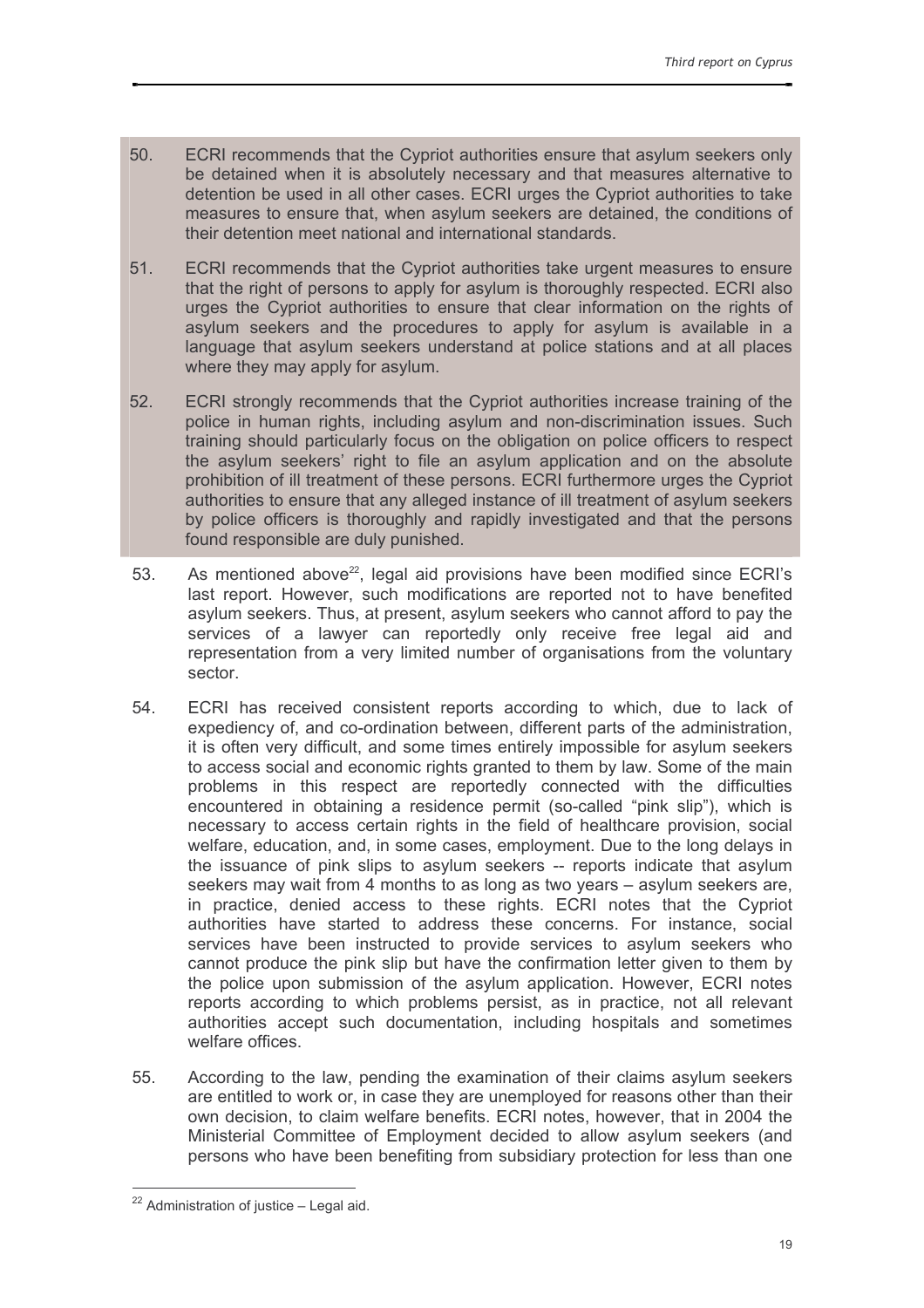year) to work exclusively in the farming and agricultural industry. It has been reported to ECRI, however, that working conditions in these sectors are extremely poor. For instance, wages are reported to be well below the minimum fixed by collective agreements for other sectors of the economy, and food and housing, which must be provided by the employer, are often reported to be of sub-standard quality. Non-governmental organisations have received many reports of severe exploitation of asylum seekers employed in these sectors. In addition, this employment policy is reportedly applied to asylum seekers irrespective of particular situations of vulnerability that may concern them. Thus for instance, entire families have had to move and work in farms and live in complete isolation, and children have sometimes had to discontinue school. ECRI notes that, if asylum seekers refuse to be employed under these conditions they lose their entitlement to welfare benefits. Non-governmental organisations have emphasised that, in addition to resulting in a situation of serious distress for asylum seekers, these conditions tend to push them towards the irregular labour market, with further negative consequences in terms of exploitation and exposure to the risk of being arrested and detained in view of deportation.

- 56. ECRI is also concerned that deportations of asylum seekers have sometimes been carried out in a way that ieopardises respect of the principle of nonrefoulement. It has been reported to ECRI that deportations are effectively carried out before the individual has been given a chance to even formally apply for asylum. However, deportations have also been carried out after an asylum application has been filed and before the completion of its examination. This has reportedly included cases where the files were arbitrarily closed or the asylum seeker was forced to withdraw the application, but also cases where the asylum claim was still pending in the first or second instance. Furthermore, since filing an appeal for judicial review before the Supreme Court does not have a suspensive effect on the deportation order, deportations of asylum seekers who file such an appeal are reportedly carried out as a rule before its examination is completed.
- 57. The Cypriot authorities have underlined that any difficulties they may still face in operating a fair and effective asylum system are linked to the sharp increase in the number of asylum applications experienced by Cyprus in recent years. As mentioned above, ECRI recognises the challenges imposed by this new situation and welcomes the efforts made by the Cypriot authorities, notably as concerns the establishment of an adequate legal and institutional framework for the examination of international protection needs. Nevertheless, ECRI considers that under no circumstances should the increase in the number of asylum seekers justify the adoption of policies aimed at deterring people from applying for asylum. Unfortunately, however, ECRI notes that some of the measures taken in respect of asylum seekers, such as those limiting their employment possibilities to the farming and agricultural sectors, have not only been adopted, but have also been publicly presented as a way to deter people from applying for asylum in Cyprus.

- ECRI recommends that the Cypriot authorities take measures to improve 58. asylum seekers access to free or inexpensive legal aid and representation.
- 59. ECRI recommends that the Cypriot authorities take urgent measures to ensure that asylum seekers can access in practice all rights to which they are entitled by law, including in such areas as healthcare provision, welfare services,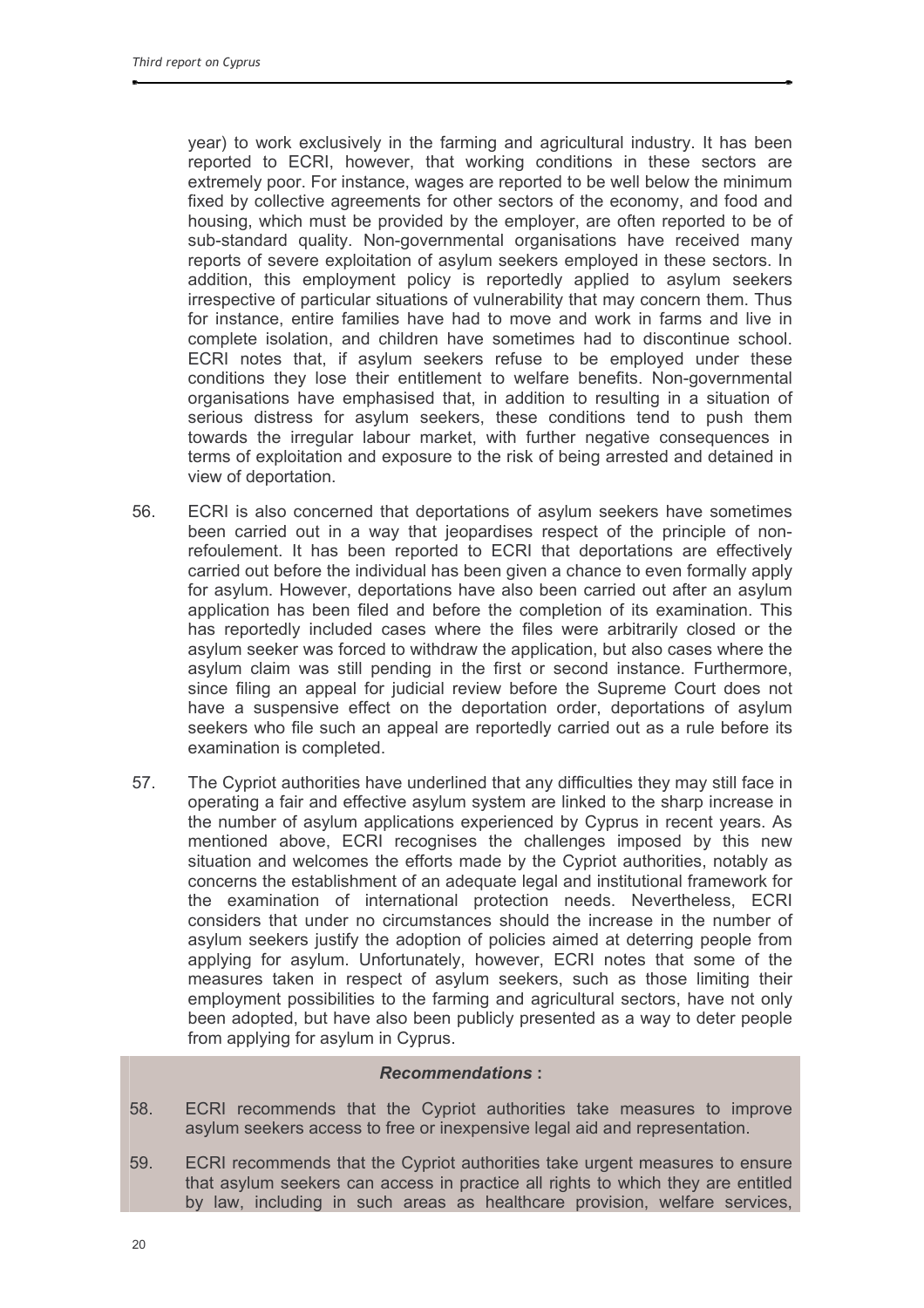education and employment.

- 60. ECRI strongly recommends that the Cypriot authorities ensure that asylum seekers are not discriminated against in exercising the right to employment granted to them by law. ECRI underlines that any measures taken by the Cypriot authorities with respect to asylum seekers' access to employment and welfare benefits should not push these persons towards illegality.
- 61. ECRI urges the Cypriot authorities to ensure that the asylum seekers' right to protection from *refoulement* is thoroughly respected. In this respect, it recommends that the Cypriot authorities ensure that deportations are not carried out before asylum procedures at all instances are completed.
- 62. ECRI recommends that the Cypriot authorities refrain from adopting deterrent policies in the field of asylum and from presenting any asylum policies to the public as deterrent policies.

#### **Access to public services**

#### **Access to education**

- 63. In its second report, ECRI recommended that the Cypriot authorities provide non Greek mother tonque children with adequate teaching of Greek as a second language and train teachers to this end. ECRI also encouraged the Cypriot authorities to consider introducing mother tongue education for these children. The Cypriot authorities have informed ECRI that they provide special support, including teaching of Greek as a second language, to non-Greek mother tongue children. This is done through the appointment of extra teachers of Greek as a foreign language each year and, since 2003, by channelling additional resources to Zones of Education Priority Action. The authorities have reported that primary schools located in these zones include all schools where non-Greek Cypriot students, are mainly represented. They have also reported that they have intensified provision of training to teachers in Greek as a second language. However, these support measures only apply to children in primary education. The Cypriot authorities have emphasised, however, that support and additional teaching of the Greek language is available to secondary school students whose command of Greek is below the level of their class. As concerns mother tonque education. ECRI notes the bi-communal nature of the Constitution of Cyprus and the rights it grants to Turkish Cypriot children in this area. The Cypriot authorities report that in schools attended by Turkish Cypriot children, education is also carried out in the Turkish language. In fact, the Cypriot authorities have reported that they have taken the decision in principle to establish a school in Limassol with Turkish as the language of instruction and that they have collected information from families of Turkish Cypriot children in the area as to their wish to have this school established. The Cypriot authorities have reported that the parents have stated their preference for their children to attend the state school of the area.
- 64 More generally, ECRI notes that, since its second report, there seems to be wider awareness in Cyprus of the need to equip the school communities with the necessary skills to deal with ethnic and cultural diversity. Thus, for instance, ECRI notes that, in the light of Cyprus's accession to the EU, the increasingly diverse make-up of the student population in schools and the prospects for reunification of Cyprus, the 2004 Report of the Commission for Educational Reform identifies a need for strengthening existing efforts in the field of intercultural education. ECRI welcomes these developments, although it notes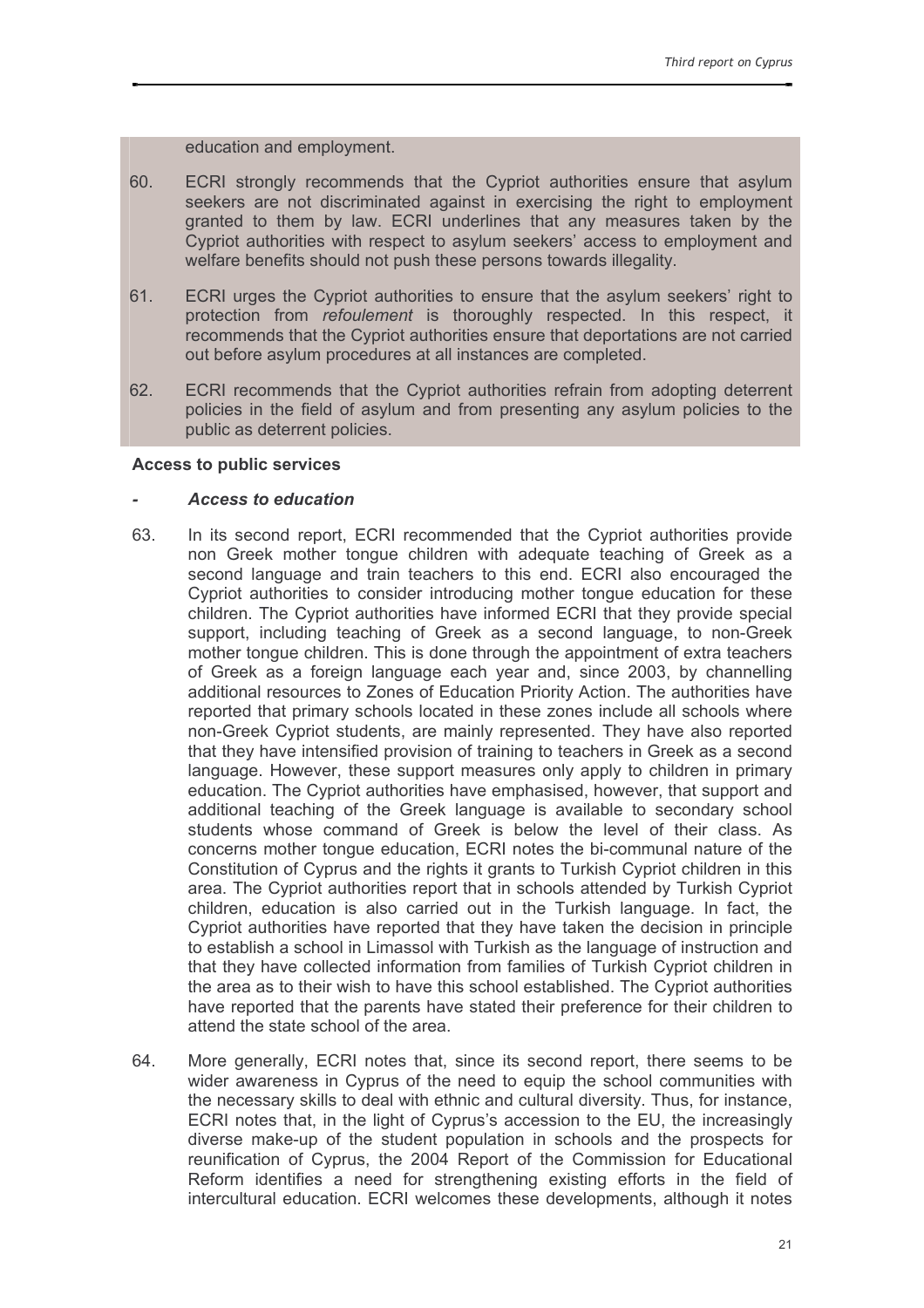that much work is still needed to translate these principles into practice and ensure that they are reflected throughout the education system. In this respect, it has been reported to ECRI, for instance, that certain aspects of formal and informal education currently imparted are not conducive to an atmosphere of reconciliation between Greek and Turkish communities. ECRI notes that a debate on the adequacy of the current contents of education in Cyprus, including history teaching, to the needs of an ethnically and culturally diverse society has started and that a number of civil society organisations are willing to contribute their experience to this debate.

- 65. ECRI notes that a circular issued by the Ministry of Education in November 2004 requires all schools to report to immigration authorities the contact details of the parents of foreign children who enrol for school. It has been explained to ECRI that this measure aims at checking the lawful residence of the pupils' parents and is justified by security concerns. ECRI notes that the Commissioner for Administration found that this circular violated the antidiscrimination provisions in force and recommended in April 2005 that it be withdrawn. Since then, however, the Council of Ministers has confirmed that the circular will remain in force.
- 66 Teaching of religion in schools in Cyprus is not compulsory. The vast majority of school children follow Greek-Orthodox religion courses. The authorities have reported, however, that teaching of Islam is also available for Muslim students. Children whose parents do not want them to attend religious education may ask for an exemption. It is reported to ECRI, however, that children who do not participate in Greek-Orthodox religion courses sometimes experience stigmatisation and rejection by their peers or in the school community. ECRI also notes that alternative courses to religious education are often not available.

- 67. ECRI recommends that the Cypriot authorities intensify their efforts to provide non Greek mother tongue children with good quality teaching of Greek as a second language, and to train teachers to this end. It recommends that efforts in this area be extended to secondary school children who need support. ECRI encourages the Cypriot authorities to ensure that the constitutional right of Turkish Cypriot children to mother tongue education is respected.
- 68 ECRI recommends that the Cypriot authorities pursue and intensify efforts to ensure that education in schools in Cyprus meet the needs of a diverse society and be genuinely conducive to an atmosphere of reconciliation between Greek and Turkish communities. It strongly recommends that the Cypriot authorities foster and engage in public debate on these guestions and that they work in close co-operation with civil society organisations for achieving these objectives throughout the education system, including history teaching.
- 69 ECRI urges the Cypriot authorities to ensure that the right of children in Cyprus to access education is secured without direct or indirect discrimination, notably on grounds such as nationality or national or ethnic origin. It strongly recommends that the Cypriot authorities comply with the recommendations of the Commissioner for Administration on this issue.
- 70. ECRI recommends that the Cypriot authorities take measures to address and prevent the stigmatisation of children who do not attend Greek-Orthodox religion in the school environment and to provide these children with adequate possibilities for alternative education.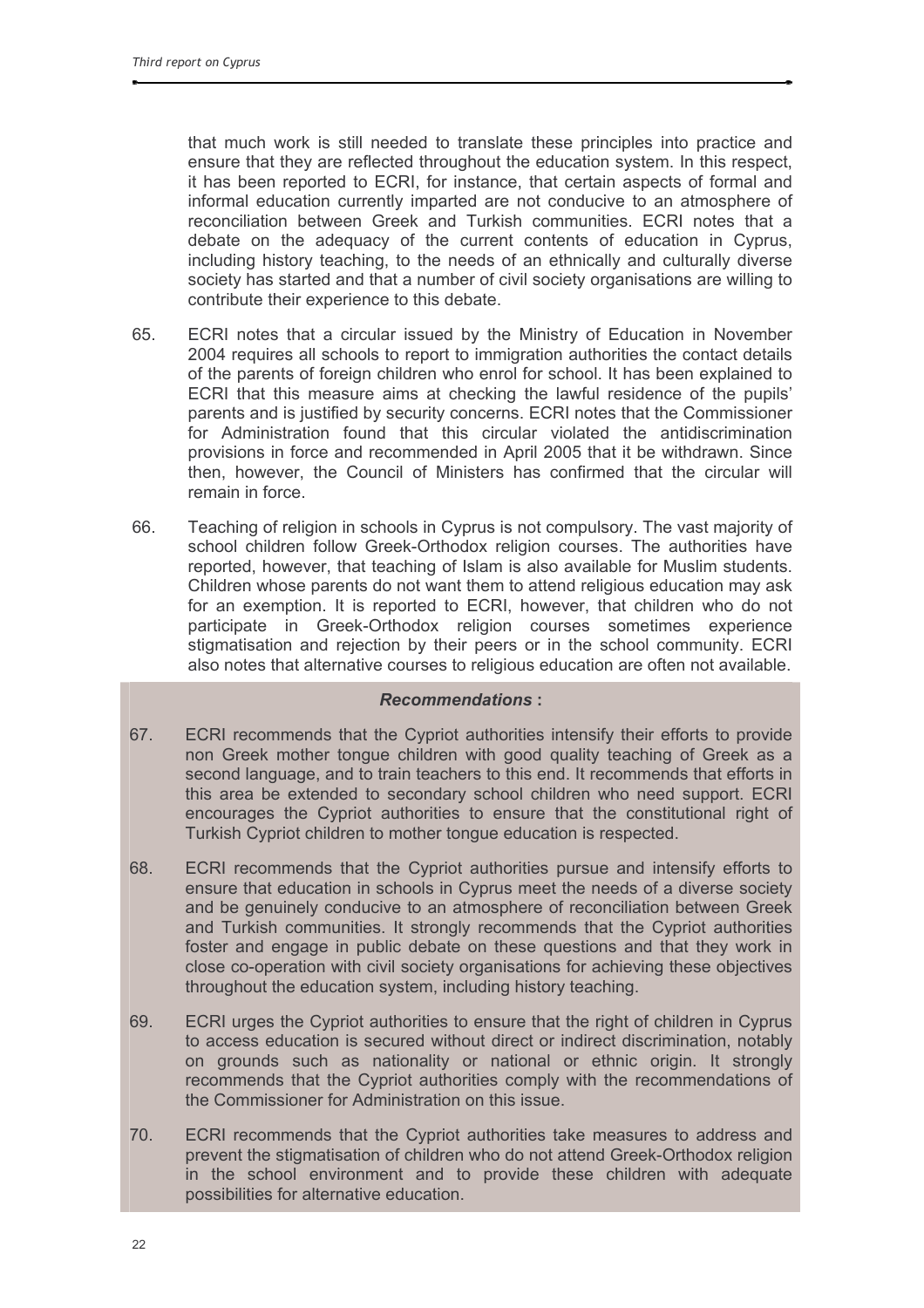# **Employment**

- $71.$ In its second report, ECRI recommended that the Cypriot authorities introduce comprehensive legal provisions against racial discrimination in employment. As mentioned above<sup>23</sup>, the legal framework is now in place, although the new provisions have not yet been applied in a Labour Court case. However, ECRI understands that a few cases of employment discrimination have been filed with the Commissioner for Administration. In spite of the virtual absence of formal complaints, ECRI has received reports according to which discrimination on grounds such as national or ethnic origin or religion does take place in employment. For instance, as mentioned in other parts of this report, domestic and other foreign workers continue in many cases to be subject to exploitation and discrimination by their employers. It has also been highlighted that non-EU workers may fall victims of indirect discrimination, for instance when collective agreements stipulate unreasonably disadvantageous conditions for sectors mainly operated by these workers.
- $72.$ It has been reported to ECRI that when applying for employment both in the private and in the public service, applicants are sometimes asked to state their and/or their parents' religion. It does not appear to ECRI, however, that such information is requested for the purposes of monitoring discrimination on grounds of religion or addressing inequalities.
- 73 ECRI is pleased to note that the National Action Plan for Employment 2004-2006 includes a chapter aimed at promoting the integration of and combat discrimination against people at a disadvantage in the labour market. ECRI notes, however, that the specific disadvantage faced by people based on grounds covered by ECRI's mandate are not addressed in the Plan through targeted measures.

- 74. ECRI recommends that the Cypriot authorities pay particular attention to combating racial discrimination in employment. It reiterates its call for initiatives to raise the awareness of the antidiscrimination legal provisions in force among workers, and notably those most exposed to the risk of being discriminated against.
- 75. ECRI recommends that the Cypriot authorities discontinue any practice consisting in requesting from people who apply for employment information relating to their religion that does not serve any legitimate purpose.
- 76 ECRI encourages the Cypriot authorities in their efforts to promote the integration of and combat discrimination against people at a disadvantage in the labour market. It recommends that the Cypriot authorities address with targeted measures the specific disadvantage faced by people based on grounds covered by ECRI's mandate.

<sup>&</sup>lt;sup>23</sup> Civil and administrative law provisions.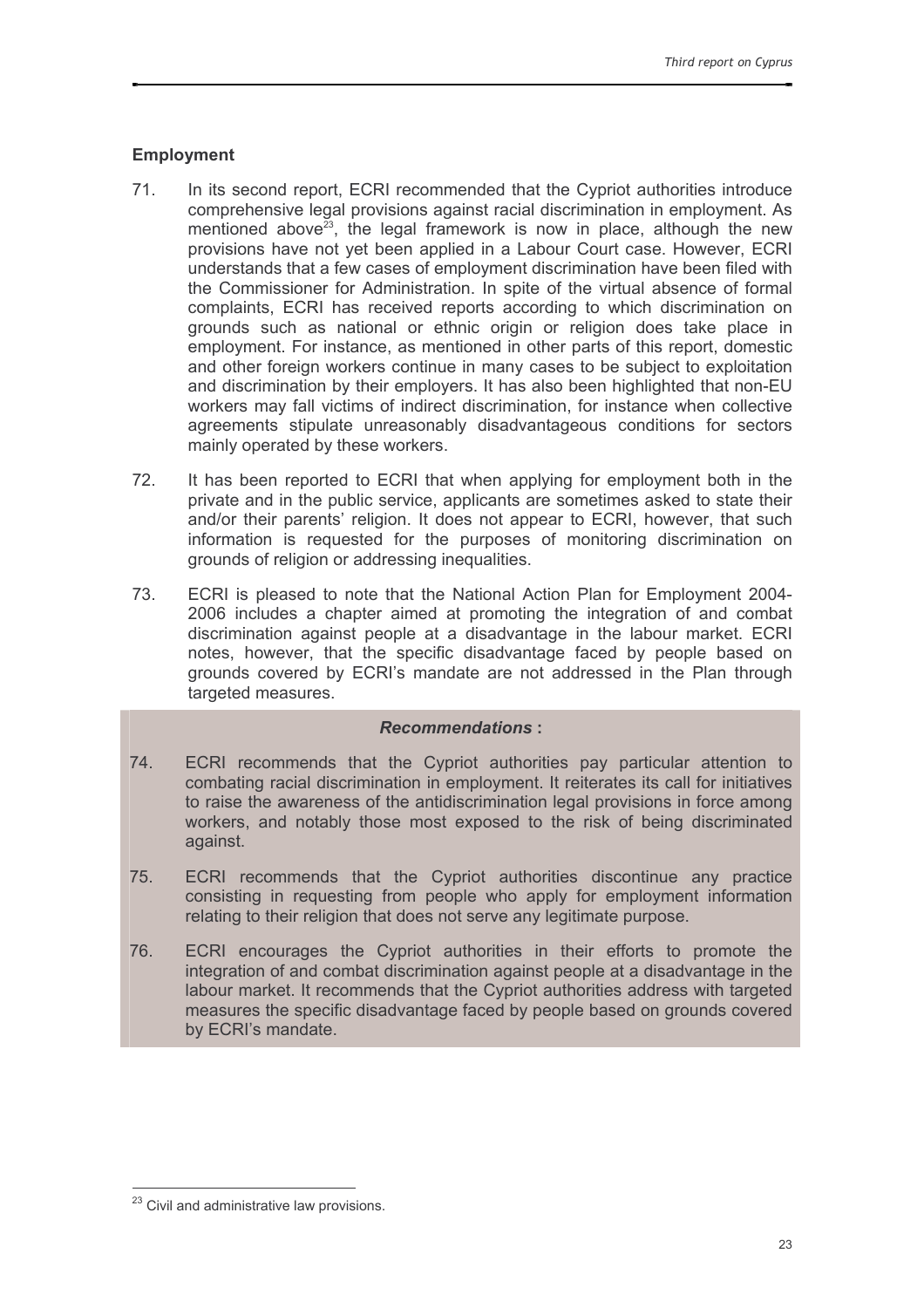# **Vulnerable groups**

# **Immigrants and asylum seekers**

77. See Section III and Reception and status of non-citizens.

# **Turkish Cypriots**

- 78. At the time of ECRI's second report, only a few hundred Turkish Cypriots lived in the government-controlled part of Cyprus. Since the partial lifting of the restrictions to freedom of movement across the Green Line in April 2003<sup>24</sup>, the number of Turkish Cypriots living in the government-controlled part of Cyprus has increased and is reported to be currently around 2000. In addition, many Turkish Cypriots travel to the government-controlled part of Cyprus on a daily basis to work. Of these, some 3 000 are regularly employed. However, according to some estimates, twice as many Turkish Cypriots may also be working there unregistered. ECRI is pleased to note that the Cypriot authorities have provided some 35 000 Turkish Cypriot citizens with passports and have issued to them around 60 000 identity cards and 75 000 birth certificates. In addition, ECRI notes that the Cypriot authorities have taken measures to improve the position of Turkish Cypriots in a number of areas, including access to health care services, social security provision, including pensions, and education. Information to Turkish Cypriots interested in securing employment has also been provided.
- ECRI notes, however, that Turkish Cypriots also experience problems of racism 79. and racial discrimination. There have been instances of harassment and illtreatment of Turkish Cypriot citizens by the police. Turkish Cypriots are also reported to have experienced disproportionate difficulties in securing services from the administration. However, ECRI understands that, following inter alia the intervention of the Commissioner for Administration, the situation in this field has improved. Cases of employment discrimination of Turkish Cypriots at point of recruitment in the private sector have also been reported.
- 80. Furthermore, ECRI notes that there is only an extremely limited amount of information in the Turkish language to enable Turkish Cypriots to adequately access and exercise their rights in all fields of life, for instance when trying to secure a public service or filing a Court case. The Constitutional provisions which establish Turkish as an official language in Cyprus have not been applied in practice, due to the situation of virtually total separation between the Greek and Turkish communities which has prevailed for now many years. ECRI considers that the increasing presence of Turkish Cypriot citizens in the government-controlled part of Cyprus poses a more pressing need to secure and address the rights and needs of this part of the population of Cyprus, including in the field of language.
- $81.$ ECRI notes that Turkish Cypriots also face serious difficulties in having their property in the government-controlled part of Cyprus reinstated or in being compensated for loss of such property. ECRI notes that, in a property reinstatement case filed by a Turkish Cypriot citizen who had moved to the government-controlled part of Cyprus, the Supreme Court ordered in February 2004 the reinstatement of the applicant's property and stated that failure to do so would constitute discrimination on grounds of the applicant's belonging to the

<sup>&</sup>lt;sup>24</sup> See below New Developments - New opportunities and challenges in the establishment of contacts and mutual trust between the Greek and Turkish Cypriot communities.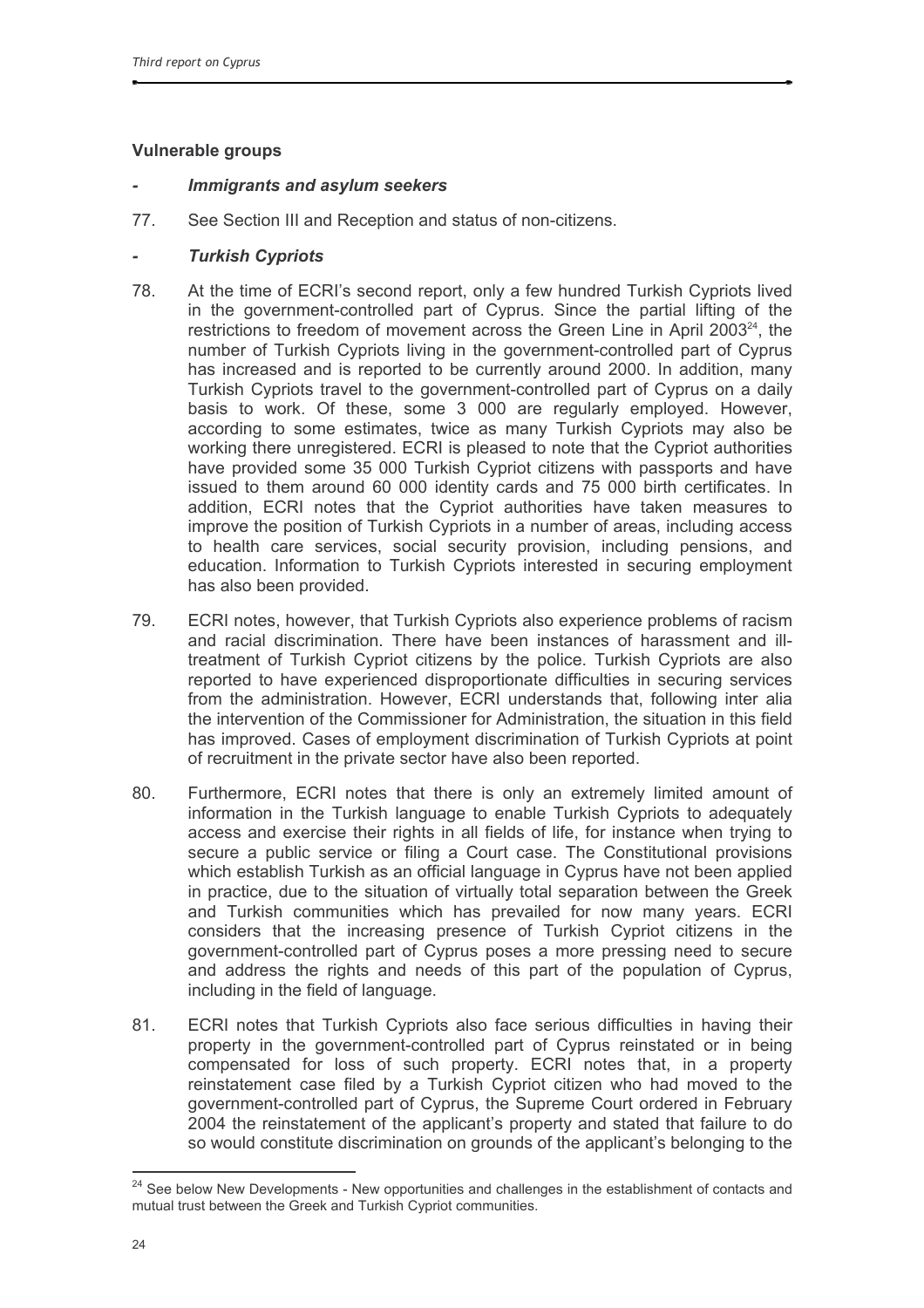Turkish Cypriot community<sup>25</sup>. An appeal was filed and is currently pending before the Supreme Court.

# **Recommendations:**

82. ECRI recommends that the Cypriot authorities pay attention and address problems of racism and racial discrimination facing Turkish Cypriot citizens. In particular, it draws the attention of the Cypriot authorities to the following areas: the conduct of law enforcement officials, access to services, employment discrimination, availability of information in the Turkish language; reinstatement in and compensation of property.

## Roma

Roma in Cyprus are generally considered to belong to the Turkish Cypriot 83. community. Although precise figures are not available, a few hundred Roma are reported to live at present in the government-controlled part of Cyprus, mostly in the Limassol and Pafos areas, where they moved from the part of the island not under the effective control of the government of Cyprus in 2001 and 2002. Members of the Roma community are reported to face widespread prejudice, disadvantage and discrimination in different areas. Hostility and rejection by the local non-Roma population is reported to be high and to have in some cases resulted in physical violence. In these cases, the racist dimension of the incidents has reportedly been played down or neglected. Rejection and prejudice from the local community, for instance from parents of school children, have reportedly also resulted in discrimination of Roma children in access to education. Furthermore, it has been reported to ECRI that, around the time when the Roma settled in the government-controlled part of Cyprus, the Cypriot authorities have used language and displayed attitudes vis-à-vis these persons that were not conducive to defusing tensions and promoting acceptance of Roma by the local communities. Although the disadvantaged position of Roma is reflected in virtually all areas of life, it is reported to be particularly serious in housing. The Cypriot authorities highlight that they have provided funds for improvement of Roma housing and created two housing projects for Roma. However, ECRI also notes that there are still Roma families without access to basic facilities such as water and electricity. ECRI notes that members of the Roma communities may benefit from the measures put in place by the Cypriot authorities to assist and support the Turkish Cypriot population. Thus, for instance, Roma children, who are Turkish speaking, receive education in this language in schools.

# **Recommendations:**

ECRI recommends that the Cypriot authorities take steps to improve the 84. situation of the Roma and combat and prevent racism and racial discrimination against this part of the population of Cyprus. ECRI draws the attention of the Cypriot authorities to its General Policy Recommendation No. 3<sup>26</sup>, which proposes a range of legislative and policy measures which governments can take to this end

<sup>&</sup>lt;sup>25</sup> Mustafa v. The Republic of Cyprus, Supreme Court of Cyprus, Case 125/2004

<sup>&</sup>lt;sup>26</sup> CRI (98) 29: ECRI General Policy Recommendation n° 3: Combating racism and intolerance against Roma/Gypsies, European Commission against Racism and Intolerance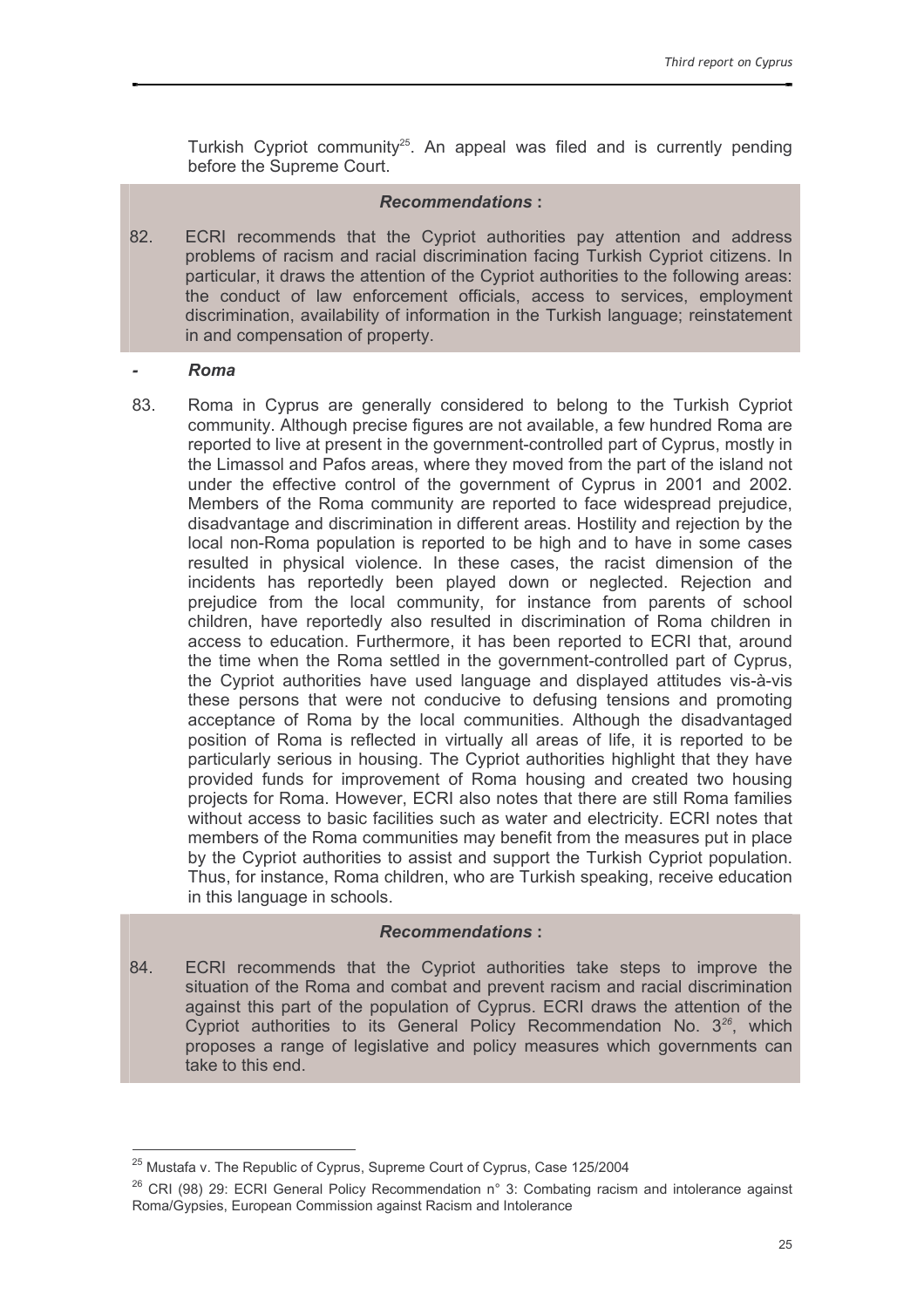# Pontian Greeks<sup>27</sup>

85. There are about 15 000 Pontian Greeks in Cyprus today, mostly settled in the Pafos and Nicosia areas. The first members of this community moved to Cyprus from the Northern Black Sea region in the years following the collapse of the Soviet Union, after obtaining Greek passports. ECRI has received reports according to which the members of this community are the subject of negative stereotypes and generalisations, including as concerns their involvement in criminal activities, which have in some cases been promoted by the Cypriot authorities in public debate. There have also been reports of de facto school segregation of Pontian Greek children, which have, however, been addressed by the Commissioner for Administration. Pontian Greeks are also reported to have been in some cases subject to ill treatment by the police and discriminated against in accessing certain services, for instance from car insurance companies.

# **Recommendations:**

86. ECRI recommends that the Cypriot authorities pay attention and address problems of racism and racial discrimination facing Pontian Greeks.

# **Armenians, Latins and Maronites**

87. Although the overall situation of the members of the three communities recognised by the Constitution of Cyprus as religious minority communities, i.e. Armenians, Latins and Maronites, is reported to be satisfactory, ECRI notes that the members of these groups experience certain specific difficulties in fully exercising some of their rights. Since ECRI's second report, the institution of the Presidential Advisor for minority religious groups has been abolished and the competence for dealing with issues of relevance to these groups has been moved to the Ministry of Interior. This has reportedly resulted in a loss of interinstitutional co-ordination for dealing with such issues, and, consequently, effectiveness. In this respect, it has been noted that a separate budget line to fund initiatives aimed at these groups could also be beneficial. Furthermore, although positive initiatives for raising awareness of issues relating to minority religious groups among the general population and specific professional categories  $-$  for instance the police  $-$  already exist, it has been reported to ECRI that better awareness of these issues among school students would be desirable. In addition to these general aspects, different minority groups have highlighted specific concerns. Thus, for instance, representation of Armenians in the public sector appears to be disproportionately low and Maronite students' access to education which genuinely reflects their specific needs could be improved.

# **Recommendations:**

88. ECRI recommends that the Cypriot authorities pursue and intensify their efforts to meet the needs of the members of the Armenian. Latin and Maronite communities and to ensure that the members of these communities may fully exercise their rights, notably as concerns the areas highlighted above. To this end, ECRI recommends that the Cypriot authorities co-operate as closely and effectively as possible with the representatives of these communities.

<sup>&</sup>lt;sup>27</sup> Pontian Greeks are persons of Greek origin, who have traditionally inhabited the area around the Black Sea known as "Pontos".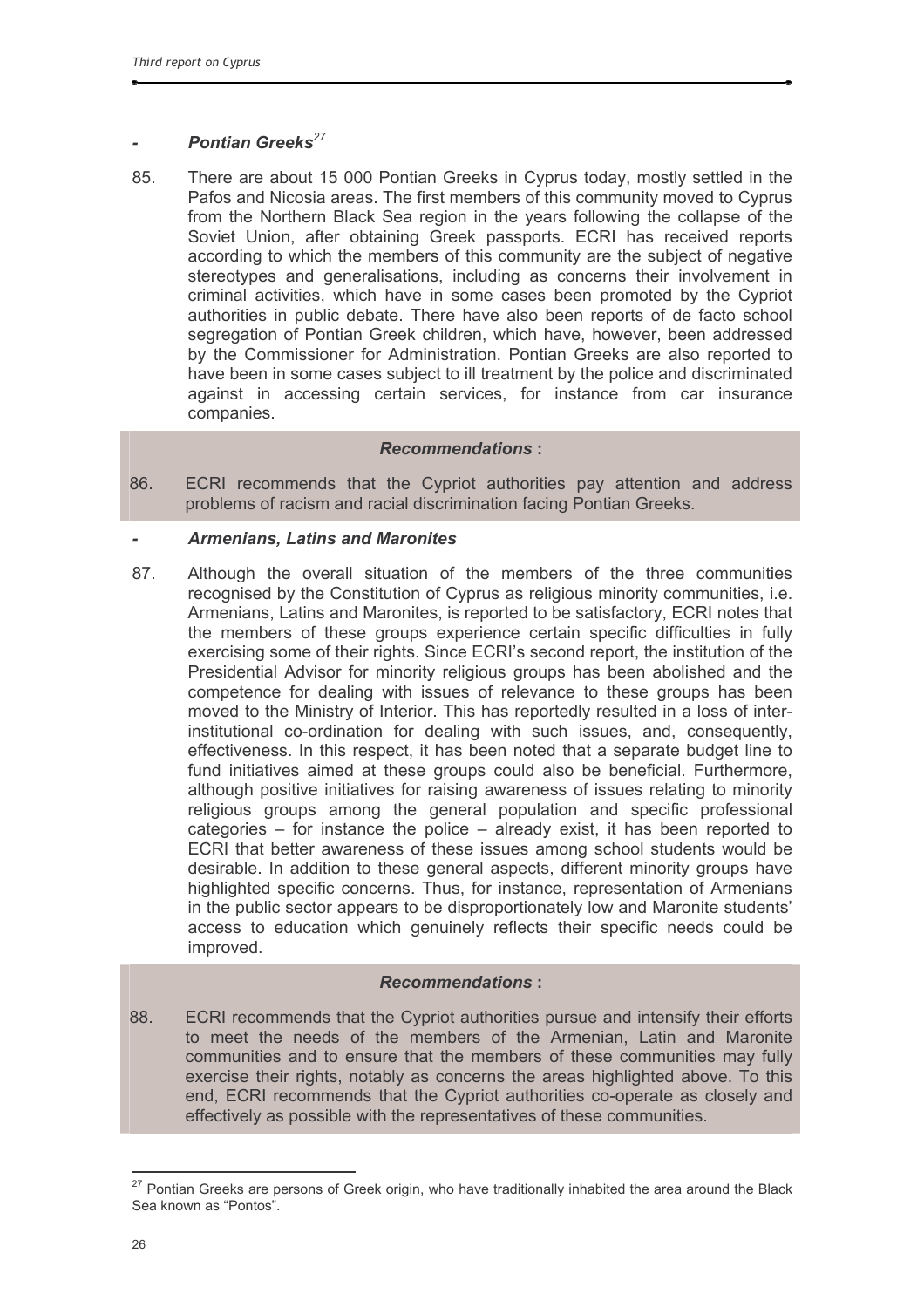## **Media**

89 Since its second report. ECRI has continued to receive reports according to which the printed media sometimes cover incidents involving members of minority groups in a sensational way and often mentions the ethnic origin of people when not relevant to the media report. As already noted in ECRI's second report, a code of self-regulation of the media profession, whose application is monitored by the Media Complaints Commission, contains inter alia provisions against racial discrimination. ECRI understands that, since then, these provisions have been applied in two cases. ECRI also understands that the Media Complaints Commission and the Commissioner for Administration have taken measures to raise the awareness within the media profession of issues of racism and racial discrimination. As concerns the broadcast media, ECRI notes that, since 2003, the Radio and Television Authority has applied the provisions against racism and racial discrimination it is entrusted to monitor<sup>28</sup>. in 14 cases

## **Recommendations:**

90. ECRI encourages the Cypriot authorities to impress on the media, without encroaching on their editorial independence, the need to ensure that reporting does not contribute to creating an atmosphere of hostility and rejection towards members of any minority groups. ECRI encourages the Cypriot authorities to engage in a debate with the media and members of other relevant civil society groups on how this could best be achieved.

## **Conduct of law enforcement officials**

91 In its second report. ECRI expressed concern at reports of excessive use of force by the police against non-citizens who enter or stay in Cyprus illegally. Since then, ECRI has continued to receive reports according to which immigrants and asylum seekers are still exposed to a significant risk of ill treatment and excessive use of force by the police<sup>29</sup>, particularly, although not exclusively, in the context of checks carried out on individuals trying to gain access to the government-controlled part of Cyprus through the Green Line. There have also been three reports of non-citizens having died in police custody. These cases are currently pending in Court before the Coroner. Although immigrants and asylum seekers are particularly exposed to misconduct of the police, racial profiling practices and racist or racially discriminatory attitudes by border control officials and the police are also reported to have affected minority groups generally, including tourists and Cypriot citizens. The Cypriot authorities have reported that, in 2004, noncitizens made up for less than one fourth of the total amount of complaints filed with the police force for misconduct of its officers and that none of these complaints alleged racist or racially discriminatory behaviour. The authorities also report that, out of 91 criminal cases against police officers pending before the courts, 90 were filed by Greek Cypriots and one by a Turkish Cypriot.

<sup>&</sup>lt;sup>28</sup> Article 30 of the Radio and Television Stations Law 7(I) of 1998 establishes that : "Stations have an obligation to ensure that their broadcasts shall not include any incitement to hatred due to differences in race, gender, religion or citizenship". Furthermore, according to Regulations 25(3) and 26(iv) of the Radio and Television Stations Regulations of 2000, the stations shall forbid "the use of language in a manner which may offend the sensitivities of religious, racial, political or other social groups". Finally, broadcast of entertainment programs insulting the dignity of gender, racial, national and religious groups or individuals with special needs shall be forbidden.

 $29$  See above, Reception and status of non-citizens  $-$  Asylum seekers and refugees.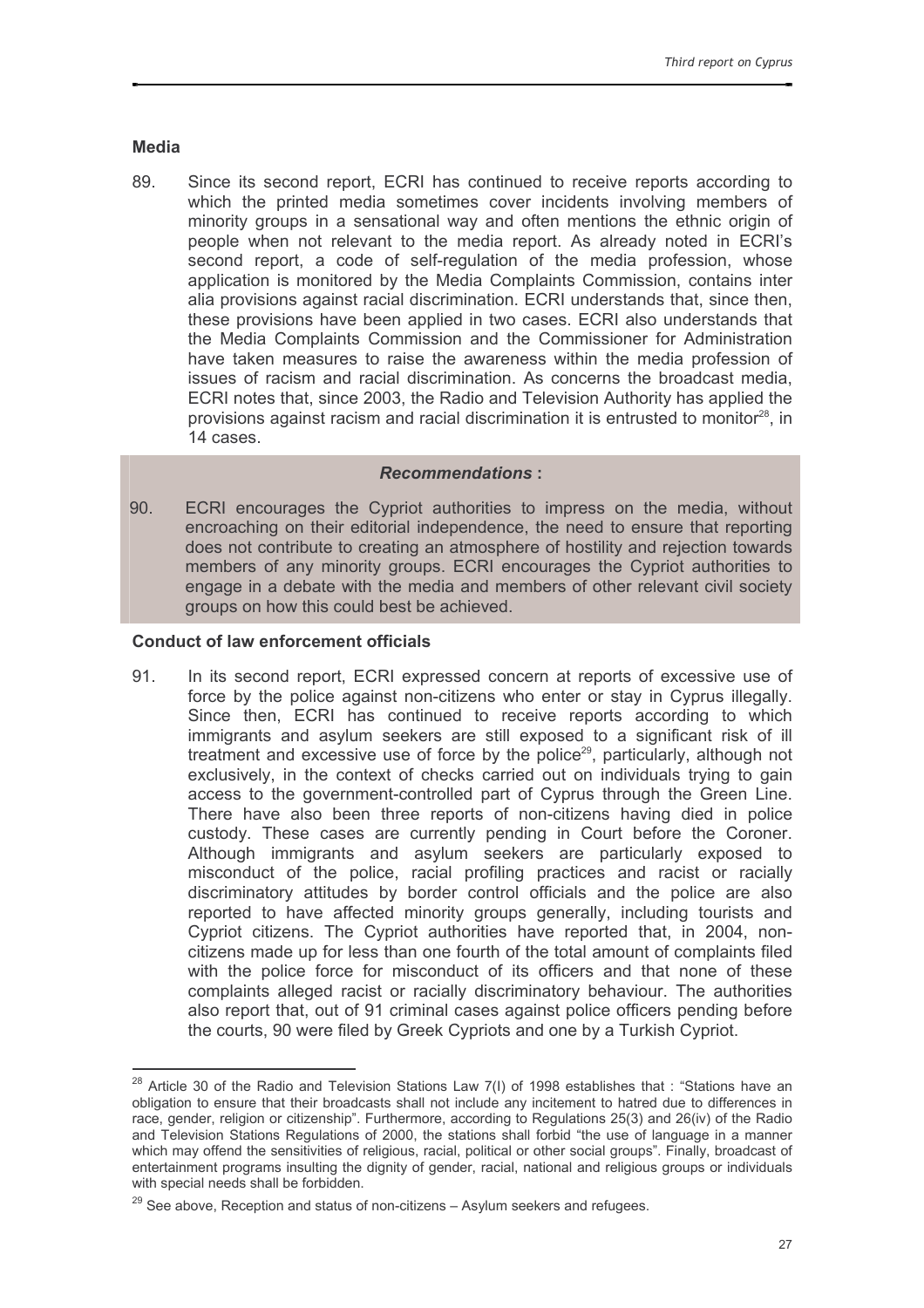- 92. In its second report, ECRI recommended that all incidents of ill-treatment and excessive use of force by the police, including those involving non-citizens, be investigated by an independent body and that all persons found responsible following such investigations be punished. As already noted in ECRI's second report, in addition to the police and the courts, alleged victims of police misconduct may file complaints with the Attorney General, who, following investigations carried out by specially-appointed independent investigators, may institute criminal proceedings. Alleged victims of police misconduct may also seize the Commissioner for Administration. ECRI notes that, in some cases, these mechanisms have found that asylum seekers had been ill-treated or that excessive force had been used against them. ECRI understands that other complaints, including of racial discrimination by the police are currently being investigated. ECRI notes that a Bill currently pending before Parliament envisages the establishment of an independent authority tasked with investigating those criminal offences committed by the police which constitute human rights violations.
- 93. In its second report, ECRI recommended that the Cypriot authorities extend provision of training in human rights and non-discrimination for police officers. The Cypriot authorities have reported that, since then, this type of training has been intensified. The have stressed, in particular, that training is a central element of the Action Plan of the police to combat discrimination<sup>30</sup> that they are currently implementing.

# **Recommendations:**

- 94 ECRI reiterates its recommendation that the Cypriot authorities set up an independent mechanism, totally separate from the police structures and with due respect to the competences of the Commissioner for Administration, for investigating allegations of police misconduct, including racist or racially discriminatory behaviour.
- 95. ECRI recommends that the Cypriot authorities pursue and intensify their efforts to provide thorough initial and in-service human rights training to law enforcement officials. In particular, it recommends that all serving police officers be provided with specific training in policing a diverse society.

#### **Monitoring the situation**

- In its second report, ECRI considered that the collection of data broken down by 96. categories such as ethnic origin, language, religion and nationality in different areas of policy would be beneficial in order to monitor the situation of different minority groups and highlight possible problems of direct or indirect discrimination. ECRI understands that the Cypriot authorities only collect data broken down by nationality and, to a lesser extent, religion, although it is not clear to ECRI that this latter type of data is collected for purposes of monitoring discrimination on grounds of religion or addressing inequalities.
- As already highlighted in respect of criminal law provisions<sup>31</sup>, ECRI notes that 97. the Cypriot authorities do not systematically collect data concerning the implementation of the existing legal provisions in force against racism and racial discrimination.

<sup>&</sup>lt;sup>30</sup> See above, Criminal law provisions.

<sup>&</sup>lt;sup>31</sup> See above, Criminal law provisions.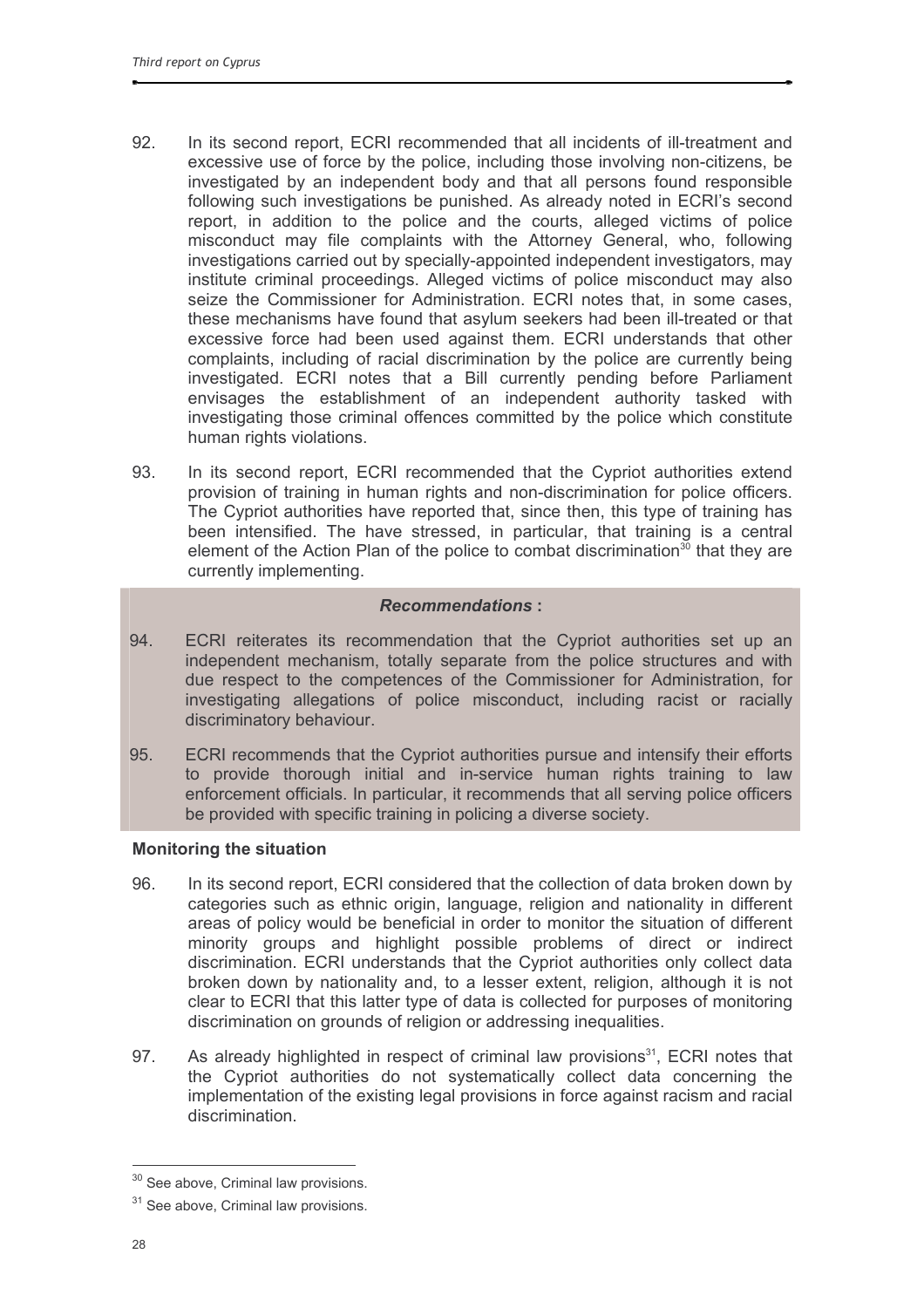98. ECRI notes that there are a number of civil society organisations active in the field of combating racism and discrimination and defending the human rights of asylum seekers and immigrants in Cyprus, which can provide the Cypriot authorities with valuable input in their efforts to monitor the situation as concerns these areas.

# **Recommendations:**

- 99. ECRI recommends that the Cypriot authorities improve their monitoring systems by collecting relevant information broken down according to categories such as ethnic origin, language, religion and nationality in different areas of policy and to ensure that this is done in all cases with due respect for the principles of confidentiality, informed consent and the voluntary self-identification of persons as belonging to a particular group. These systems should also take into consideration the gender dimension, particularly from the point of view of possible double or multiple discrimination.
- $100.$ ECRI recommends that the Cypriot authorities systematically collect data on the implementation of the existing civil, administrative and criminal law provisions against racism and discrimination.
- $101.$ ECRI recommends that the Cypriot authorities provide wider support to civil society organisations active in the field of combating racism and discrimination and defending the human rights of asylum seekers and immigrants in Cyprus.

#### $II.$ **NEW DEVELOPMENTS**

# New opportunities and challenges in the establishment of contacts and mutual trust between the Greek and Turkish Cypriot communities

- $102.$ In its second report, ECRI expressed concern at the impact of the situation prevailing in the island of Cyprus as a whole, and resulting at that time in virtually complete separation between the Greek and Turkish Cypriot communities, on the relations between such communities. ECRI expressed the hope that a solution for the re-unification of the island would be identified in the near future. It stressed, however, that a return to life together in an atmosphere where human rights are respected could only be brought about through the gradual re-establishment of contacts and restoration of mutual trust between the two communities. In this respect, ECRI expressed serious concern at the lack of opportunities available at the time for the members of the two communities to do so. ECRI therefore called for strengthened initiatives involving members of both the Greek and the Turkish Cypriot communities aimed at promoting a climate of tolerance, restoring confidence and countering prejudice.
- Since ECRI's second report, the restrictions to freedom of movement across the  $103.$ cease-fire line (so-called Green Line) were partially lifted. As a result, since April 2003, the population of Cyprus living on either sides of the Green Line has increasingly been moving across it. The Cypriot authorities have reported that some 8 million crossings have taken place since then. Such increased mobility has brought about significant changes in terms of contacts between members of the Greek and Turkish Cypriot communities, including those resulting from the simple fact that an increasing number of Turkish Cypriots currently live and work in the government-controlled part of Cyprus<sup>32</sup>. These circumstances have

<sup>&</sup>lt;sup>32</sup> See above. Vulnerable groups - Turkish Cypriots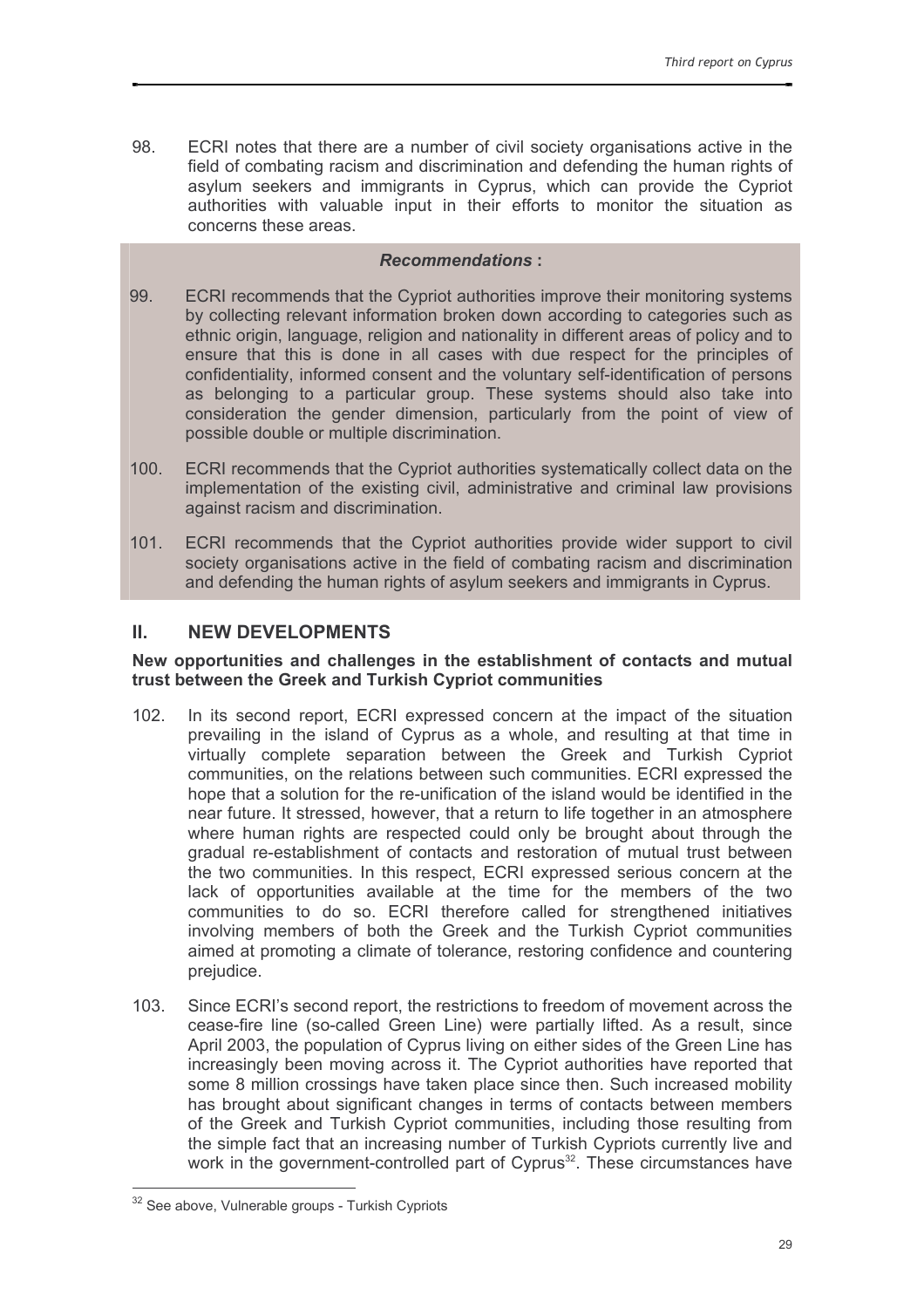naturally favoured the gradual re-establishment of day-to-day contacts both among the general population and between Turkish Cypriot citizens and the Cypriot administration. Furthermore, the measures that the Cypriot authorities have taken to improve the position of Turkish Cypriot citizens in different fields (such as employment, issuing of personal documents, health insurance, social security and education) are, in ECRI's opinion, also crucial pre-requisites to the process of reconciliation and restoration of confidence between the members of the Greek and Turkish Cypriot communities. ECRI considers, however, that in order to support and speed up this process, a more proactive approach by the Cypriot authorities specifically to developing contacts and good inter-community relations would be beneficial. In this respect, ECRI notes that initiatives taken by the Cypriot authorities specifically aimed at involving members of the Greek and Turkish Cypriot communities in dialoque and joint activities in different fields of life have so far been limited. ECRI also notes that a number of civil society organisations which can offer their experience and motivation in this field exist in Cyprus.

- $104.$ Alongside opportunities, the increased presence of Turkish Cypriot citizens in the territory of Cyprus under the effective control of the Government of Cyprus has naturally brought with it a number of challenges. As mentioned in other parts of this report<sup>33</sup>, there are areas where direct and indirect discrimination against members of the Turkish Cypriot community exist and still need to be recognised and adequately addressed. ECRI considers that, with the introduction of a national and international legal framework against discrimination and the establishment of the Commissioner for Administration as a body combating racial discrimination and promoting equality, Cyprus has, since ECRI's last report, better equipped itself to this end. However, it stresses the importance of a clear public recognition of problems of direct and indirect discrimination to the process of reconciliation and restoration of confidence.
- $105.$ As already mentioned in ECRI's second report, measures aimed at restoring confidence between the Greek and Turkish Cypriot communities are particularly important to prepare these communities for resumed life together on a unified island. At the same time, ECRI considers that such measures may also help to gain further support from the population as a whole for a solution to the division of the island of Cyprus, which has now been in place for over thirty years. In this respect, another important development which has intervened since ECRI's second report is the referendum held on 24 April 2004 on the plan for reunification put forward by UN Secretary General Kofi Annan. ECRI notes that this plan was rejected by a majority of Greek Cypriots and accepted by a majority of Turkish Cypriots<sup>34</sup>. In view of the seriously negative impact that the continuation of the division of the island has on the relations between the Greek and the Turkish Cypriot communities, ECRI regrets that it has not yet been possible to find a solution to the division of the island. It reiterates its hope, however, that this will be achieved in the near future.

#### **Recommendations:**

ECRI strongly recommends that the Cypriot authorities take a more proactive  $106.$ approach to developing contacts and good relations between the Greek and Turkish Cypriot communities. To this end, it recommends in particular that the

<sup>33</sup> See above, Constitutional provisions and other basic provisions - Citizenship legislation, and Vulnerable groups - Turkish Cypriots.

<sup>&</sup>lt;sup>34</sup> Among Greek Cypriots, 75.83 % voted against the Plan and 24.17 in favour. Among Turkish Cypriots, 64.91 voted in favour and 35.09 against.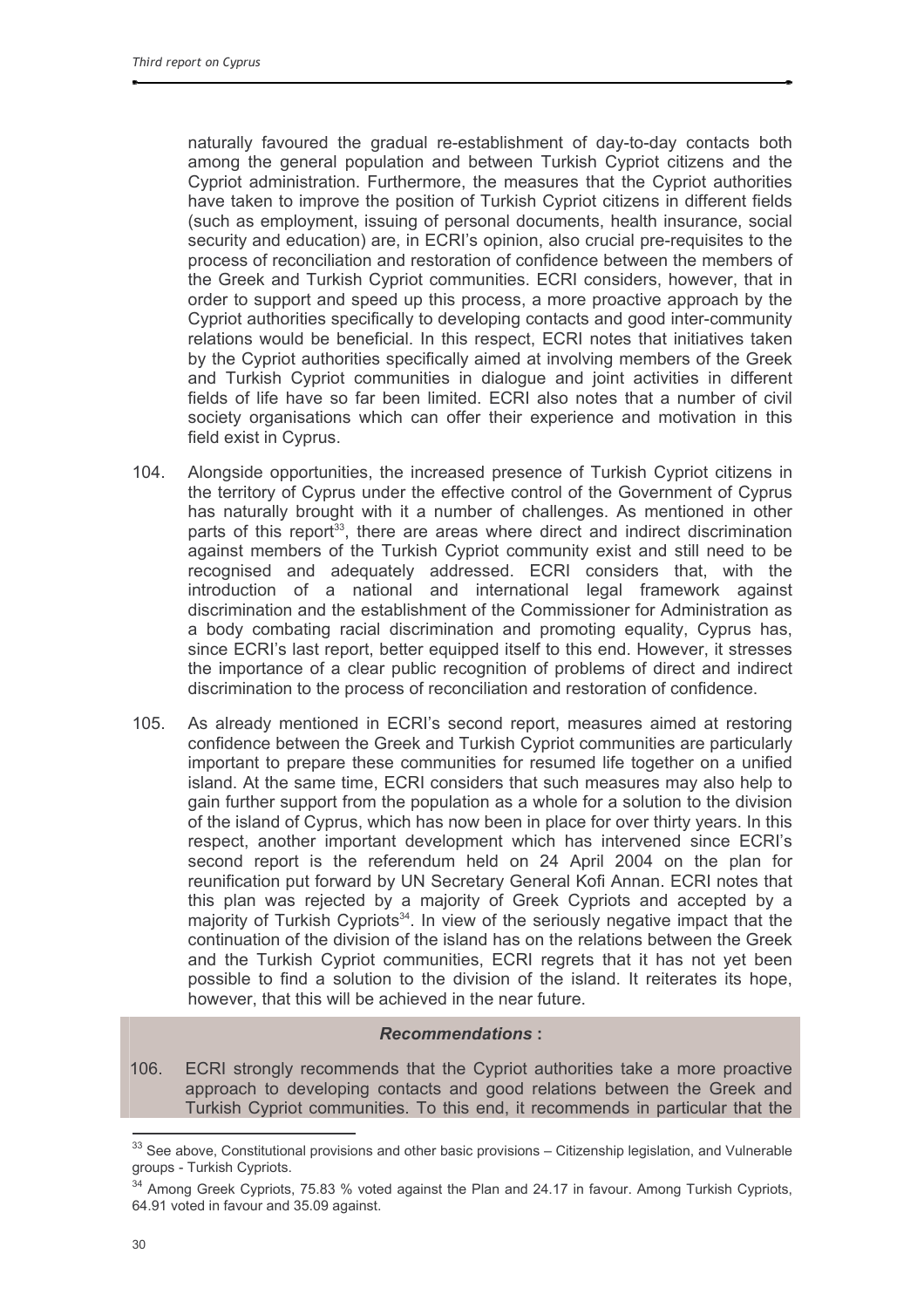Cypriot authorities intensify their initiatives specifically aimed at involving members of the Greek and Turkish Cypriot communities in dialoque and joint activities in different fields of life. ECRI recommends that, in so doing, the Cypriot authorities support civil society organisations active in the field of promoting dialogue and reconciliation.

ECRI recommends that the Cypriot authorities recognise and adequately  $107.$ address problems of direct and indirect discrimination against the members of the Turkish community, including as a way to further facilitate the process of reconciliation and the restoration of confidence between this community and the **Greek Cvpriot community.** 

#### $III.$ **SPECIFIC ISSUES**

#### The situation of immigrants and the need for an immigration and integration policy

- $108.$ In its second report, ECRI expressed concern at the lack of a comprehensive immigration policy in Cyprus, which, in addition to regulating the entry and stay of immigrants with full respect of their human rights, would establish the necessary legal and institutional framework for their support and for promoting mutual integration between immigrants and the rest of Cypriot society. ECRI notes that this issue has been examined in the context of the reforms that Cyprus has had to carry out in view of its accession to the European Union and that, as part of these reforms, the Cypriot authorities are currently finalising the preparation of an Aliens and Immigration Bill. ECRI expresses concern, however, that since its last report, policies concerning immigrants in Cyprus have continued to be based on outdated legislation and ad hoc Ministerial decisions and shaped by the idea of the immigrants as persons present in Cyprus for a limited time only and in order to meet specific labour demands. Civil society organisations have consistently underlined that such an approach has resulted in a particular vulnerability of immigrants to human rights violations, including discrimination. This situation is particularly evident in areas such as deportations, detention, employment and the climate of opinion concerning immigrants, as highlighted below.
- The Cypriot authorities have reported that the Aliens and Immigration Bill that is 109. currently being finalised will contain provisions to reflect the EU acquis relating to family reunification and long-term residence. ECRI hopes that a legal framework establishing these rights will soon be available. However, it has been reported to ECRI that the Cypriot authorities have recently intensified deportations of immigrants in order to avoid having to grant them long-term residence and other rights once these are enforceable in Cyprus. ECRI is particularly concerned at reports according to which deportation orders have been issued in many cases without due consideration being given to the individual circumstances of the persons concerned, including family ties, length of stay – persons having resided in Cyprus for 10 years or more have also been served with deportation orders -- or health conditions. ECRI notes that, although the lawfulness of a deportation order can be challenged before the Supreme Court or the Commissioner for Administration, these remedies do not, as a rule, have a suspensive effect. Non-governmental organisations also stress that in any event, in practice people are often deported before they can file a complaint. It has been reported to ECRI that this situation has resulted in an increasing number of persons falling into illegality or filing asylum applications with little chance of success in order to avoid deportation, in both cases with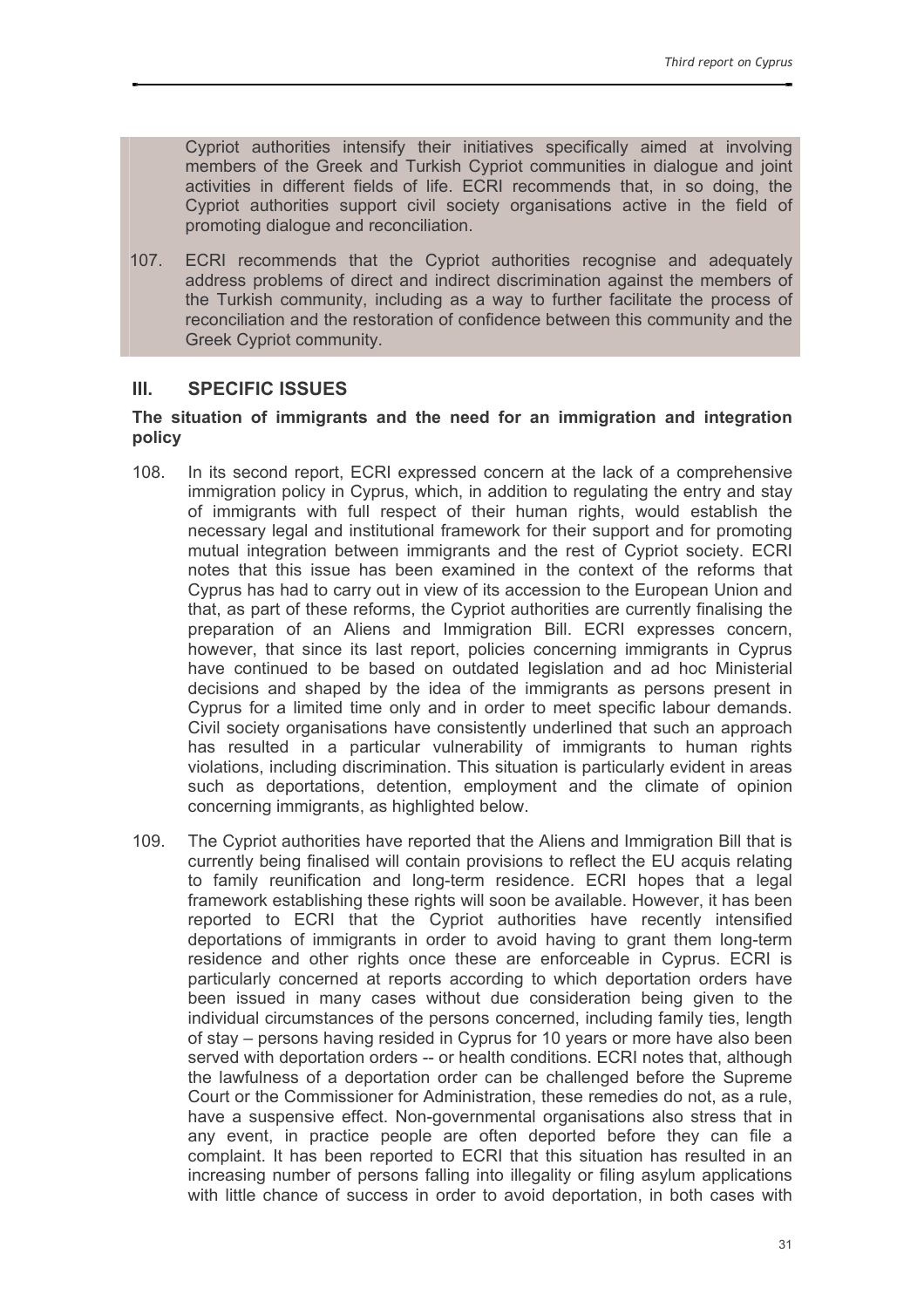obvious negative consequences for the persons concerned. The possibility of establishing a special procedure which would allow a number of immigrants to re-gain legal status does not appear at present to be a subject of public debate in Cyprus.

- $110$ In its second report. ECRI considered that immigrants and asylum seekers. even if they are considered by the authorities to have entered or stayed in Cyprus illegally, should not be treated as criminals and that any measures taken with regard to such persons should reflect this approach. ECRI also considered that the detention of aliens under immigration powers should be addressed by the Cypriot authorities as a matter of priority. However, as mentioned above<sup>35</sup>, ECRI is still concerned at the highly disproportionate use of detention in respect of immigrants. ECRI notes that the extensive use made by the Cypriot authorities of criminal law provisions to deal with illegal entry and stay in Cyprus has repeatedly been criticised at both the national and international level. It has been reported to ECRI that, unless they are charged with other offences, persons apprehended for illegal entry or illegal stay are increasingly less the object of criminal prosecutions and are instead rapidly deported. However, it has also been reported to ECRI that immigrants are regularly detained on the basis of arrest and deportation orders form the Migration Office, and that their detention often lasts for long periods of time<sup>36</sup>.
- In its second report, ECRI noted that domestic and other foreign workers were  $111.$ particularly subject to exploitation and abuse by their employers. It therefore recommended that the Cypriot authorities raise awareness among domestic and other foreign workers of their rights and of the procedures by which they can ensure enjoyment of these rights. It also recommended that deportation of these workers not be carried out before thorough and fair proceedings in each case have taken place. Furthermore, ECRI recommended that means of subsistence, including new employment, should be available to domestic and other foreign workers whose contractual or other rights may have been violated by their employers. It has been reported to ECRI, however, that domestic and other foreign workers are still subject to exploitation and abuse by their employers. A significant number of them are actually reported to be victims of trafficking for purposes of labour exploitation or - as is the case for a growing number of women working as artists in cabarets, night clubs and pubs since ECRI's last report - sexual exploitation. It remains reportedly very difficult for domestic and other foreign workers to change employer when the latter has violated their contractual or other rights. ECRI notes that, since its last report. the Cypriot authorities have introduced changes to the procedures applicable in these cases. Thus, for instance, following the filing of a complaint by the foreign worker with the District Labour Relations Office, the employer may issue a "release paper" which allows the worker to take up employment with another employer. Furthermore, in case the dispute has not been settled by the District Labour Relations Office, the case is now examined by a Committee composed of representatives of the Migration Office, the Ministry of Labour and Social Insurance and the police. ECRI notes, however, that there is no obligation for the employer to issue a "release paper", that the time for the examination of these labour disputes is often excessively long and that during such procedures the complainant is not allowed to work and has therefore, as a rule, no source of income, although the authorities have reported that, in practice, the complainant may apply for a work permit and be allowed to work pending

<sup>&</sup>lt;sup>35</sup> Administration of justice

<sup>&</sup>lt;sup>36</sup> Reception and status of non-citizens - Refugees and asylum seekers.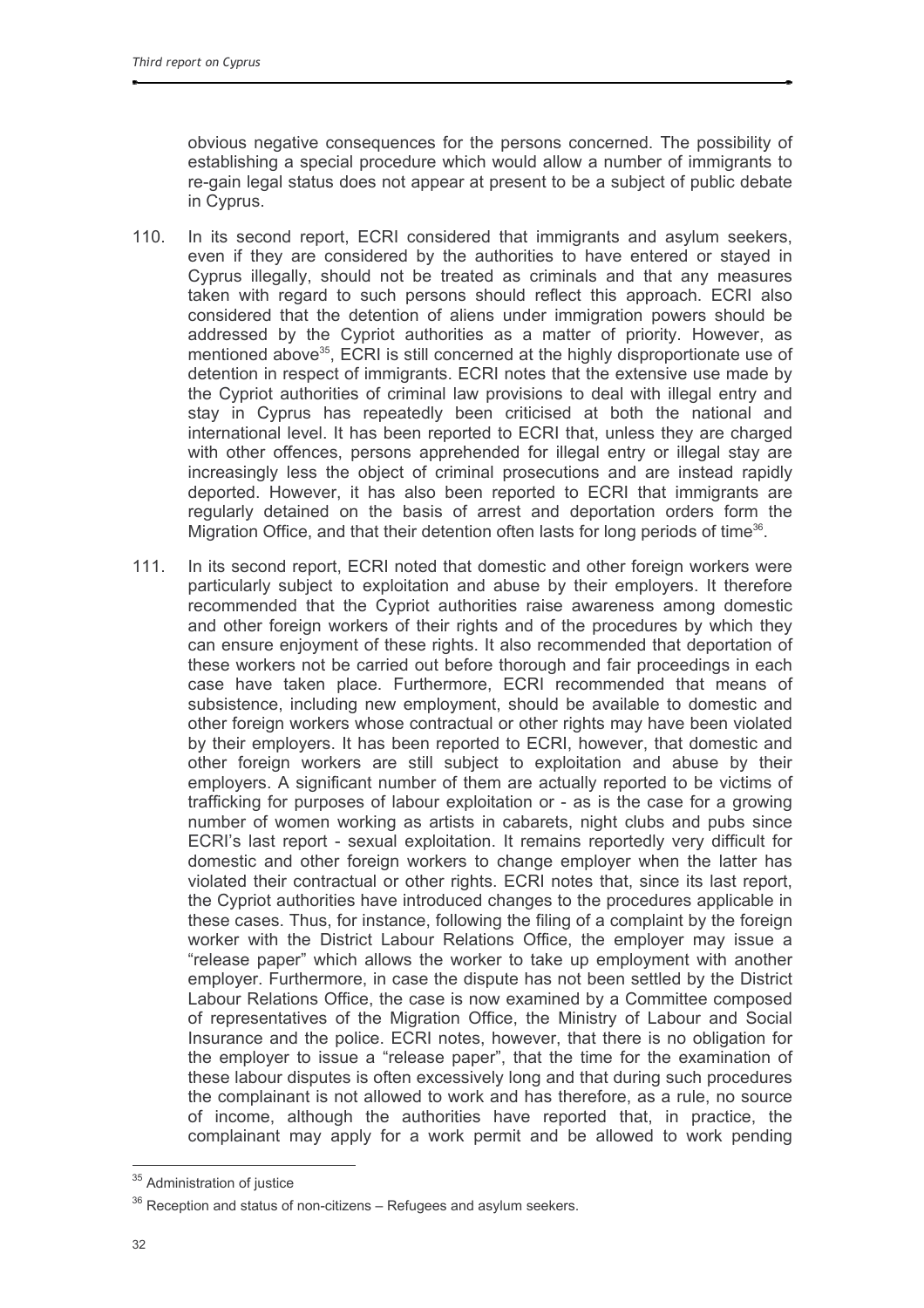examination of her or his application by the Committee. As a result of this situation and of the close link still existing between employment with a specific employer and the residence permit, domestic and other foreign workers are still reported to endure serious situations of exploitation and abuse in order to avoid deportations. With regard more specifically to women working as artists in cabarets, night clubs and pubs, ECRI notes that an Action Plan to Combat Trafficking in Human Beings is being implemented by the Ministry of Interior.

- $112.$ In its second report, ECRI noted the stated commitment of the Cypriot authorities to backing civil society efforts to create support structures for immigrants, including the establishment of a centre which would provide them with information and legal assistance as necessary. ECRI notes that such structures are not yet in place. The Cypriot authorities have reported that the social welfare services provide financial and technical assistance to nongovernmental organisations to carry out activities in these fields. However, it does not seem to ECRI that significant support has been provided to civil society organisations active in the field of monitoring the human rights situation of immigrants in Cyprus and providing assistance to them since its second report. In fact. ECRI has received reports according to which, in some cases. the Cypriot authorities have displayed a negative attitude towards these organisations and have publicly criticised their work as contrary to official policy or national interests.
- $113.$ In its second report, ECRI noted that there was an apparent trend in Cyprus towards a perception of the immigrant and the foreigner as a potential threat to the Cypriot standard of living. It therefore encouraged the Cypriot authorities to take all possible measures to prevent such a trend from evolving into more overt and generalised manifestations of hostility. This included refraining from using racist or xenophobic discourse in public debate. It has been reported to ECRI that xenophobic attitudes have not decreased among the general public since ECRI's second report and that the climate of opinion towards immigrants is still predominantly negative. In fact, as mentioned in other parts of this report<sup>37</sup>, since then instances of racist or xenophobic violence have increasingly been reported to non-governmental organisations active in the field of providing assistance to immigrants. It has been noted that this phenomenon is particularly worrying in consideration of the current economic conditions of low unemployment in Cyprus, which could be expected to be conducive to less intolerant attitudes. Non-governmental organisations have reported to ECRI that, in general, since ECRI's second report, the Cypriot authorities have adopted a more balanced approach to issues concerning immigrants in public debate. However, ECRI notes that instances where xenophobic discourse has been used in public debate by the Cypriot authorities, including representatives of the police, have still occurred.

- $114.$ ECRI urges the Cypriot authorities to adopt a comprehensive immigration and integration policy. In addition to regulating the entry and stay of immigrants with full respect of their human rights, such a policy should establish the necessary legal and institutional framework for their support and for promoting mutual integration between immigrants and the rest of Cypriot society.
- 115. ECRI strongly recommends that the Cypriot authorities ensure that deportations

<sup>&</sup>lt;sup>37</sup> Criminal law provisions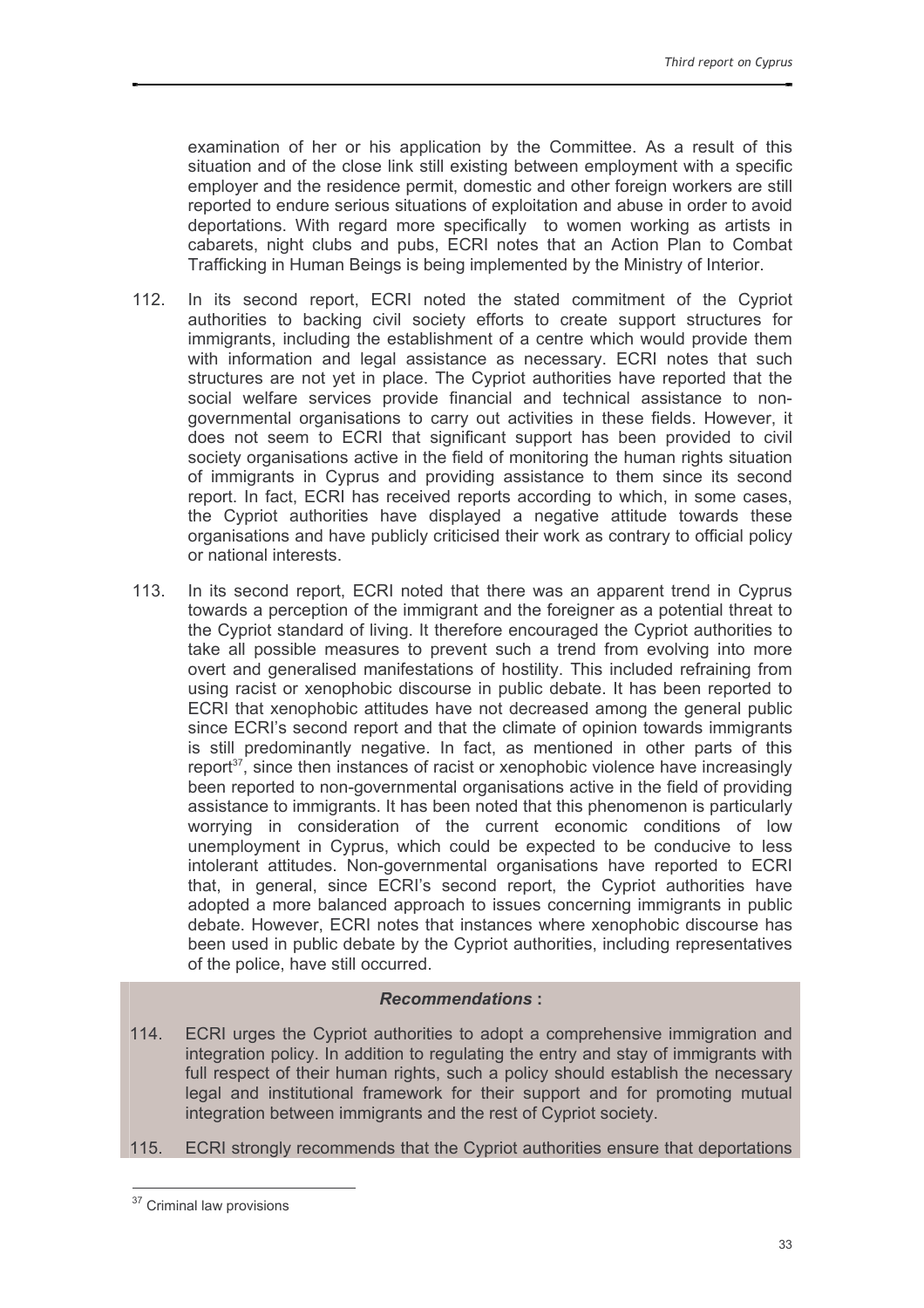are carried out in all cases with full respect of the human rights of the persons concerned and taking into consideration their individual circumstances, including family ties, length of stay and health conditions. It encourages the Cypriot authorities to consider the possibility of establishing a special procedure which would allow a number of immigrants to re-gain legal status in Cyprus.

- $116.$ ECRI recommends to the Cypriot authorities to ensure that persons detained in view of deportation are not kept in detention beyond the time strictly necessary in order to carry out the deportation.
- $117.$ ECRI recommends that the Cypriot authorities intensify their efforts to ensure that domestic and other foreign workers are not subject to exploitation and abuse by their employers. To this end, it reiterates its call for fair procedures and effective remedies to be made available to such workers whose contractual or other rights have been breached by their employers. ECRI recommends that the Cypriot authorities pursue and intensify their efforts to address the situation of women trafficked in Cyprus to work as artists in cabarets, night clubs and pubs.
- 118. ECRI strongly recommends that the Cypriot authorities provide wider support, including financial support, to civil society organisations with experience in the field of monitoring the human rights situation of immigrants in Cyprus and providing assistance to them.
- 119. ECRI reiterates its call on the Cypriot authorities to take measures to research and address racist and xenophobic attitudes among the general public and the negative climate of opinion towards immigrants in Cyprus. In particular, it recommends that the Cypriot authorities refrain from using racist or xenophobic discourse in public debate and that they react promptly and effectively to any instances where this type of discourse is used.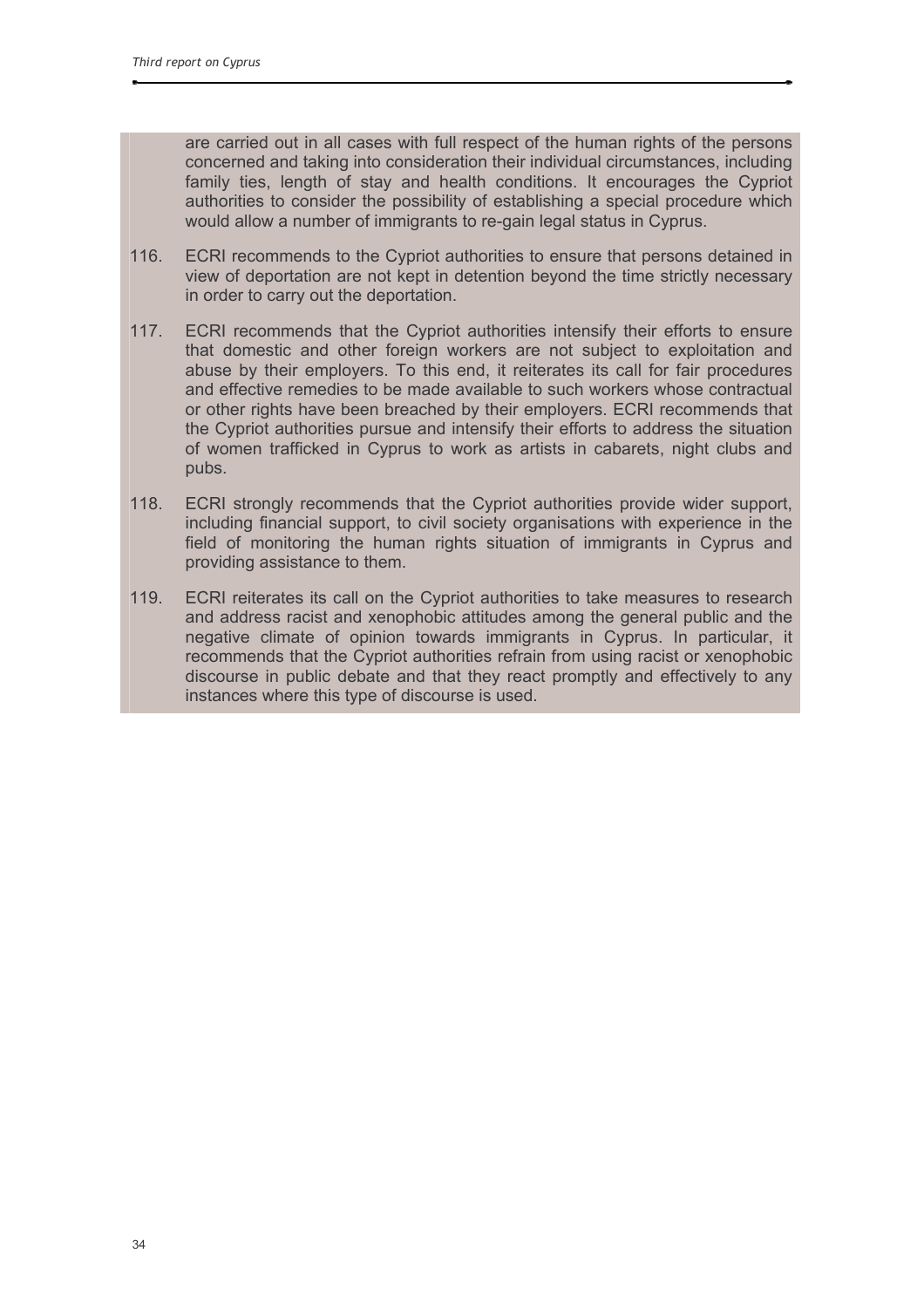#### **BIBLIOGRAPHY**

This bibliography lists the main published sources used during the examination of the situation in Cyprus. It should not be considered as an exhaustive list of all sources of information available to ECRI during the preparation of the report.

- $\mathbf{1}$ CRI (2001) 35: Second Report on Cyprus, European Commission against Racism and Intolerance, Council of Europe, 3 July 2001
- CRI (99) 50: Report on Cyprus, European Commission against Racism and Intolerance,  $\mathcal{P}$ Council of Europe, 9 November 1999
- CRI (96) 43: ECRI General Policy Recommendation n° 1: Combating racism, 3. xenophobia, antisemitism and intolerance. European Commission against Racism and Intolerance, Council of Europe, October 1996
- CRI (97) 36: ECRI General Policy Recommendation n° 2: Specialised bodies to combat  $\overline{4}$ . racism, xenophobia, antisemitism and intolerance at national level, European Commission against Racism and Intolerance, Council of Europe, June 1997
- 5. CRI (98) 29: ECRI General Policy Recommendation n° 3: Combating racism and intolerance against Roma/Gypsies, European Commission against Racism and Intolerance, Council of Europe, March 1998
- $6.$ CRI (98) 30: ECRI General Policy Recommendation n° 4: National surveys on the experience and perception of discrimination and racism from the point of view of potential victims, European Commission against Racism and Intolerance, Council of Europe, March 1998
- 7. CRI (2000) 21: ECRI General Policy Recommendation n° 5: Combating intolerance and discrimination against Muslims, European Commission against Racism and Intolerance, Council of Europe, April 2000
- CRI (2001) 1: ECRI General Policy Recommendation n° 6: Combating the 8. dissemination of racist, xenophobic and antisemitic material via the Internet, European Commission against Racism and Intolerance, Council of Europe, December 2000
- 9. CRI (2003) 8: ECRI General Policy Recommendation n° 7: National legislation to combat racism and racial discrimination, European Commission against Racism and Intolerance, Council of Europe, December 2002
- CRI (2004) 26: ECRI General Policy Recommendation n° 8: Combating racism while  $10<sup>1</sup>$ fighting terrorism, European Commission against Racism and Intolerance, Council of Europe. March 2004
- CRI (2004) 37: ECRI General Policy Recommendation n° 9: The fight against 11. antisemitism, European Commission against Racism and Intolerance, Council of Europe, June 2004
- $12.$ CRI (98) 80 rev: Legal measures to combat racism and intolerance in the member States of the Council of Europe, European Commission against Racism and Intolerance, Council of Europe, January 2005
- Ministry of Justice and Public Order of the Republic of Cyprus, National Report of the  $13.$ Republic of Cyprus on the implementation of the conclusions of the European and World Conferences against racism. Nicosia. June 2003
- Report of the Republic of Cyprus against discrimination in the fields of the European  $14.$ Union acquis: Policy and measures against discrimination, Nicosia, September 2004
- $15.$ Ministry of Labour and Social Insurance of the Republic of Cyprus, National Action Plan for Employment 2004-2006
- $16.$ Ministry of Labour and Social Insurance of the Republic of Cyprus, National Action Plan for Social Inclusion 2004-2006, Nicosia, July 2004
- CommDH(2004)2: Report by Mr Alvaro Gil-Robles, Commissioner for Human Rights, on 17. his visit to Cyprus of 23-29 June 2003, Council of Europe, 12 February 2004
- 18 ACF/INF/OP/I(2002)004: Advisory Committee on the Framework Convention for the protection of National Minorities, Opinion on Cyprus adopted on 6 April 2001, Council of Europe, 2002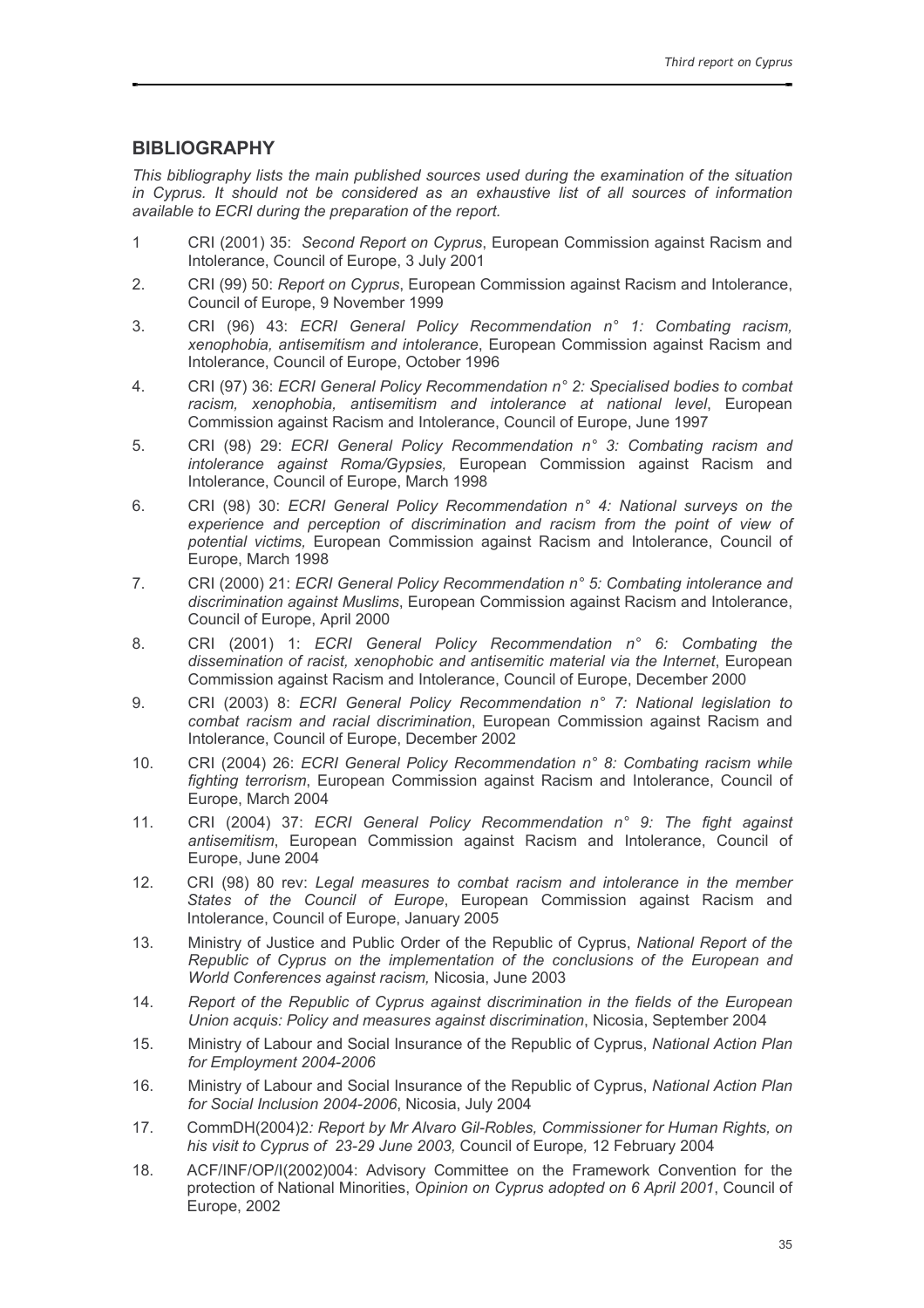- 19. GVT/COM/INF/OP/I(2002)004: Advisory Committee on the Framework Convention for the protection of National Minorities, Comments of the Government of Cyprus on the Opinion of the Advisory Committee on the implementation of the Framework Convention for the protection of National Minorities in Cyprus, Council of Europe, 2002
- Resolution RecCMN(2002)3 of the Committee of Ministers of the Council of Europe on  $20<sup>°</sup>$ the implementation of the Framework Convention for the Protection of National Minorities by Cyprus, 21 February 2002
- $21.$ European Court of Human Rights, Case of Aziz v. Cyprus (Application no. 69949/01), Judgment of 22 June 2004, Council of Europe, Strasbourg, 22/09/2004
- 22. European Court of Human Rights, Case of Selim v. Cyprus (Application no. 47293/99). Judgment, Council of Europe, 16 July 2002
- 23. CPT/Inf (2003) 1: Report to the Government of Cyprus on the visit to Cyprus carried out by the European Committee for the Prevention of Torture and Inhuman or Degrading Treatment or Punishment (CPT) from 22 to 30 May 2000, Council of Europe, Strasbourg, 15 January 2003
- CPT/Inf (2003) 2: Response of the Government of Cyprus to the report of the European 24. Committee for the Prevention of Torture and Inhuman or Degrading Treatment or Punishment (CPT) on its visit to Cyprus from 22 to 30 May 2000, Council of Europe, Strasbourg, 15 January 2003
- 25. MIN-LANG/PR (2005) 1: European Charter for Regional or Minority Languages, Initial Periodical Report presented to the Secretary General of the Council of Europe in accordance with Article 15 of the Charter: Cyprus, Council of Europe, 17 January 2005
- 26. DGIV/EDU/HIST (2004) 02: Report of the activities of the Council of Europe in History Teaching in Cyprus in 2004, Council of Europe, 2004
- DGIV/EDU/HIST (2005)03: Multiperspectivity in teaching and learning history: 27. Presentations from seminars and workshop materials, Nicosia, Cyprus, 24-27 November 2004, Council of Europe, 2005
- 28. A/56/18: United Nations Committee on the Elimination of Racial Discrimination. Concluding observations of the Committee on the Elimination of Racial Discrimination: Cyprus, 10 August 2001
- 29. CERD/C/SR.1472: United Nations Committee on the Elimination of Racial Discrimination, Summary Record of the 1472<sup>nd</sup> Meeting, Consideration of the fifteenth and sixteenth periodic reports of Cyprus, 21 May 2003
- CERD/C/384/Add.4 (Suppl.): United Nations Committee on the Elimination of Racial 30. Discrimination, Sixteenth periodic report of Cyprus, 17 May 2002
- COM(2002) 700 final: Commission of the European Communities, 2002 Regular Report 31. on Cyprus's Progress Towards Accession, Brussels, October 2002
- 32. MEDE European Consultancy, Migration Policy Group Report on measures to combat discrimination in the 13 candidate countries (VT/2002/47) - Country report Cyprus, Nicos Trimkliniotis, May 2003
- Mapping discriminatory landscapes in Cyprus: Ethnic 33. Trimikliniotis. Nicos. discrimination in a divided education system, for The Cyprus Review, Vol. 15, Fall 2004,  $N^{\circ} 2$
- 34. Trimikliniotis, Nicos and Pantelides, Panayiotis, Mapping discriminatory landscapes in Cyprus: Ethnic discrimination in the labour market, The Cyprus Review, Vol. 15, Spring 2003, N° 1
- 35. US Department of State, Cyprus - Country Report on Human Rights Practices for 2004, February 2005
- 36. What does it mean to think historically? Approaches to teaching and learning history. Proceedings of the First Educational Seminar by the Association for Historical Dialogue and Research, eds Philippou Stravroula and Makriyianni Chara, Association for Historical Dialogue and Research, Nicosia 2004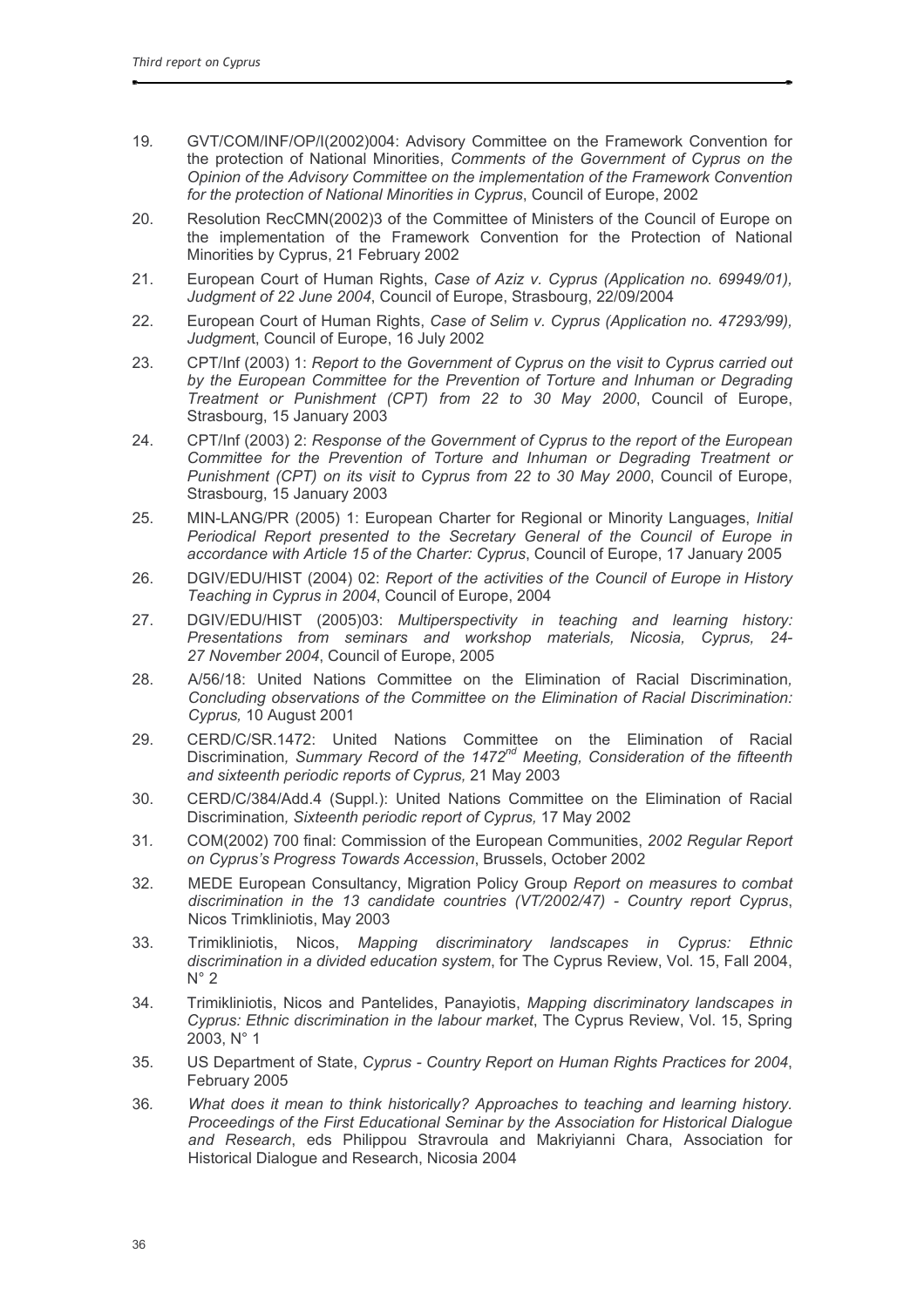## **APPENDIX**

# The following appendix does not form part of ECRI's analysis and proposals concerning the situation in Cyprus

ECRI wishes to point out that the analysis contained in its third report on Cyprus, is dated 16 December 2005, and that any subsequent development is not taken into account.

In accordance with ECRI's country-by-country procedure, ECRI's draft report on Cyprus was subject to a confidential dialogue with the Cypriot authorities. A number of their comments were taken into account by ECRI, and integrated into the report.

However, following this dialogue, the Cypriot authorities requested that the following viewpoints on their part be reproduced as an appendix to ECRI's report.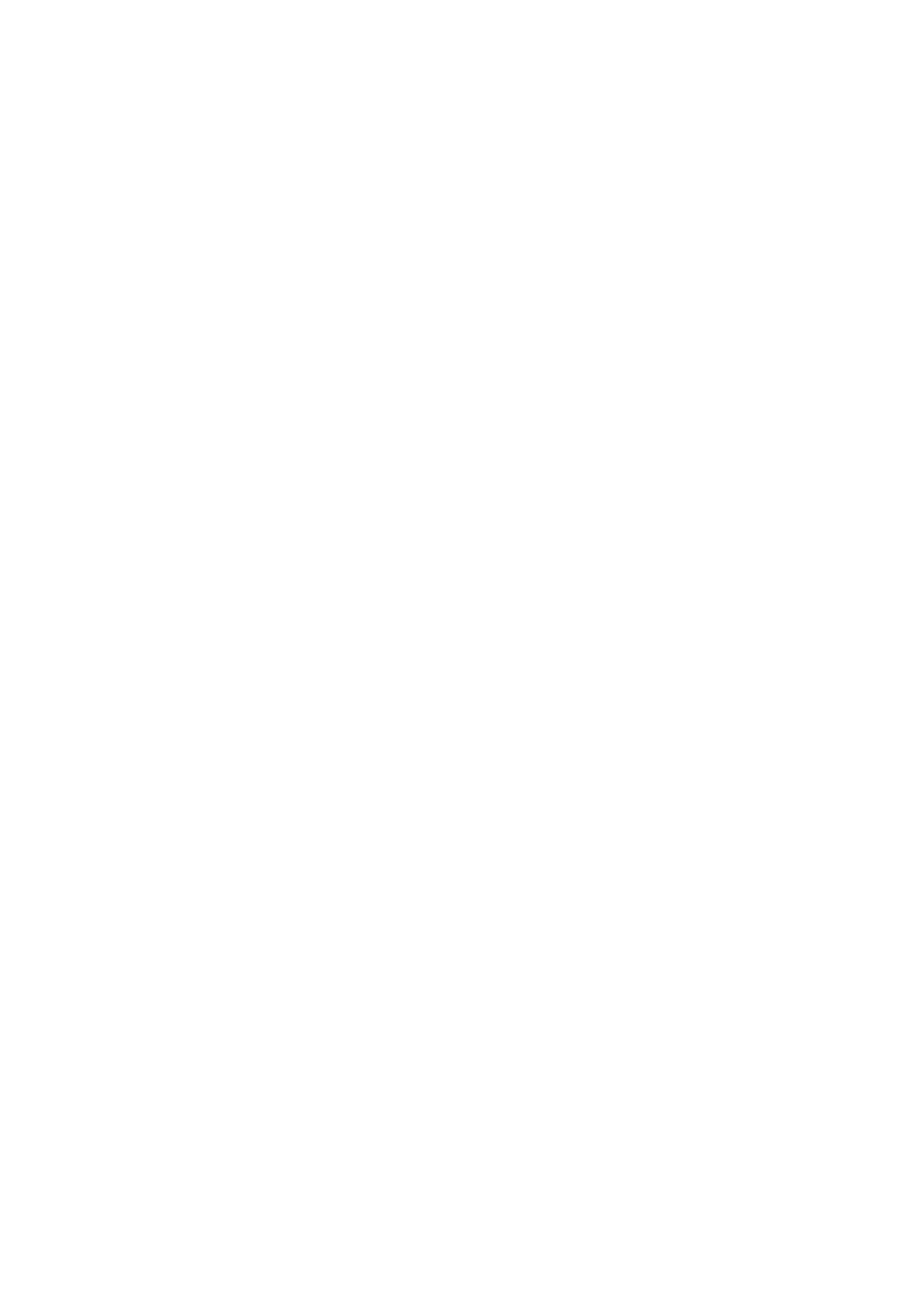## "ANNEX TO THE ECRI REPORT

## Observations made by the Ministry of Foreign Affairs

As regards para.4 of the executive summary it should be stressed that according to the provisions of Protocol 10 of the EU Accession Treaty the entire territory of the Republic of Cyprus becomes part of the EU and in the event that a comprehensive settlement of the Cyprus Problem had not been reached by the date of accession May 1 2004, the application of the acquis is suspended in the areas, in which the Government of the Republic does not exercise effective control.

As regards para, 39, although the Republic of Cyprus aims at promoting bi-communal initiatives involving school communities (students, teachers etc) the response from the Turkish-Cypriot community seems to be negative. It is important to note that although the National Agencies for EU Educational Programmes in Cyprus have informed Turkish-Cypriot Teachers Union and students of the opportunities to participate in such programmes as citizens of the Republic of Cyprus, these organizations have persistently refused to disseminate the relevant information to their members, have rejected the offer to participate as citizens of the Republic of Cyprus and in the events they participated their efforts went towards upgrading the status of the so-called "TRNC" rather than promoting conciliation and cooperation.

Paras.63-70: As far as the enclaved Greek-Cypriots in Rizokarpaso are concerned, it is recalled that in the  $4<sup>th</sup>$  Interstate Appeal of Cyprus v. Turkey (10 May 2001), the European Court of Human Rights ruled that Turkey is guilty of:

- Violating the rights of the Greek Cypriots enclaved who live in the occupied area (right to freedom of speech and expression, free opinion and acquisition of information and ideas),
- Violating the rights of the Greek Cypriots enclaved to education, due to lack of providing facilities for Secondary Education.

The infringement of their right to education continues since, although the operation of a full secondary school in Rizokarpaso was made possible this year, the Turkish side demands prior "clearance" of the names of the members of the school staff, while if and when such "clearance" is given it is only after a slow and time consuming process. More specifically this year the names and all requested details of four members of the staff (English, French, Mathematics and Computer Science teachers) were transmitted by the Republic of Cyprus to UNFICYP on September 2, 2005, ten days prior to the opening of the school. Unfortunately the Turkish side only "cleared" three of the teachers by the 10<sup>th</sup> of October. The two additional staff members whose names were submitted to UNFICYP on the 5<sup>th</sup> of October, were "cleared" by the Turkish side on the 14<sup>th</sup> of November, when the latter also informed UNFICYP that the Information Technology teacher, whose details had been submitted on the 2<sup>nd</sup> of September 2005, had not and would not be cleared. The Government of the Republic of Cyprus submitted to UNFICYP the details of a new teacher for Information Technology and a new Literature teacher on the 21<sup>st</sup> of November 2005 and 7<sup>th</sup> of December respectively. "Clearance" for the IT teacher was given on the 21<sup>st</sup> of December 2005, while the "clearance" for the Literature teacher is still pending.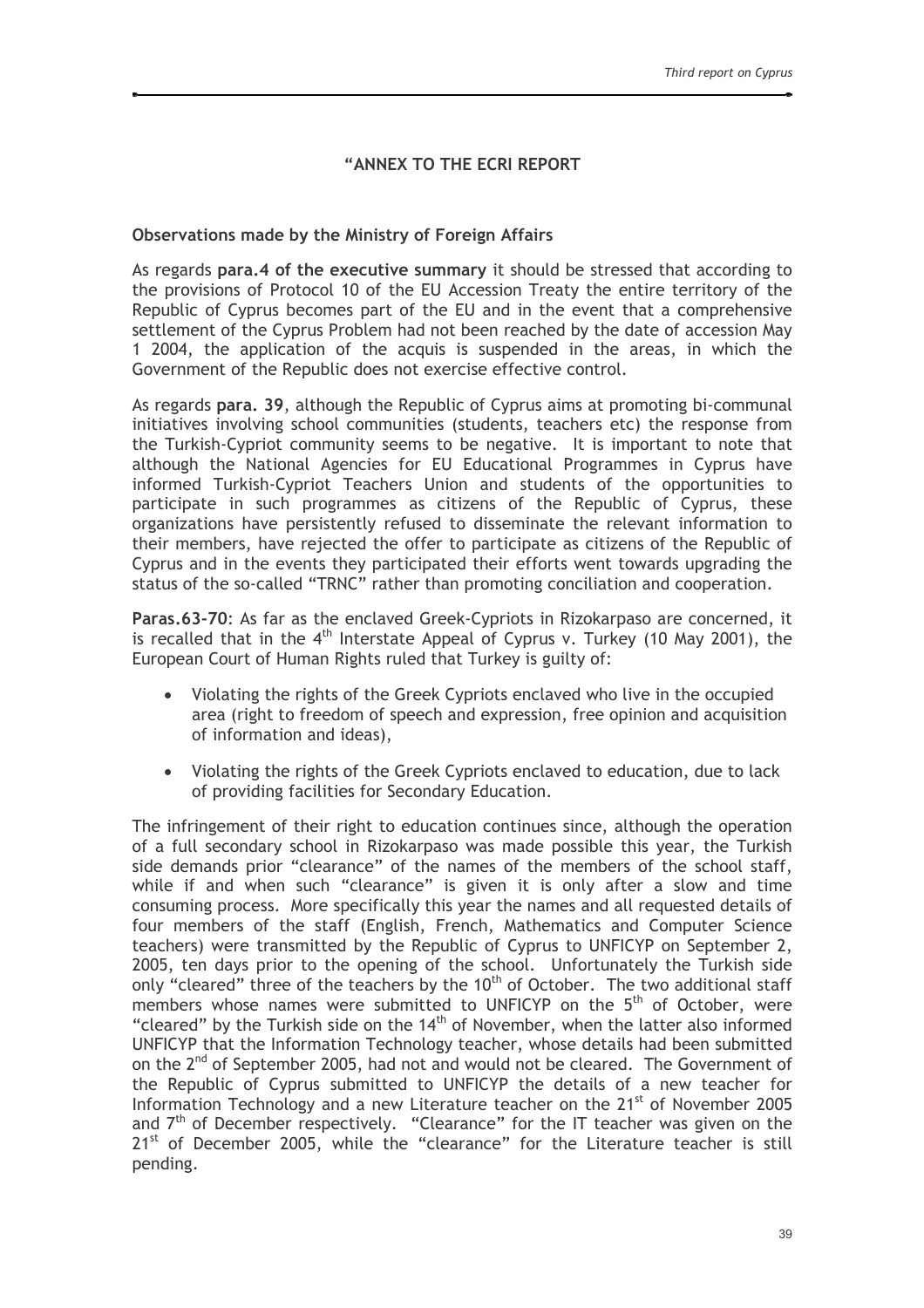As regards paras. 78-82, detailed information is given in the attached document Annex I under title: "Measures of the Government of the Republic of Cyprus to the benefit of the Turkish Cypriots".

As regards para 105 it should be stressed, at the outset, that the Report makes use of inaccurate wording when it refers to the majority of Turkish Cypriots who accepted the Annan Plan, as it did not take into account the fact that "voters" in the occupied areas include the Turkish mainland settlers (information is given in the attached document under the title: "illegal settlement in the occupied part of the Republic of Cyprus" - Annex II). A more detailed information regarding the "legitimate concerns of the Greek Cypriots regarding the Annan plan" is given in Annex III.

## MEASURES OF THE GOVERNMENT OF THE REPUBLIC OF CYPRUS TO THE BENEFIT OF THE TURKISH CYPRIOTS

The Turkish occupation army was forced in 2003 to partially lift the restrictions on the freedom of movement across the cease fire-line in Cyprus. As a result, for the first time since the Turkish invasion of 1974 and subsequent occupation of the northern part of Cyprus, Turkish Cypriots and Greek Cypriots had the opportunity to cross the line through controlled by the Turkish army checkpoints - and interact peacefully, proving false the allegations of the Turkish side that the two communities cannot live together in peace.

The Government of the Republic of Cyprus, in order to facilitate the economic development of the Turkish Cypriots, adopted in 2003 a package of measures to the benefit of the Turkish Cypriot citizens of the country. The cost of those measures for the period 2003-2005 amounts to approximately EURO 77 million (CY Pounds 44.2 million). including approximately EURO 36.2 million (CY Pounds 20.8 m.) for 2005, as follows:

- Health Care free of Charge: EURO 10.94 million for the period 2003-2005, including EURO 4.52 million for 2005
- Social Benefits (Social Insurance, Pensions and other Governmental Allowances, Social Welfare Financial Assistance): EURO 58.8 million for the period 2003-2005, including EURO 28.7 million for 2005.
- Other Financial Benefits (Student Subsidies, New Born Child Allowance): EURO 498 680 for the period 2003-2005, including EURO 196 620 for 2005.
- Cost of Transportation of Turkish Cypriots (from the checkpoints to destinations in the Government controlled area and vice-versa): EURO 204 450 for the period 2003-2005, including EURO 104 400 for 2005.
- Education (Fees for Turkish Cypriot Elementary and Secondary Private School Students and cost of transportation of Turkish Cypriot Students): EURO 753 420 for the period 2003-2005, including EURO 445 440 for 2005.
- . Dams and irrigation systems maintenance cost and water supply to particular villages in the occupied area: EURO 4.18 million for the period 2003-2005, including EURO 1.59 million for 2005. It is noted that the total cost, for the particular measure, for the period 1974 -2005 was EURO 17.32 million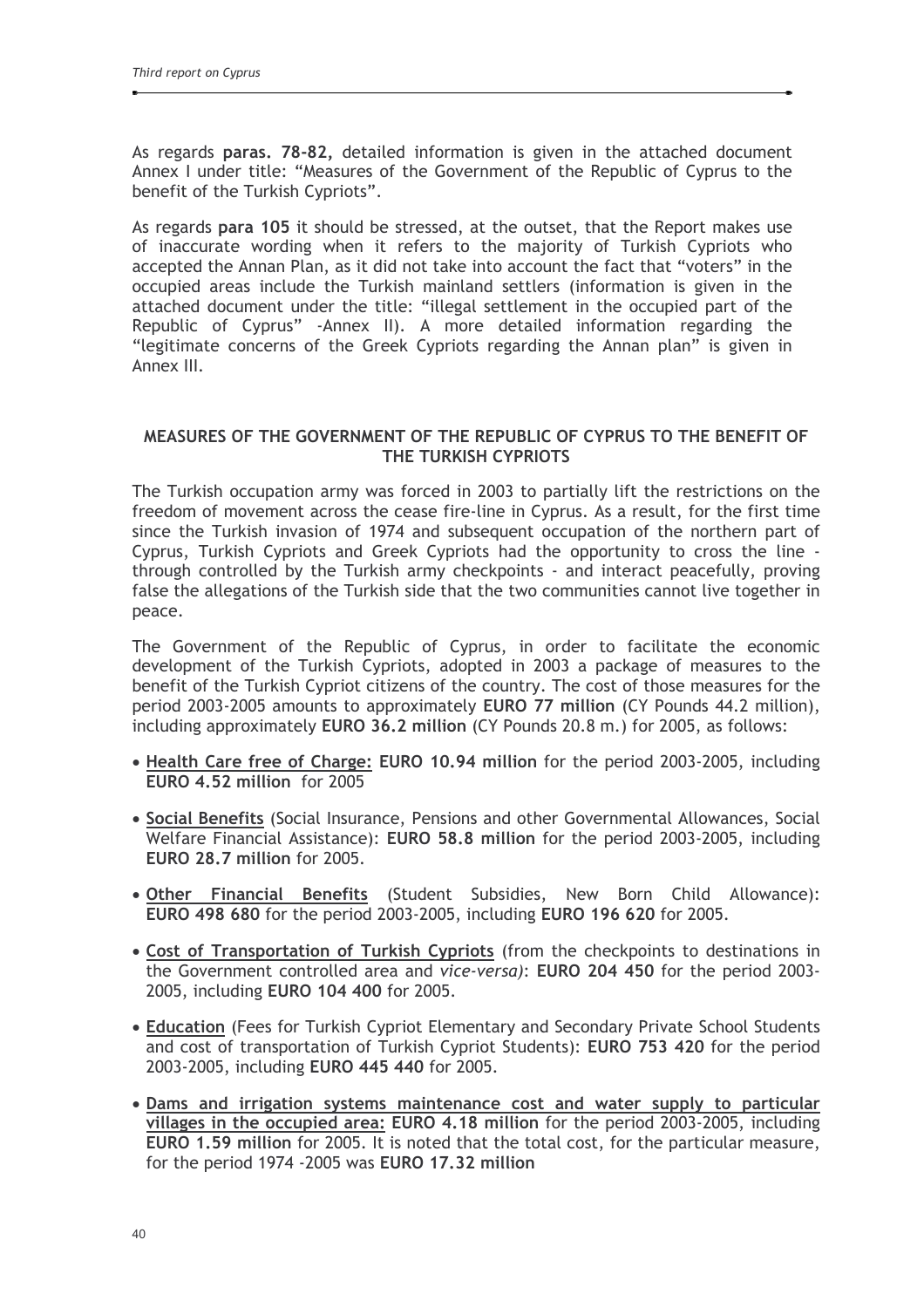• Supply of Electrical Power to the occupied area: EURO 1.62 million for the period 2003-2005, including EURO 575 900 for 2005. It is noted that the total cost for the Supply of Electricity to the occupied area for the period 1974-2005, was EURO 261.23 million

NOTE: The cost of the above is covered by the budget of the Republic of Cyprus. The vast majority of the Turkish Cypriots do not pay taxes to the Republic of Cyprus, since they reside at the area where the Government of the Republic of Cyprus does not exercise effective control.

Moreover it is noted that the authorities of the Republic of Cyprus have issued the following documents for Turkish Cypriot citizens of the Republic:

- 57 309 identity cards
- 32 185 Passports
- 63 592 birth certificates

NOTE: Turkish Cypriots living in Cyprus are estimated to be less than 90 000.

About 7400 Turkish Cypriots, residing in the occupied area cross on every day basis to the Government controlled area for work purposes. According to estimation of the Turkish Cypriot Chamber of Commerce their salaries, which are transferred to the occupied area, total about EURO 313.2 million annually.

Finally, the value of goods produced in the occupied area, traded through the cease fire line according to the provisions of the Green Line Regulation of the European Union (Regulation (EC) No. 866/2004),, is estimated by the Turkish Cypriot Chamber of Commerce to be EURO 1.9 million, including goods of value EURO 1.42 million traded through the cease fire line during 2005.

## **AIDE MEMOIRE**

## Illegal settlement in the occupied part of the Republic of Cyprus

The interaction between  $\blacksquare$ 

-the Republic of Cyprus's accession to the EU on May 1<sup>st</sup> 2004,

-the construction boom taking place in the Turkish-occupied area of the Republic since 2002,

-the prospect of the provision of financial aid to the Turkish Cypriot community by the EU, the US<sup>38</sup> etc., and

-increased employment opportunities for Turkish Cypriots in the Governmentcontrolled areas (where salaries are higher)<sup>39</sup>

is already having a positive impact on the economic situation of the Turkish Cypriot community<sup>40</sup>. The Turkish-occupied area is hence turning into a magnet

<sup>&</sup>lt;sup>38</sup> The proposed EU/US financial assistance is about EURO 259 million and USD 30.6 million respectively.

 $39$  It is estimated that, facilitated by the partial lifting of restrictions on the free movement of persons in 2003, about 4,500 Turkish Cypriots cross the Green Line to work in the free areas on a daily basis; the number immediately prior to the partial lifting of the said restrictions was about 700.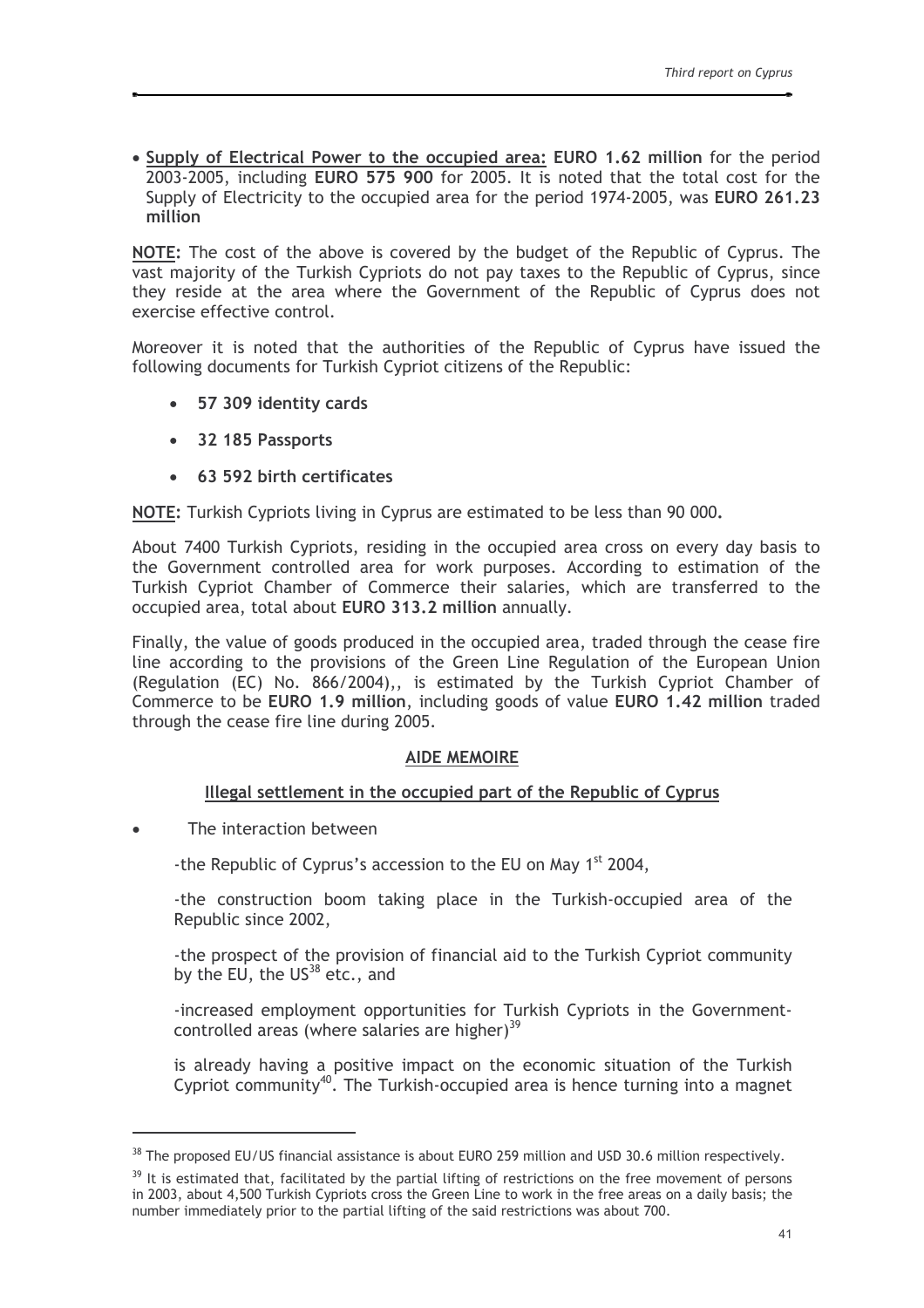for manual laborers. Using this as a cover, Turkey has dramatically intensified its deliberate colonization of the said area by Turkish settlers, whose numbers trump those of the indigenous Turkish Cypriots.

On 12 October 2004, as part of Turkey's latest attempt to consolidate the already extremely large number of settlers in Cyprus, it was announced that a "protocol" had been signed between Turkey and its subordinate local administration, the so-called "turkish republic of northern Cyprus". The "protocol" provides that "residence" and/or "work permits" will be speedily "issued" to Turkish nationals present in the Turkish-occupied area without the "permission" of the "trnC", having entered the said area by a given date using only their identity cards.

According to latest estimates, the publicization of the said "protocol" has reinforced the inundation of the Turkish-occupied north with an EXTRA 40,000 Turks in a single year (2004). Many of the new arrivals are residing in abandoned or derelict homes and in buildings that are currently under construction. All this confirms Turkish Cypriot press reports to the effect that Turkey is in hot pursuit of increasing its population currently in Cyprus to 400,000.

Such attempts at changing Cyprus's demographic character are intensified by Turkey's refusal to assist in the repatriation of settlers<sup>41</sup> and by the allocation of usurped Greek Cypriot-owned homes/lands to them. Ironically, a number of settlers who had been allocated Greek Cypriot properties chose to take advantage of the illegal construction boom in the Turkish-occupied north to "offload" the "stolen goods" by "selling" them for handsome profit. Such persons have since returned to Turkey as wealthy "chieftains".

Historically, since 1974 Turkey has systematically pursued a deliberate policy of  $\blacksquare$ colonizing occupied Cyprus, from which it expelled 170,000 Greek Cypriots. This is being done in order to change the demographic structure of the Island, to control and adulterate the political will of the Turkish Cypriot community<sup>42</sup> (even in the post-solution  $era^{43}$ ), to buttress Turkey's military presence in

 $40$  According to the "planning bureau" of the so-called "turkish republic of northern Cyprus", whereas in 2003 the per capita income in the Turkish-occupied territories was USD 5,949 by the end of 2004 this was expected to go up to USD 7,350. The construction boom and incomes from "south Cyprus" were cited as two of the most important factors contributing to the improved performance of the economy in 2003.

 $41$  For example, it has been reported that the Turkish "embassy" in the occupied territories is no longer extending financial aid to Turkish settlers who wish to be repatriated but who cannot afford the trip back to Turkey. Moreover, it appears that the "protocol" of announced on 12.10.2004 provides that<br>prior to a person's "extradition" to Turkey the "trnC" authorities must brief the Turkish "embassy" in occupied Nicosia. Certain Turkish Cypriot political leaders have interpreted this as being tantamount to asking Turkey for its "permission" before a Turkish national can be repatriated.

 $42$  For example, according to a recent announcement of the "supreme electoral council" of the so-called "turkish republic of northern Cyprus", 146,971 persons are registered to vote in the "trnC" "parliamentary elections" of February 2005; it is estimated that 55% of those are non-Turkish Cypriots. It is recalled that the number of "trnC" "registered voters" at the time of the separate simultaneous referenda of 24 April 2004 was 143,639.

<sup>&</sup>lt;sup>43</sup> Notice how by exercising political control over the Turkish Cypriot community through the settlers Turkey could decisively influence developments in any post-solution Cypriot polity.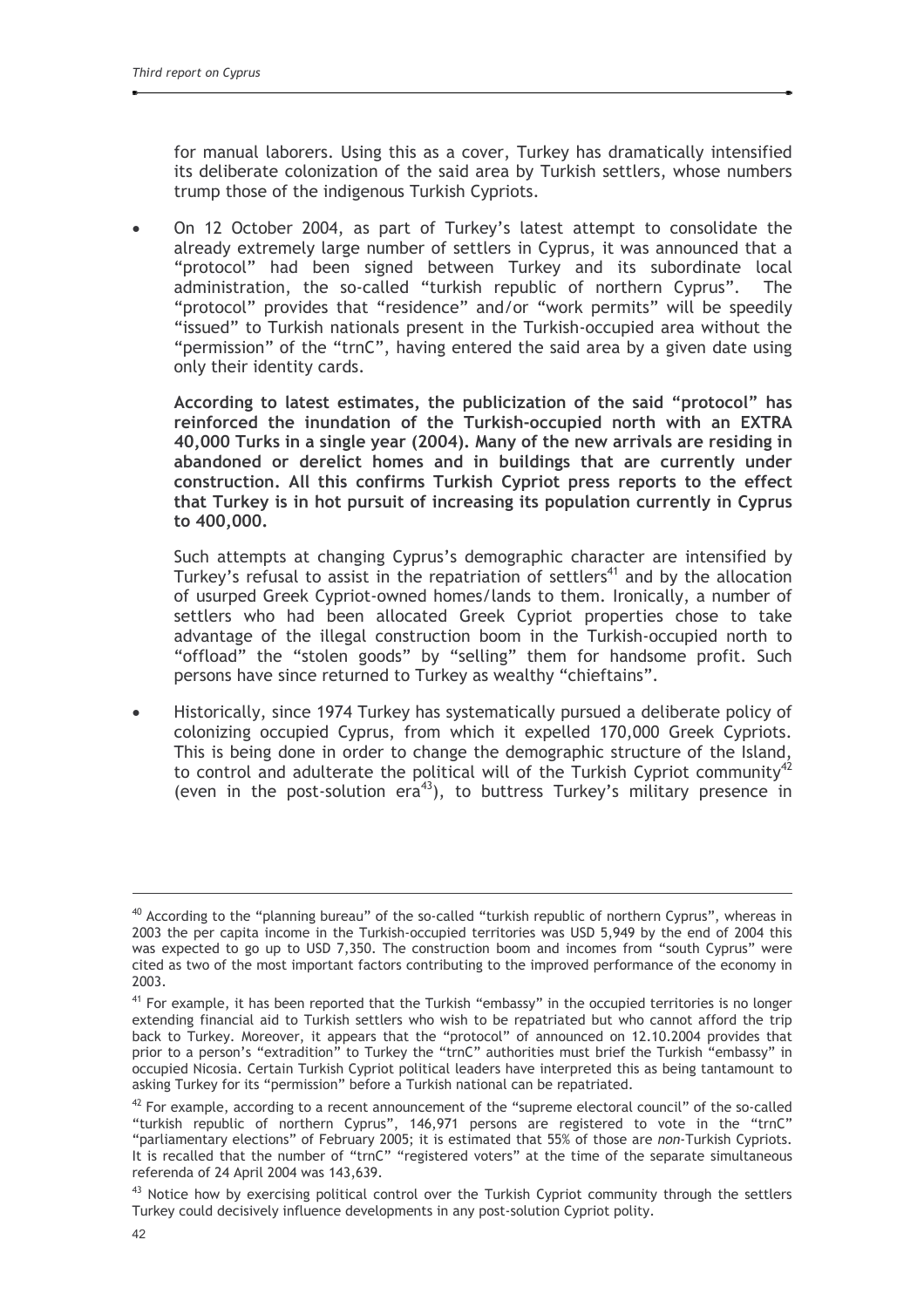Cyprus<sup>44</sup>, and to prejudice a just settlement of the Cyprus problem by creating illegal *faits accomplis* which could prove practically difficult to reverse<sup>45</sup>.

The constant influx into the occupied area of settlers from mainland Turkey takes place in parallel with a continuous outflow of indigenous Turkish Cypriots<sup>46</sup>, who, in 1974, totaled about 118,000 i.e. about 18% of Cyprus's population. Today, Turkish settlers (estimated at upwards of  $160,000^{47}$ ) far outnumber Turkish Cypriots (estimated at 87,600<sup>48</sup>), who also have lower rates of reproduction. In addition, stationed in the occupied area are upwards of 35,000 Turkish troops. That is, there are at least 195,000 non-Turkish Cypriots, or more than two Turks for every Turkish Cypriot.

N.B.: According to the census carried out by the Cypriot Government in 2001. the population of the areas of the Republic of Cyprus in which the Government still exercises effective control and of communities situated within the British SBAs was 703,529.

Under international law, transfers by an occupying power of its own civilian population into the territory it occupies are illegal:

-Article 49 (para. 6) of the 1949 Fourth Geneva Convention stipulates that the "Occupying Power shall not deport or transfer parts of its own civilian population into the territory it occupies";

-Article  $85(4)(a)$  of the 1977 Protocol I Additional to the Geneva Conventions considers the transfer by the occupying power of parts of its own civilian population into the territory it occupies as being a "grave breach" of the Convention:

-Article 8(2)(b)(viii) of the 1998 Rome Statute of the International Criminal Court lists the "transfer, directly or indirectly, by the Occupying Power of parts of its own civilian population into the territory it occupies" as a "war crime".

The fact that the occupied part of Cyprus has been subjected to systematic  $\bullet$ settlement from Turkey has been reported on twice by the Council of Europe's Committee on Migration, Refugees and Demography, first in 1992 (Rapporteur: A. Cucó, Spain) and, more recently, in 2003 (Rapporteur: J. Laakso, Finland). On 24 June 2003 the Laakso Report led to the adoption by the Parliamentary Assembly of the Council of Europe of Recommendation 1608 wherein, having noted the lack of exact figures of Turkish nationals arriving in the occupied part of Cyprus, the Assembly inter alia stated the following:

<sup>&</sup>lt;sup>44</sup> A substantial proportion of the settlers are young Turkish males who have received Turkish Army training as conscripts. By implication, even following the official demilitarization of Cyprus, Turkey would, through the settlers, guarantee the presence of an army in waiting on an island situated within a stone's throw of its shores.

<sup>&</sup>lt;sup>45</sup> For example, as regards the right of Greek Cypriot refugees/displaced persons to return to their homes and properties, many of which Turkey's subordinate local administration has "bequeathed" to settlers.

<sup>&</sup>lt;sup>46</sup> Now made easier by their acquisition of EU citizenship and the access this provides to 24 other EU Member States.

<sup>&</sup>lt;sup>47</sup> The figure includes the most recent wave of arrivals.

 $48$  2001 estimate-the number has, in all probability, since decreased.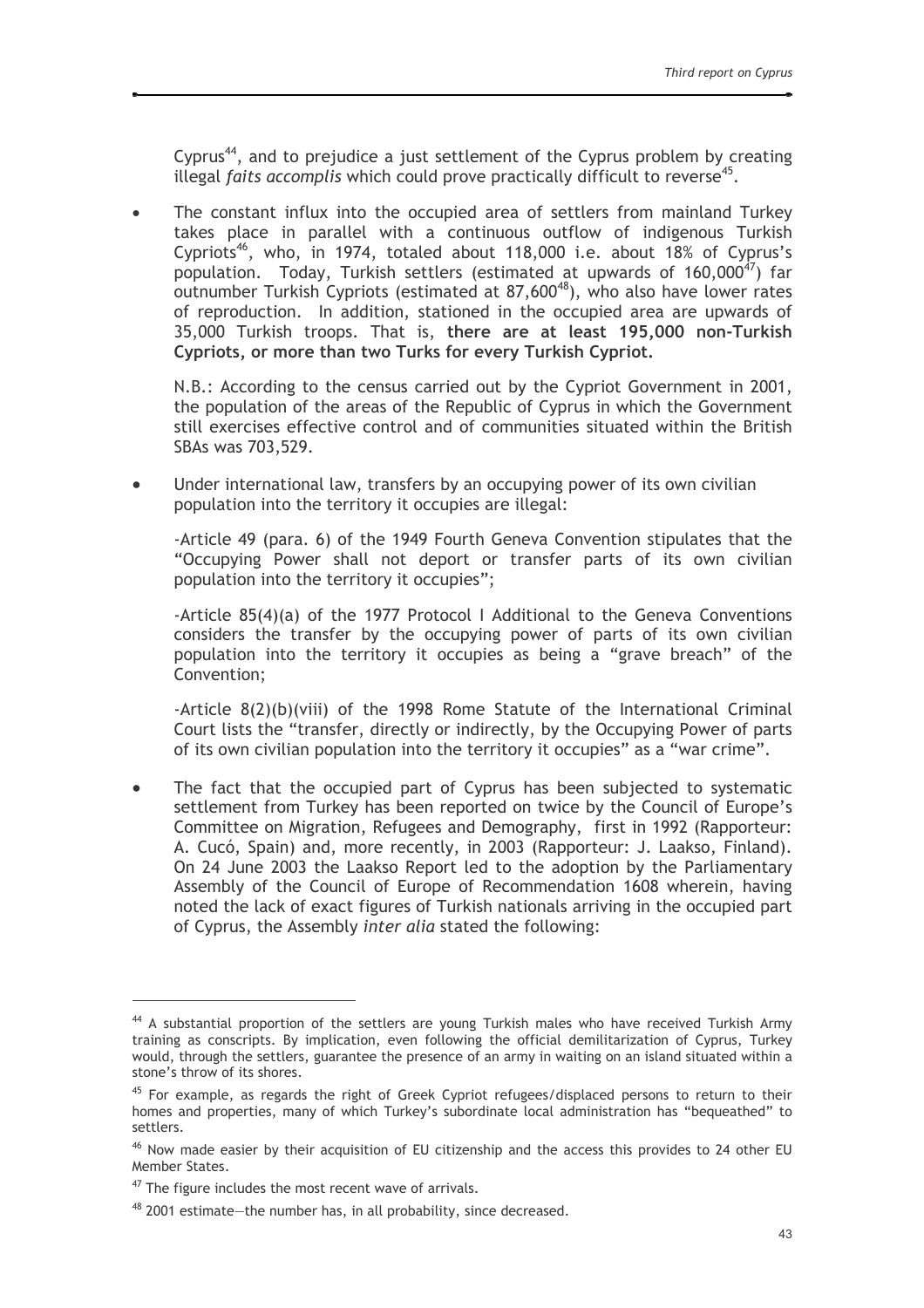- "5. In the light of the information available, the Assembly cannot accept the claims that the majority of arriving Turkish nationals are seasonal workers or former inhabitants who had left the island before 1974. Therefore it condemns the policy of "naturalisation" designed to encourage new arrivals which was introduced by the Turkish Cypriot administration with the full support of the Government of Turkey.
- $6.$ The Assembly is convinced that the presence of the settlers constitutes a process of hidden colonisation and an additional and important obstacle to a peaceful negotiated solution of the Cyprus problem.
- 7. Therefore, the Assembly recommends that the Committee of Ministers:

i. instruct the European Population Committee (CAHP) to conduct a population census of the whole island, in co-operation with the authorities concerned, in order to replace estimates with reliable data...

iv. call on Turkey, as well as its Turkish Cypriot subordinate local administration in northern Cyprus, to stop the process of colonisation by Turkish settlers...

v. call on Turkey to comply with the decisions of the European Court of Human Rights concerning refugees' right to property in the occupied part of Cyprus..."

As with Recomm, 1197 (1992), Recomm, 1608 has been jgnored by Turkey.

- Coincidentally, it is recalled that one of the major reasons for the Greek  $\bullet$ Cypriot rejection of the Annan Plan was that the Plan legitimized the continued presence of the vast majority of the Turkish settlers and included provisions that would have allowed the continued influx of Turkish nationals into Cyprus. Regarding the latter point, the enormous size of Turkey's population, its relative underdevelopment, neighboring Cyprus's status as an EU Member State and the 434-year old presence of a Turkish community on the island, meant that the arrangements envisaged by the Annan Plan would have turned Cyprus into an ideal destination for Turkish migrants, with all the implications this would have had for Cypriot demography, politics and national security in the long run.
- In light of the above, the Republic of Cyprus demands that the Republic of  $\bullet$ Turkey-which is set to open negotiations for accession to the EU on 03.10.2005-immediately introduce a moratorium on the influx into the occupied areas of non-Cypriot citizens ("settlers"), to immediately begin to facilitate the repatriation of settlers already in Cyprus, and to immediately assent to the conduct as soon as possible, in the occupied areas, of an internationally supervised census, which will comprehensively profile, inter *alia*, the nationality of persons residing there.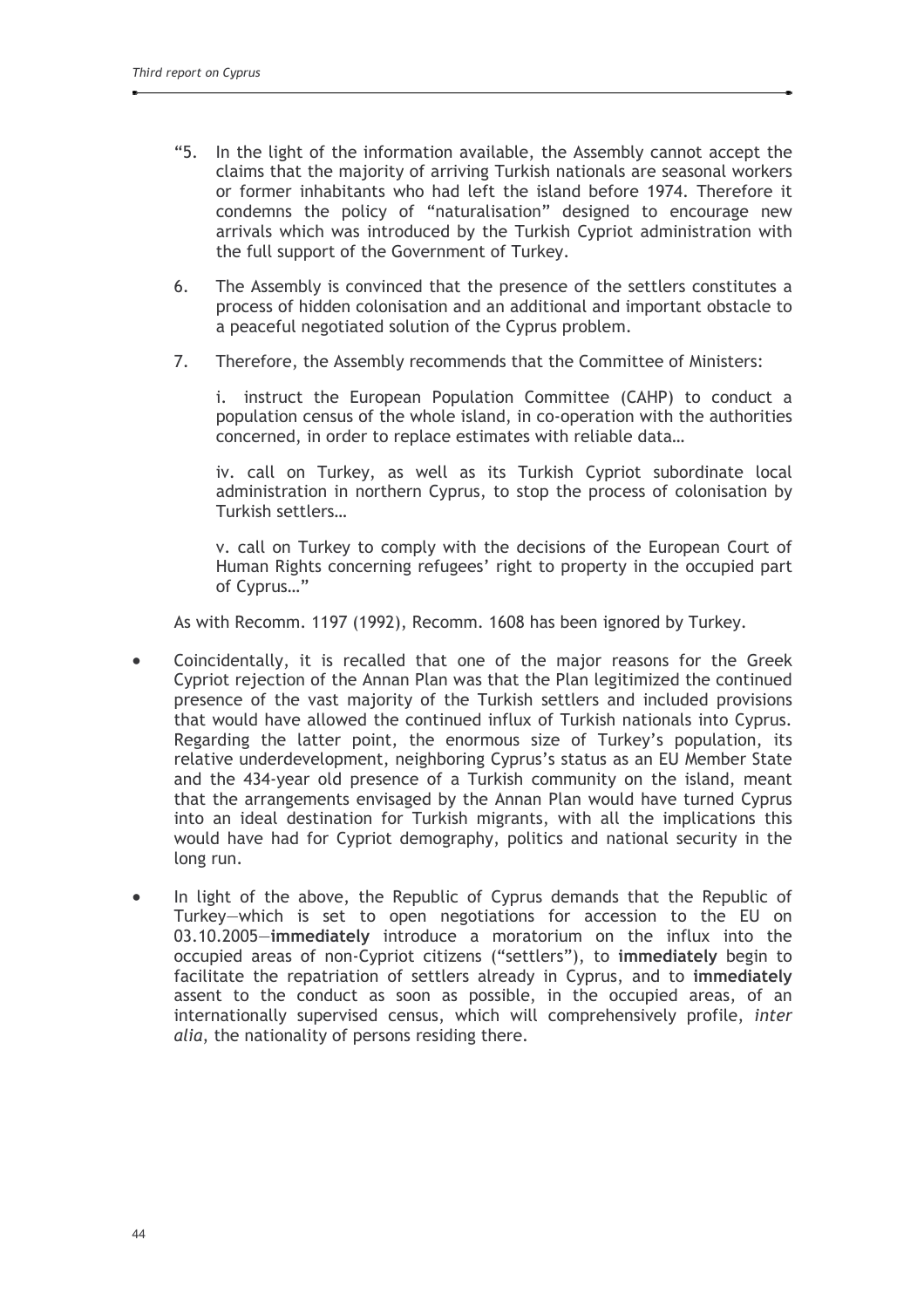### **AIDE MEMOIRE**

On April 24<sup>th</sup> the People of Cyprus were asked to approve or reject, through separate, simultaneous referenda, the U.N. Secretary General's proposal for the Comprehensive Settlement of the Cyprus Problem (Annan Plan V). A clear majority of 75.8% of Greek Cypriots rejected the Annan Plan.

#### It should be emphasized that Greek Cypriots have not rejected the solution of the Cyprus problem. They have not approved this particular Plan.

According to the Agreement reached in New York on 13 February 2004, the Secretary General would finalize the Plan, exercising his discretion, after two stages of serious negotiations between the sides in order to reach agreement on all key issues. Unfortunately, the prospect of the finalization of the Plan by the Secretary General, at the end of the agreed procedure, has proved to be a counter-incentive for substantive negotiations in Cyprus and in Switzerland.

Thus throughout the process, no real negotiations took place, since the Turkish side consumed most of the time by putting forward demands that were contrary, both to the fundamental principles of the Plan, as well as, to previously agreed "trade-offs"

These Turkish demands have been satisfied in the Annan Plan as finalized by the Secretary General on 31 March 2004. In contrast, basic proposals of the Greek Cypriot side, all within the parameters of the Plan, have been disregarded. The clear outcome of the referenda in both sides confirmed the initial assessment of the Greek Cypriot side, that all third parties involved in the process concentrated their efforts towards satisfying the interests of the Republic of Turkey and ensuring a positive result of the referendum in the Turkish Cypriot community, while ignoring the fact that Greek Cypriots also had to be convinced to approve the Plan.

#### The final package presented to the sides contained provisions, which could not be approved by the Greek Cypriots:

- Greek Cypriots did not accept the presence of Turkish troops in perpetuity, which according to the Plan would remain in Cyprus even after Turkey's eventual accession to the European Union.
- Greek Cypriots did not accept the continuation of the Treaty of Guarantee for an indefinite period of time, with an expanded scope when compared to the 1960 Agreement following the independence of Cyprus. It should be noted that it is this very treaty that Turkey used as a pretext, in violation of the UN Charter, to justify its 1974 invasion of Cyprus. It was not possible for Greek Cypriots to accept the indefinite continuation of Turkey's Guarantor status over a country, which has suffered an invasion and subsequent occupation by this Guarantor power.
- Greek Cypriots rejected a Plan, which did not contain ironclad provisions for the implementation of the agreement, especially for those provisions where Turkey's cooperation was necessary. It is noted that demands of the Greek Cypriot side for additional guarantees and other safeguarding measures regarding the gradual reduction of Turkey's occupying troops and the territorial adjustment, were ignored, thus increasing the feeling of insecurity for the Greek Cypriots.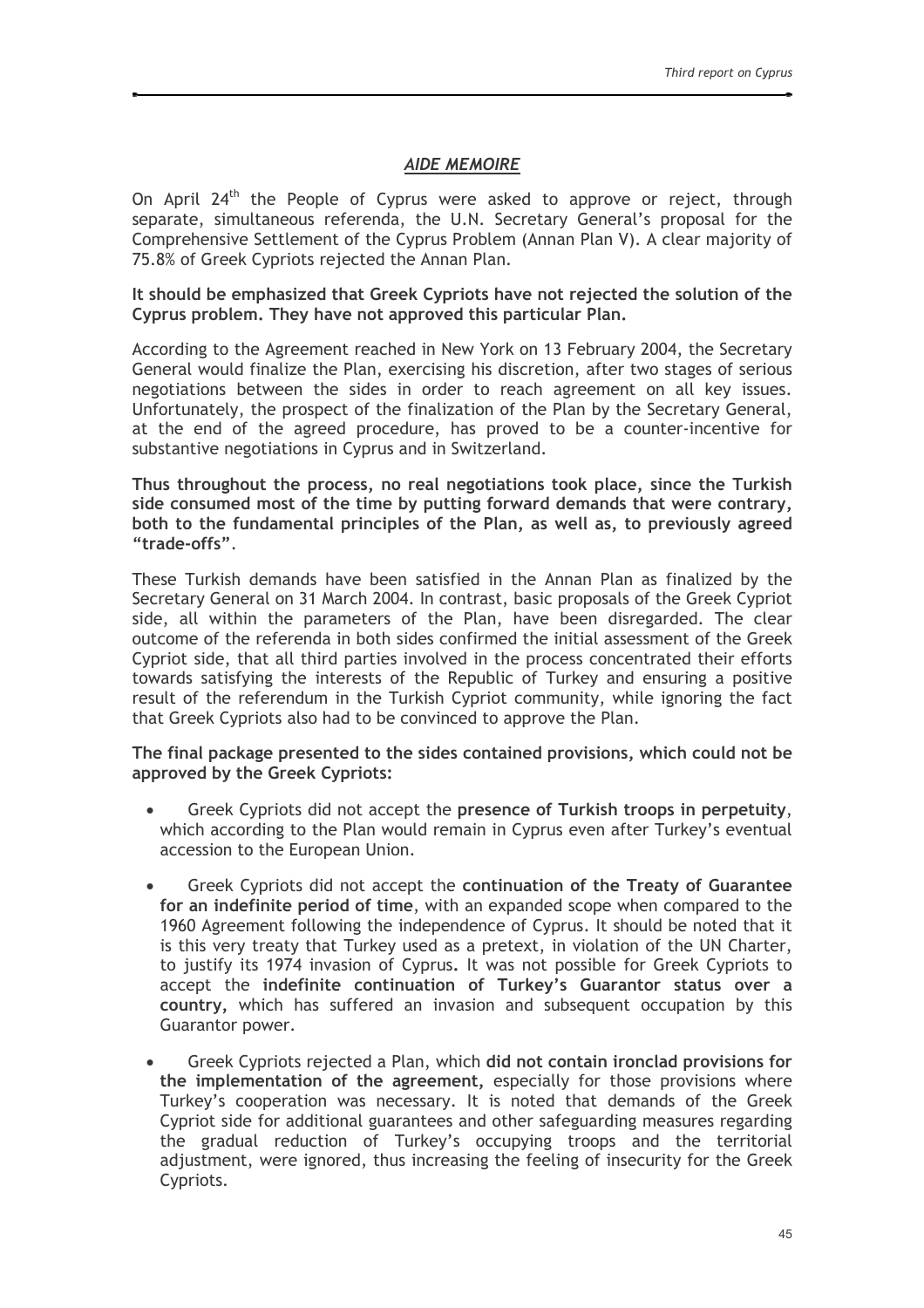- Greek Cypriots failed to understand why, despite their numerous protestations, 45000 Turkish settlers, were to be given citizenship of Cyprus, in addition of those who are married to Turkish Cypriots or have been born in Cyprus, plus a further, at least 20000 were to be given permanent residence with the prospect of gaining citizenship in a period of four years. It suffices to remind that the Republic of Turkey, in violation of the 1949 Geneva Convention, the Statute of the International Court and the Treaty of Establishment, illegally implanted these settlers in Cyprus.
- Moreover, people did not understand why all Turkish settlers, who constitute a majority of persons on the "electoral rolls of the TRNC", have been permitted to vote in the referendum, in spite of the principle, laid dawn by the International Court of Justice, "requiring the free and genuine expression of the will of the people concerned" as well as, the precedent applied in East Timor.
- In addition, Greek Cypriots rejected a Plan, which effectively allow a permanent flow of Turkish nationals in Cyprus.
- Greek Cypriots did not consent to a Plan that would have established a complicated and dysfunctional state, through the possibility of continuous deadlocks on clearly political issues unsuitable for judicial arbitration. This could, with a high degree of certainty, lead to paralysis.
- Greek Cypriots rejected the Plan, certain provisions of which are clear violations or long-term suspensions of the enjoyment of fundamental rights. These provisions institutionalize a divisive structure in the political sphere, on questions of residency, in the exercise of the right to property and even the right to conduct business.
- Greek Cypriots disapproved a plan that denied to the majority of refugees the right of return to their homes in safety. Moreover, the proposed complex mechanism, relevant to the exercise of the property rights of refugees, with the numerous conditions attached to reinstatement of property, failed to convince that it would effectively function. In addition, the scheme for compensation was fraught with ambiguities that raised serious concerns about its future economic viability.
- Greek Cypriots rejected a Plan imposing on them the liability to pay the large claims for loss of use of properties in the Turkish occupied area. Greek Cypriots simply refused to assume the cost of the fait accompli created by the 30-year occupation of their land.
- Greek Cypriots rejected a Plan, which provides that Cyprus shall not put its ports or airports at the disposal of the European Union, in the context of European Security and Defense Policy, without the consent of Greece and Turkey. Acceptance of such provisions would deprive Cyprus of enjoying sovereign rights even as a member of the European Union.

The disappointment of the international community, for not arriving at a settlement, is fully understandable. The Republic of Cyprus shares this disappointment. Nevertheless it should be noted that the international community should aim at finding and securing viable, just and lasting solutions to international problems. The efforts for a solution of a complex international dispute, such as the Cyprus problem,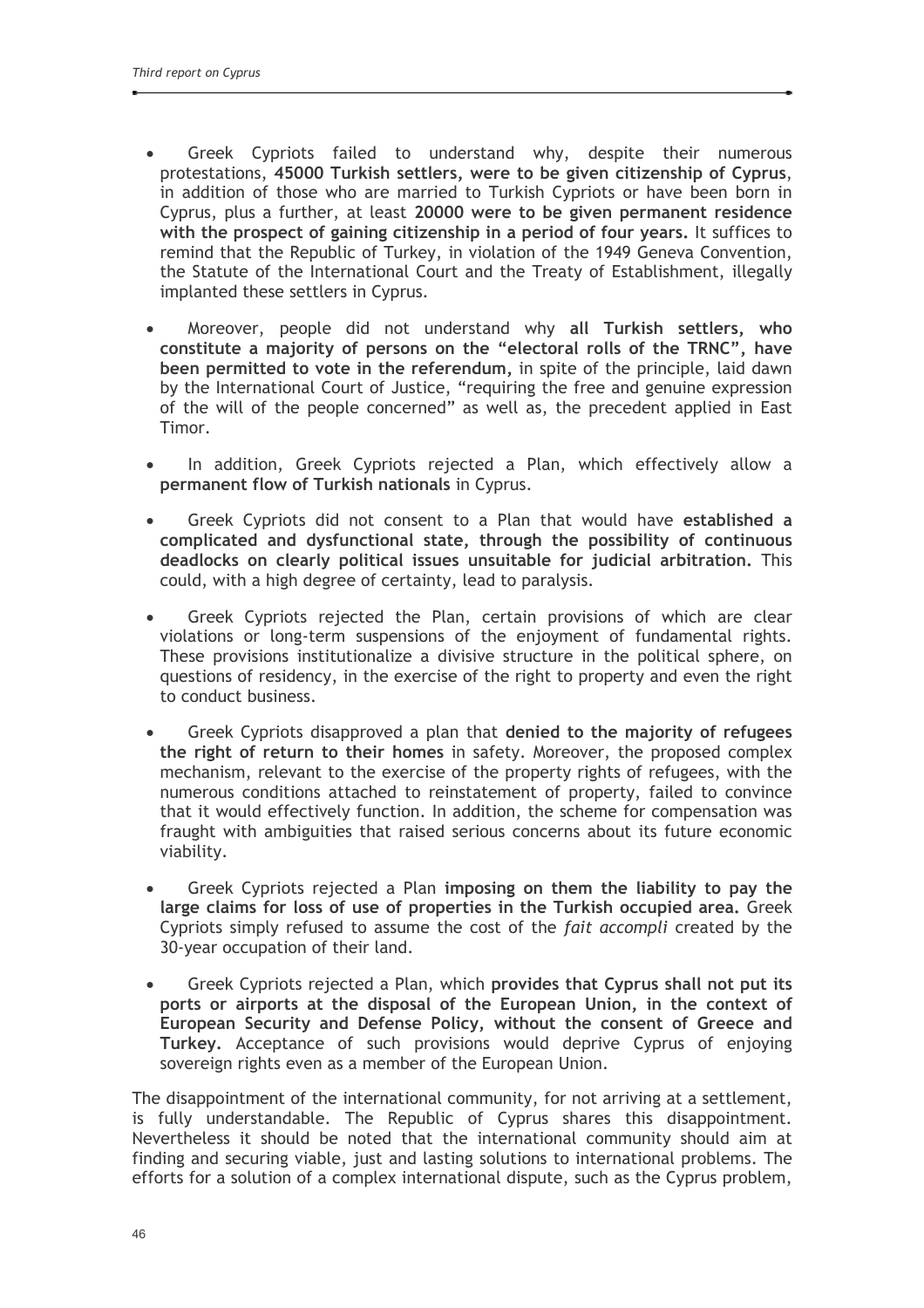must continue. The solution, to be viable and to withstand the test of time, must be just and perceived as such by the people who have to live with it.

Though this particular effort did not succeed in resolving the Cvprus problem. the international community should remain committed in addressing the root causes of the problem. This is none other than the illegal invasion and occupation of part of the Republic of Cyprus by Turkey and the forceful separation policies inflicted on the Greek Cypriots and Turkish Cypriots by 30 years of Turkish military occupation.

The Greek Cypriots are not turning their backs to their Turkish Cypriot compatriots. On the contrary, we shall work for a solution that will meet the hopes and expectations of both communities. We want a common future for all Cypriots within the European Union, without any third parties dictating that future.

In this spirit, a package of measures, to the benefit of the Turkish Cypriots, which have been described as generous by the international community and have lead to tangible economic and other benefits to the Turkish Cypriots is being implemented by the Republic of Cyprus since last year. In particular more than 12% of the Turkish Cypriots are working in the Government controlled area. Moreover, a considerable number of Turkish Cypriots is using, free of charge, the medical facilities of the Republic.

On 26 April, the Republic of Cyprus, in addition to this package announced to the European Union its intension to expand the trade, subject to the procedures and rules of the European Union, of wholly obtained goods (agricultural, mining and fishery products) as well as the intra-island trade of the manufactured goods produced in the occupied area. Furthermore, the Government of the Republic of Cyprus has advocated that the 259 million euros for the years 2004-2006, earmarked by the European Union for the Turkish Cypriots in the event of a Cyprus settlement, be made available as from now. Turkish Cypriots will be given the opportunity to enjoy, to the extent possible, the benefits of Cyprus's European Union accession.

MINISTRY OF FOREIGN AFAIRS

13.3.2006

## Observations made by the Ministry of Labour and Social Insurance

## Paragraph 54

ECRI has received consistent reports according to which, due to lack of expediency of, and co-ordination between, different parts of the administration, it is often very difficult, and some times entirely impossible for asylum seekers to access social and economic rights granted to them by law. Some of the main problems in this respect are reportedly connected with the difficulties encountered in obtaining a residence permit (so-called "pink slip"), which is necessary to access certain rights in the field of healthcare provision, social welfare, education, and, in some cases, employment, Due to the long delays in the issuance of pink slips to asylum seekers -- reports indicate that asylum seekers may wait from 4 months to as long as two years - asylum seekers are, in practice, denied access to these rights. ECRI notes that the Cypriot authorities have started to address these concerns. For instance, social services have been instructed to provide services to asylum seekers who cannot produce the pink slip but have the confirmation letter given to them by the police upon submission of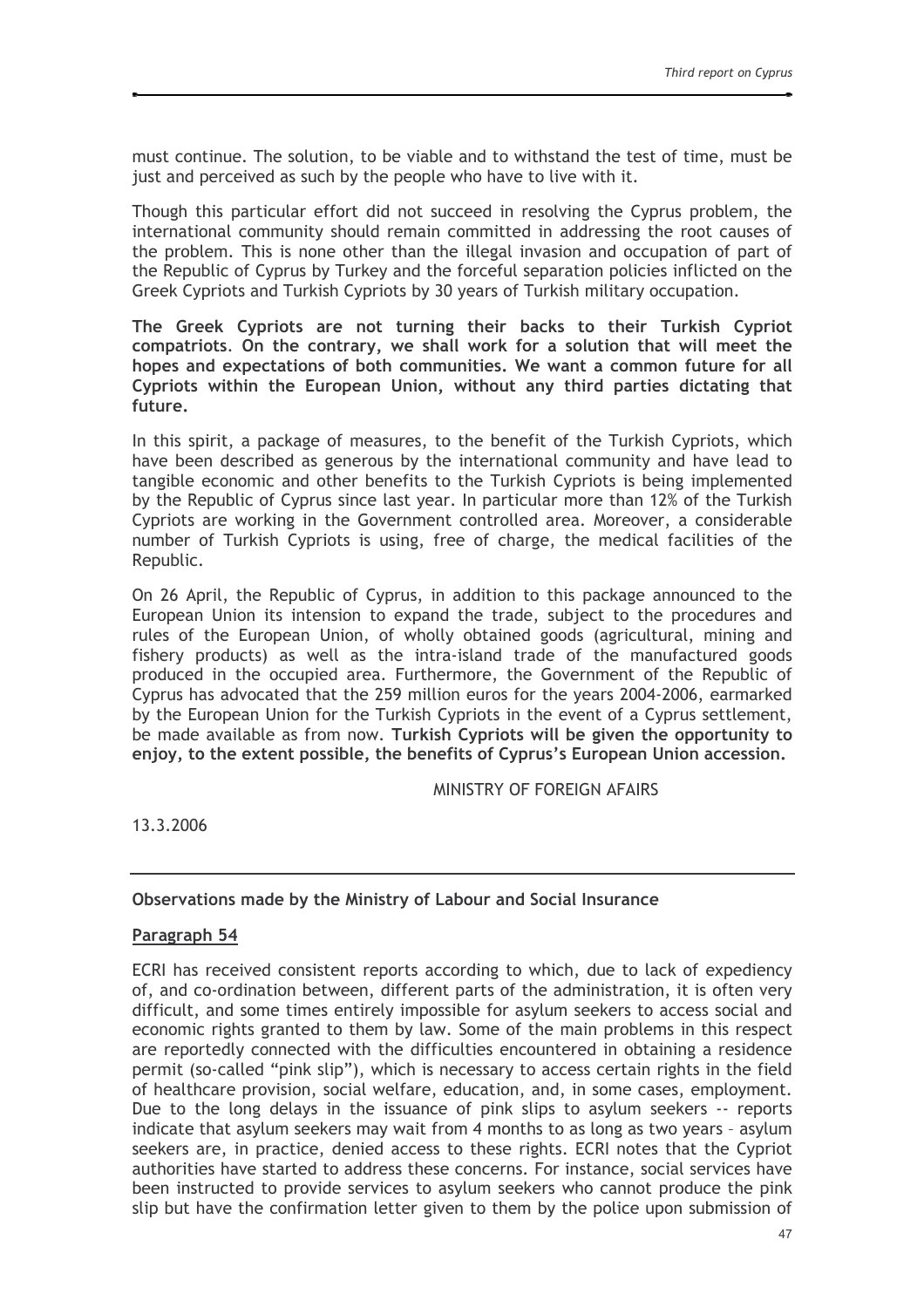the asylum application. However, ECRI notes reports according to which problems persist, as in practice, not all relevant authorities accept such documentation, including hospitals and sometimes welfare offices. In order to ensure uniform acceptance of the confirmation letter by all welfare offices, social welfare services prepared a written procedure, which was circulated to all districts in June 2005.

## Paragraph 55

According to the law, pending the examination of their claims asylum seekers are entitled to work or, in case they are unemployed for reasons other than their own decision, to claim welfare benefits. ECRI notes, however, that in 2004 the Ministerial Committee of Employment decided to allow asylum seekers (and persons who have been benefiting from subsidiary protection for less than one year) to work exclusively in the farming and agricultural industry. It has been reported to ECRI, however, that working conditions in these sectors are extremely poor. For instance, wages are reported to be well below the minimum fixed by collective agreements for other sectors of the economy, and food and housing, which must be provided by the employer, are often reported to be of sub-standard quality - DELETE. Nongovernmental organisations have received many reports of severe exploitation of asylum seekers employed in these sectors. In addition, this employment policy is reportedly applied to asylum seekers irrespective of particular situations of vulnerability that may concern them. Thus for instance, entire families have had to move and work in farms and live in complete isolation, and children have sometimes had to discontinue school - DELETE. ECRI notes that, if asylum seekers refuse to be employed under these conditions they lose their entitlement to welfare benefits. Non-governmental organisations have emphasised that, in addition to resulting in a situation of serious distress for asylum seekers, these conditions tend to push them towards the irregular labour market, with further negative consequences in terms of exploitation and exposure to the risk of being arrested and detained in view of deportation.

(... "Wages in the farming and agriculture industry are reported to be below the minimum fixed by collective agreements for other sectors of the economy and food and housing are often reported to be of sub-standard quality »...:

Wages and other terms and conditions of employment in the farming and agricultural industry, have been determined through a collective agreement, between the employers and the employees, since 2004. The agreement provides for a gross salary of CYP£220. The net salary is CYP£195 after deducting food and housing expenses, medical insurance (both parties contributing 50% each), social insurance contributions. Neither the salary, nor the other terms of employment, are considered to be less favourable than the terms provided for in collective agreements of other sectors. Moreover, enterprise *agreements* for organized units in the agriculture industry, provide terms of employment more favourable than the ones provided for by the collective agreement of the industry.

As far as the quality of food and housing is concerned, it has been observed that the majority of employers provide housing facilities of wellacceptable quality level. In other case, after a complaint is forwarded to the Department of Labour Relations, or when inspecting the premises their quality level is evaluated as unsatisfactory, the appropriate indications are made to the employer.)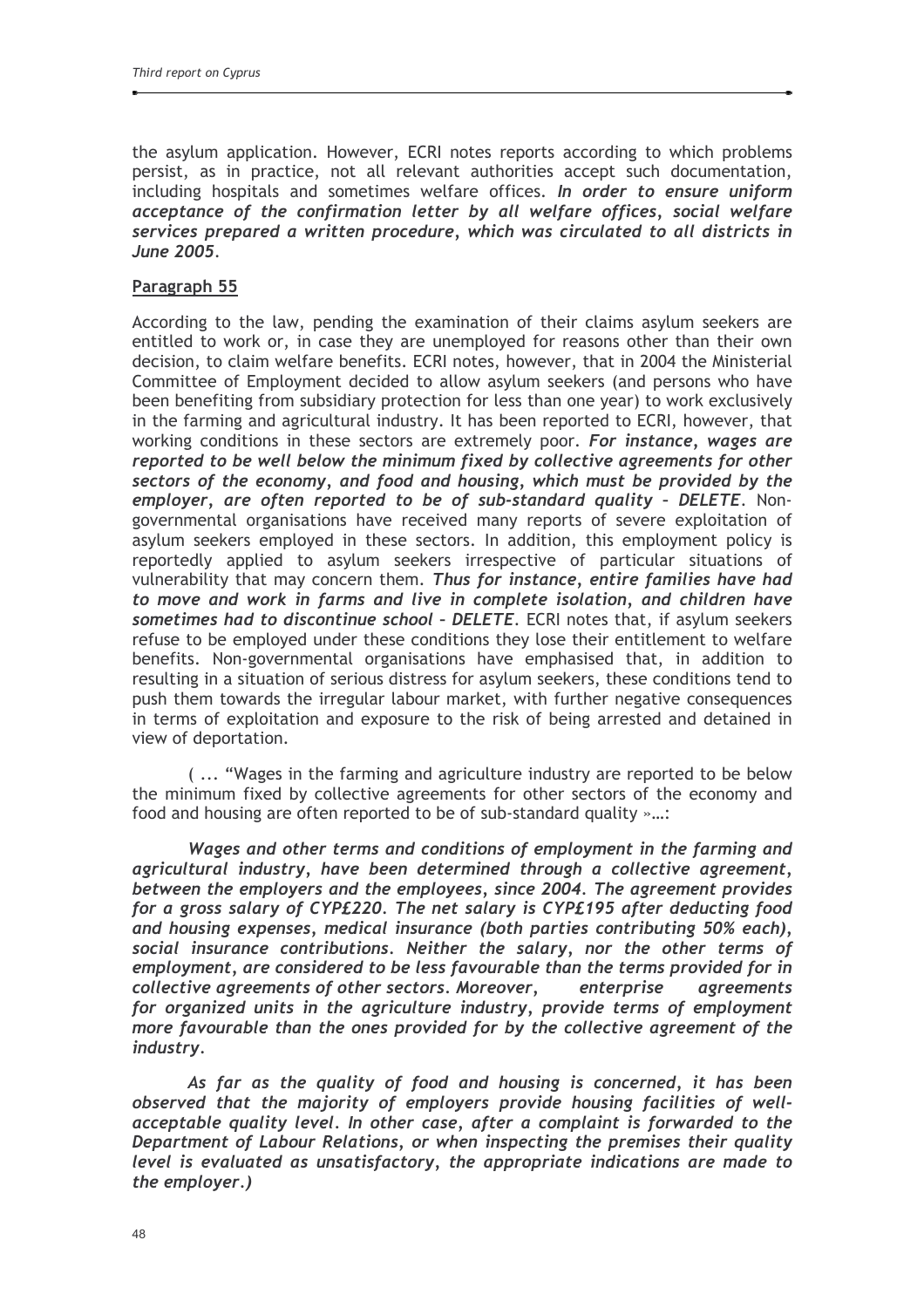## Paragraph 71

In its second report, ECRI recommended that the Cypriot authorities introduce comprehensive legal provisions against racial discrimination in employment. As mentioned above<sup>49</sup>, the legal framework is now in place, although the new provisions have not yet been applied in a Labour Court case. However, ECRI understands that a few cases of employment discrimination have been filed with the Commissioner for Administration. In spite of the virtual absence of formal complaints, ECRI has received reports according to which discrimination on grounds such as national or ethnic origin or religion does take place in employment. For instance, as mentioned in other parts of this report, domestic and other foreign workers continue in some cases to be subject to exploitation and discrimination by their employers. It has also been highlighted that non-EU workers may fall victims of indirect discrimination, for instance when collective agreements stipulate unreasonably disadvantageous conditions for sectors mainly operated by these workers.

## Paragraph 111

In its second report, ECRI noted that domestic and other foreign workers were in some cases subject to exploitation and abuse by their employers. It therefore recommended that the Cypriot authorities raise awareness among domestic and other foreign workers of their rights and of the procedures by which they can ensure enjoyment of these rights ("that the Cypriot authorities should raise awareness among domestic and other foreign workers of their rights and of the procedures by which they can ensure enjoyment of these rights": Every foreign worker is provided with a contract of employment (in English), indicating in detail the terms and conditions of his/her employment, which have been previously examined by the Department of Labour in cooperation with the Department of Labour Relations, to ensure compatibility with the levels provided for in collective agreements. Being holders of their contracts of employment, ensures that foreign workers are aware of their rights and other benefits they are entitled to ). It also recommended that deportation of these workers not be carried out before thorough and fair proceedings in each case have taken place. Furthermore, ECRI recommended that means of subsistence, including new employment, should be available to domestic and other foreign workers whose contractual or other rights may have been violated by their employers. It has been reported to ECRI, however, that domestic and other foreign workers are still subject to exploitation and abuse by their employers. A significant number of them are actually reported to be victims of trafficking for purposes of labour exploitation or as is the case for a growing number of women working as artists in cabarets, night clubs and pubs since ECRI's last report - sexual exploitation. It remains reportedly very difficult for domestic and other foreign workers to change employer when the latter has violated their contractual or other rights. ECRI notes that, since its last report, the Cypriot authorities have introduced changes to the procedures applicable in these cases. Thus, for instance, following the filing of a complaint by the foreign worker with the District Labour Relations Office, the employer may issue a "release paper" which allows the worker to take up employment with another employer. Furthermore, in case the dispute has not been settled by the District Labour Relations Office, the case is now examined by a Committee composed of representatives of the Migration Office, the Ministry of Labour and Social Insurance and the police. ECRI notes, however, that there is no obligation for the employer to issue a "release paper", that the time for the examination of these labour disputes is

<sup>&</sup>lt;sup>49</sup> Civil and administrative law provisions.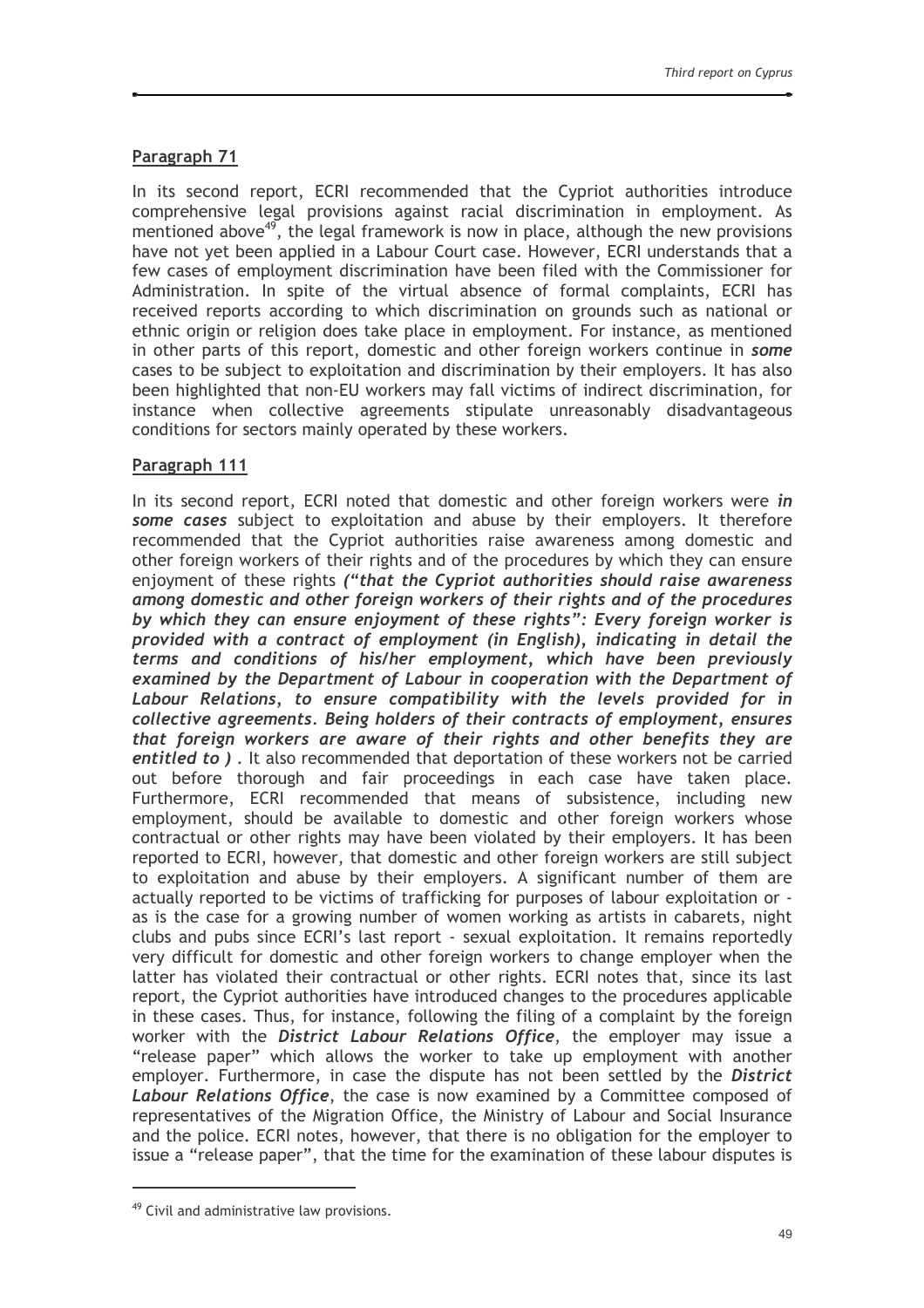often excessively long and that during such procedures the complainant is not allowed to work and has therefore, as a rule, no source of income ("the complainant is not allowed to work and has therefore, as a rule, no source of income": In practice, the complainant may actually apply to the Migration Officer for a work permit and be allowed to work, while his/her complaint is being examined by the Committee). As a result of this situation and of the close link still existing between employment with a specific employer and the residence permit, domestic and other foreign workers are still reported to endure serious situations of exploitation and abuse in order to avoid deportations. With regard more specifically to women working as artists in cabarets, night clubs and pubs, ECRI notes that an Action Plan to Combat Trafficking in Human Beings is being implemented by the Ministry of Interior.

## Paragraph 112

In its second report, ECRI noted the stated commitment of the Cypriot authorities to backing civil society efforts to create support structures for immigrants, including the establishment of a centre which would provide them with information and legal assistance as necessary. ECRI notes that such structures are not yet in place. The Cypriot authorities have reported that the social welfare services provide financial and technical assistance to non-governmental organisations to carry out activities in these fields. This assistance is provided by social welfare services according to the regulations and budget capacity of the Grants-in-Aid Scheme, which covers supportive services for an array of vulnerable groups of the population. Since 2001 (a period covered in the previous report) there has been a 215% increase in grants provided by social welfare services to immigrant support NGOs (£10.000 in 2001 - £31.500 in 2005). These NGOs may also receive grants from other government services (Ministry of Interior, Ministry of Justice and Public Order, the Cyprus Youth Board). However, it does not seem to ECRI that significant support has been provided to civil society organisations active in the field of monitoring the human rights situation of immigrants in Cyprus and providing assistance to them since its second report. In fact, ECRI has received reports according to which, in some cases, the Cypriot authorities have displayed a negative attitude towards these organisations and have publicly criticised their work as contrary to official policy or national interests.

#### MINISTRY OF LABOUR AND SOCIAL INSURANCE

13.3.2006

#### Observations made by the Ministry of Interior

#### Citizenship Legislation (para 6 and 7):

The power to grant citizenship vests with the Minister of Interior who decides on the recommendations of the Civil Registry and Migration Department formulated after receiving reports from various government departments and services, including the Police, based on information gathered by them also from personal interviews with the applicants.

Applications are mainly rejected for reasons of public security and public order.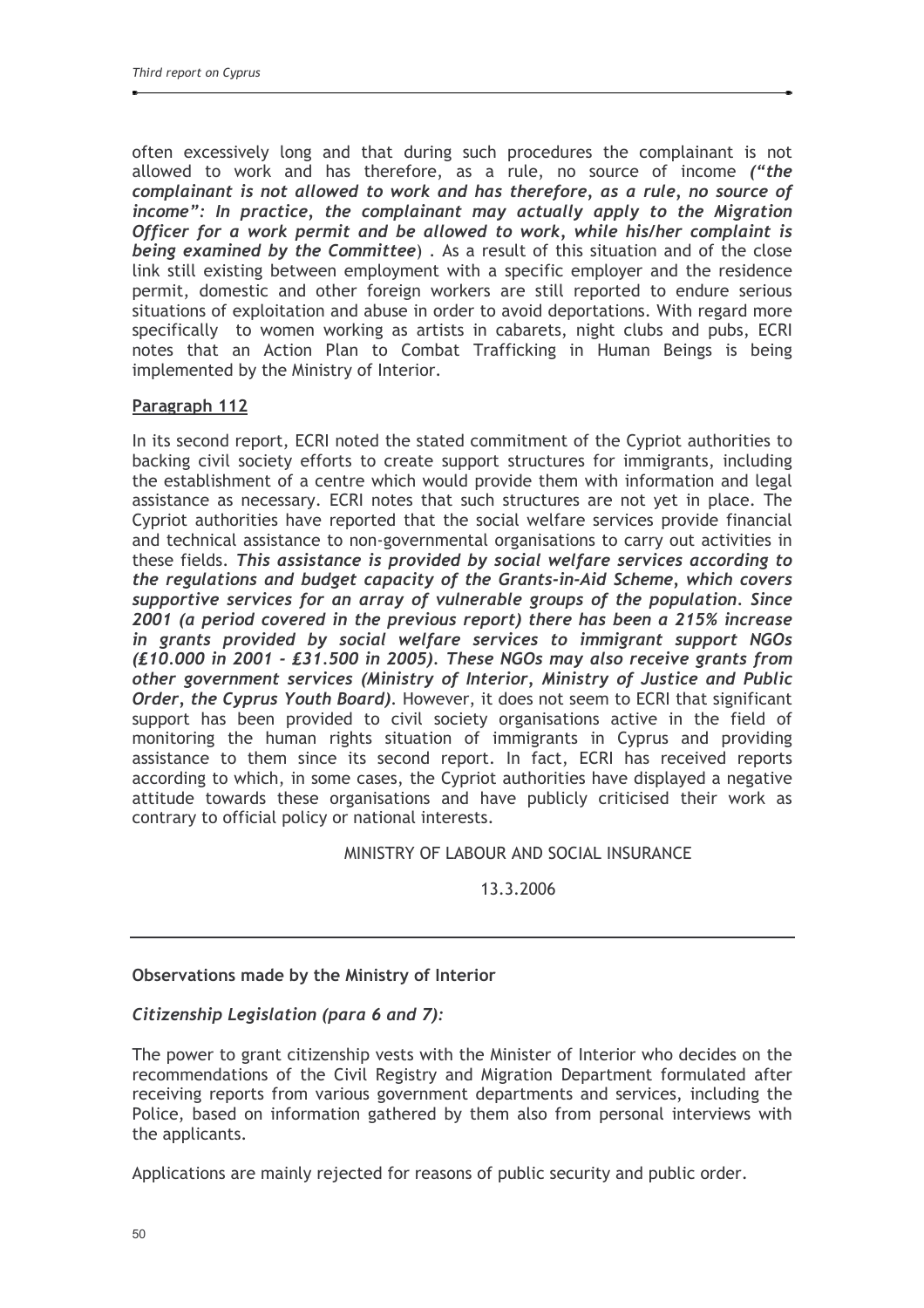Decisions are subject to judicial review under Article 146 of the Constitution. A very small number of such applications before the Supreme Court have so far been successful, and none of them have been so for reasons of discrimination.

The same applies to complaints for rejections submitted to the Commissioner for Administration.

Citizenship has been granted also to recognized refugees and in calculating their legal presence in Cyprus, their stay in the Republic as asylum seekers was also taken into account.

#### Asylum seekers and refugees (Executive summary and para 43-62):

With regard to the second paragraph of the Executive Summary, the Asylum Service is the competent authority for the proper implementation of the Refugee Law which is fully in line with the European acquis and other international Conventions relating to the rights of refugees, asylum seekers and other persons in need for international protection.

In the past, the Asylum Service intervened in a number of cases in order to identify whether the detention of asylum seekers was justified. The main priority of the Asylum Service and other competent authorities is to ensure and safeguard that no human rights violations or ill-treatment takes place. Regarding this issue, the Asylum Service has a close cooperation with the Civil Registry and Migration Department as well as the Immigration Unit of the Police. If such cases come to its knowledge, the Asylum Service will intervene in order to safeguard, as mentioned above, that the proper procedure is followed.

Furthermore, the Asylum Service has a close cooperation with the Commissioner for Administration and the Law Office of the Republic with regards to the implementation of antidiscrimination legislation.

With regard to paragraph 45, Asylum Service's basic principle is that the non- $\bullet$ refoulement is fully respected by the Cypriot authorities. Asylum seekers are not deported unless a second instance decision has been taken and provided that this decision was a negative one.

With regard to the detention of asylum seekers the competent authority is the Director of Civil Registry and Migration Department following the case-law of Cyprus. In such cases the Asylum Service follows an accelerated procedure in order to limit the length of the detention period. As mentioned above, the detention of asylum seekers is only allowed where such a decision is fully in line with the provisions of the existing legislation.

The right to apply for asylum is safeguarded by the Law and instructions issued by the Asylum Service. Furthermore, officers of the Asylum Service periodically visit the local immigrations to monitor the situation. Upon submission of their application, asylum seekers are entitled either to subsistence allowance or access to employment, or both, provided that their salary is not sufficient to support themselves during their stay in Cyprus. Furthermore, some of them are hosted in the Kofinou Reception Centre, where they are provided with food and accommodation. Asylum seekers are entitled to free education in public schools and health care.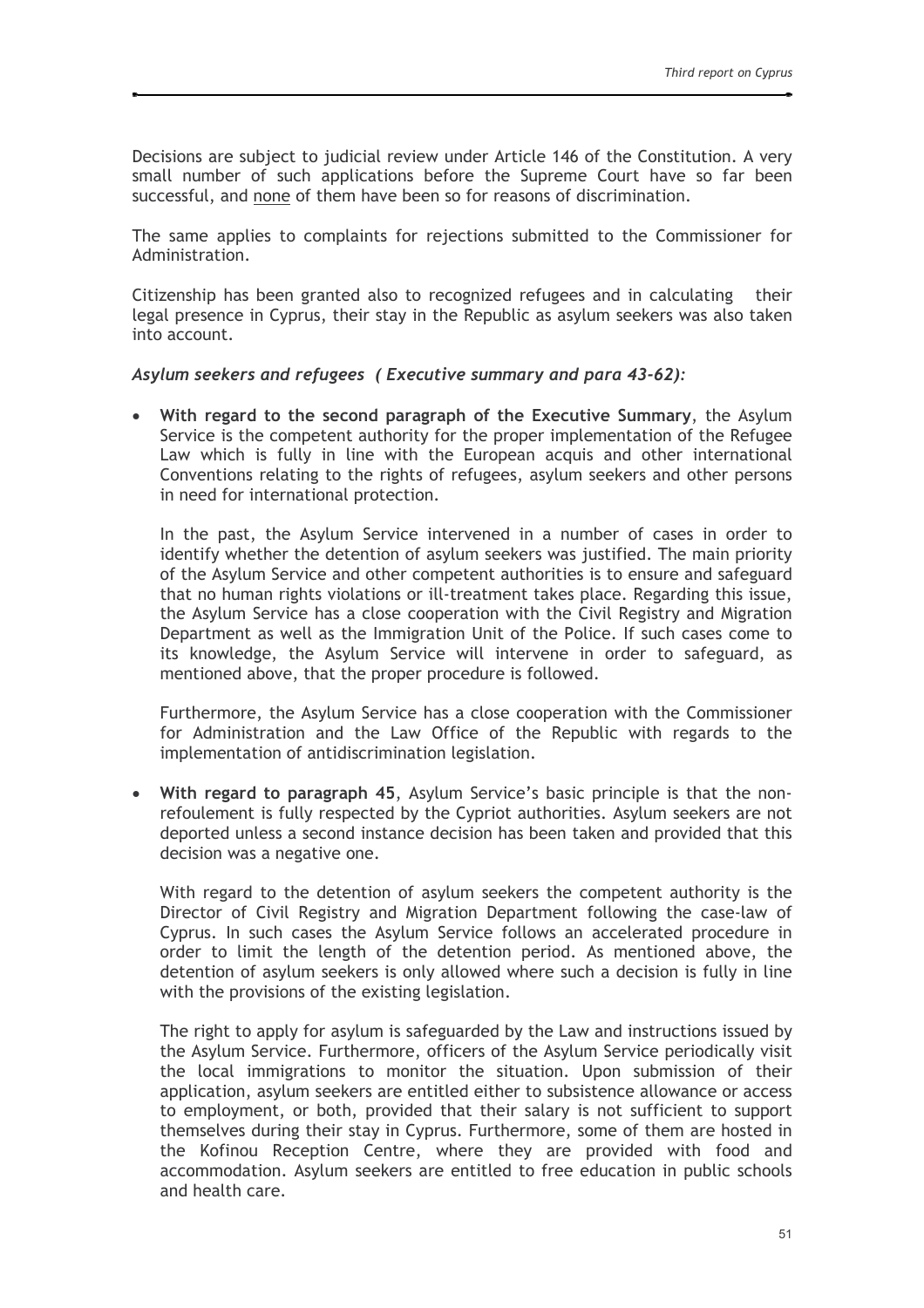- With regard to paragraph 48, withdrawals of asylum claims could take place provided that the asylum seeker states that he has no fear of persecution in case of return to his country and that he has been informed in a language he understands about the consequences for this action.
- With regard to paragraph 53, within the framework of the European Refugee Fund (ERF), Cyprus has funded and will continue to fund NGOs providing legal aid.
- With regard to paragraph 54, in collaboration with the Ministry of Health and the Welfare Office, any problems arose in the past regarding the access to healthcare and welfare, has been successfully addressed and these rights are fully respected.
- With regard to paragraph 55, the Asylum Service reiterates that asylum seekers are not subject to deportation unless the examination of their case is completed.
- With regard to paragraph 56, the Asylum Service, as already mentioned above, takes all necessary measures in order to ensure that the principle of nonrefoulement is fully respected and that no deportation takes place before the examination of an asylum case is completed.

Furthermore, the Asylum Service never closes files arbitrarily and such decisions take place provided that the provisions of the law are fulfilled.

## Roma - Cypriot Gypsies<sup>50</sup>(paragraphs 83-82)

- Housing: About 83 Gypsy families (360 persons) reside in the Limassol District while about 73 Gypsy families (259 persons) reside in the Pafos District. The Government of Cyprus pays for the improvement and repair of the Turkish-cypriot houses where the Gypsy families reside. In 2005 the repairs for 20 Turkishcypriot houses inhabited by Cypriot Gypsies in the Limassol District cost CYP80,000. In 2004 the repairs of the Turkish-cypriot houses inhabited by Cypriot Gypsies in the Pafos District cost around CYP80.000. In 2005 this cost amounted to CYP20.000. The Government of Cyprus has also created two housing projects, one in Limassol and the other in Pafos, consisting from 16 and 24 prefabricated housing units respectively for the Cypriot Gypsies. The aforementioned housing units are equipped with all basic amenities such as water (drinking water incl.) and electricity supply, telephone line installation, sewage etc. About 40 Cypriot Gypsy families are residing in these houses.
- Education: The Ministry of Interior in order to encourage school attendance by  $\bullet$ Gypsy children subsidizes their school meals, school uniforms, school books and stationary etc.

#### Armenians, Latins and Maronites (paragraphs 87-88):

The Ministry of Interior, being the competent Ministry for the protection of the religious groups, has demonstrated sensitivity on the subject and continues to do so

<sup>50</sup> See "Answers to Comments/Questions submitted to the Government of Cyprus regarding its Initial Periodical Report on the European Charter for Regional or Minority Languages" prepared by the Law Commissioner of the Republic of Cyprus, July 2005 (answer to question 11).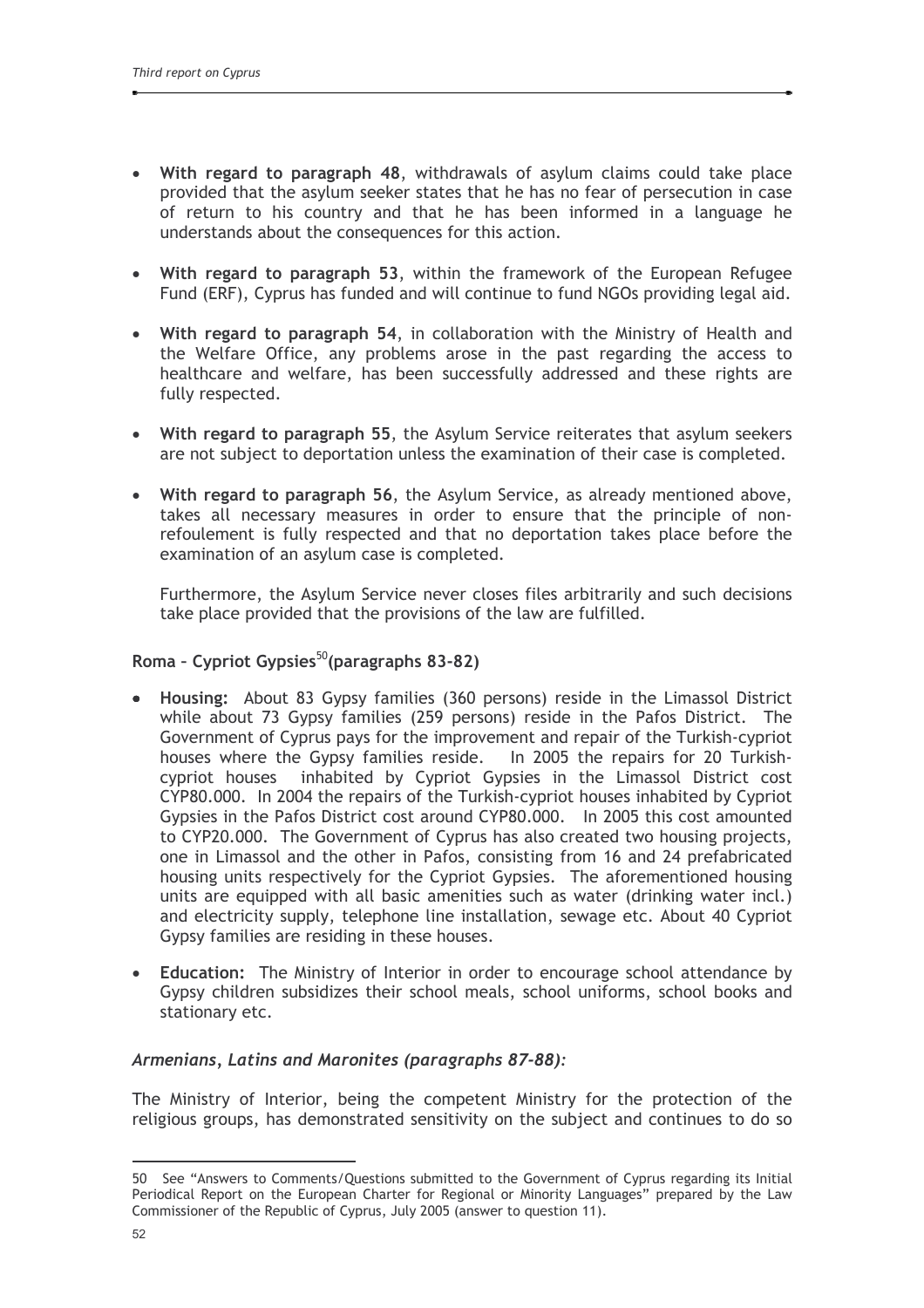by subsidising, monitoring and supporting matters of concern to the religious groups. It is further noted that there is an excellent cooperation between the Permanent Secretary of the Ministry of Interior and the Armenian, Latin and Maronite Representatives on issues relating to their respective religious group.

Matters of concern to the religious groups are discussed thoroughly in meetings chaired by the Permanent Secretary and sometimes by the Minister of Interior, in the presence of representatives from all relevant Ministries, with a view to promote and effectively deal with them.

The consultation mechanism deals, among other, with the following issues:

- the implementation of relevant Conventions, such as the Framework Convention for the Protection of National Minorities;
- the competences of the Representatives of the religious groups;
- the preservation of the social cohesion of the religious groups;  $\bullet$
- the maintenance and restoration of monasteries, churches and other monuments of the religious groups;
- the fair participation of members of the religious group in the Public Service and **Public Corporations:**
- the subsidization of students of religious groups (tuition subsidies for primary and secondary education and purchase of books);
- the granting of Government land for cemeteries;
- payment of priests' salaries:
- Government financial assistance to farmers, members of the Maronite religious group, living in the occupied territory of Cyprus;
- special measures to facilitate links between Cypriot Maronites living in the Government controlled territory and those living in the occupied territory of Cyprus (i.e. free transportation twice a week, free housing in the Government Refugee Housing Estates, free food supplies once a week, government aid for the repairs of houses, Maronite churches, cemeteries in the occupied territory as well as for the repair of roads and water supply in Kormakites);
- co-ordination of efforts for better utilization of the grants given by the various  $\bullet$ Ministries.

## The situation of immigrants and the need for an immigration and integration policy (executive summary and paragraphs 108-119)

The first thing to be noted is that since 2000 the number of non-Cypriots staving in the free area of the Republic has risen from the reported figure of about 20,000 to about 75,000 which includes an estimated 15% of illegal immigrants and another approximately 7-8%, on average, asylum seekers.

This number (75.000) includes Europeans and non-Europeans of various categories of status, the main of which is temporary employment/residence permits. There exists, however a considerable number of visitors, for example persons who choose to retire in Cyprus and another considerable number of students, and lastly a smaller but increasing number of permanent residence permits, the so called immigration permits which are granted for various reasons including of course employment and self-employment.

It could be said that despite the fact that the existing Aliens and Immigration Law was enacted before Independence and even before the coming into force of our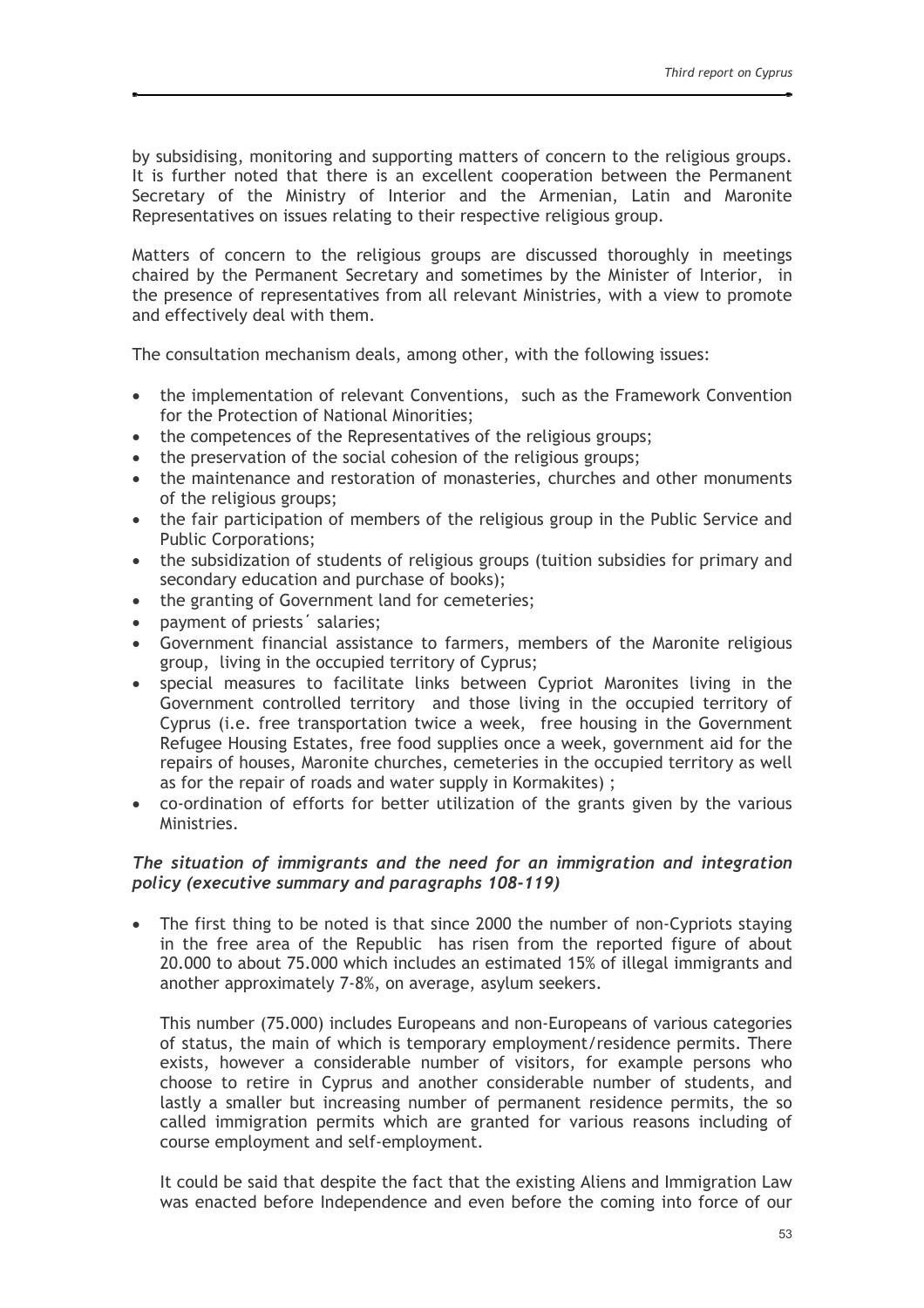Constitution, and in this regard it could be described as "antiquated", however it had been several times amended, especially in the process of joining the European Union i.e. since 1996, and it provided a sufficient legal framework to formulate and implement a migration policy, especially having in mind that Cyprus opened its door for migrant workers only at the beginning of the 90s, for a very limited number and on a very temporary basis.

Nevertheless, the dramatic changes that occurred since the beginning of the 90s and especially in connection to our accession to the European Union as well as the partial lifting of the restrictions on the free movement of persons across the cease-fire (green)-line, have made it absolutely necessary to completely substitute the existing legal framework.

So. apart from the new law on the Free Movement of Nationals of E.U. Members and Members of their Families, already in force since 1-5-2004, a new bill on Aliens and Immigration has been prepared by the Law Office of the Republic which inter-alia transposes all the relevant existing acquis.

This new bill is presently being studied at the Ministry of Interior in consultation with all other competent government departments. Consultations are soon to be enlarged to include independent offices and NGO's. Meanwhile in the effort of the Republic to be in full compliance with the European acquis, the existing Aliens and Immigration Law will be amended as to transpose into the national legislation the Directives on long term residence and family reunification. The amending Law is about to be submitted to the Council of Ministers for approval within March 2006. Afterwards, it will be immediately sent to the House of Representatives for voting.

As regards conditions of employment of especially domestic workers, following the establishment of a tri-party Committee, by a Council of Ministers decision, to examine complaints lodged by this group in particular, the number of complaints had risen to such an extent that created a great back-log problem for the Committee.

Moreover, it was soon discovered that the great majority of these complaints constituted an abuse of the procedures because it was used as an excuse to abandon the employer and work illegally with greater income pending the examination of the complaint which could take several months to almost a year.

To reduce the problem, the Committee of Ministers introduced the 'release paper' which was an expressed mutual consent to terminate employment with a specific employer, and gave the foreign domestic worker one month during which he could seek and find a new employer. In case of failure he should return to his country and apply to come again with a new employer when one was found.

It should be stressed that sexual harassment or ill-treatment has always been treated under the criminal code.

Finally as regards the detention of foreigners for deportation, following a striking number of habeas-corpus applications and applications under Article 146 of the Constitution, the Supreme Court on 30-12-04 in its appellate jurisdiction in two cases confirmed the powers vested in the Minister of Interior, delegated to the Director of the Civil Registry and Migration Department, by virtue of the existing Aliens and Immigration Law.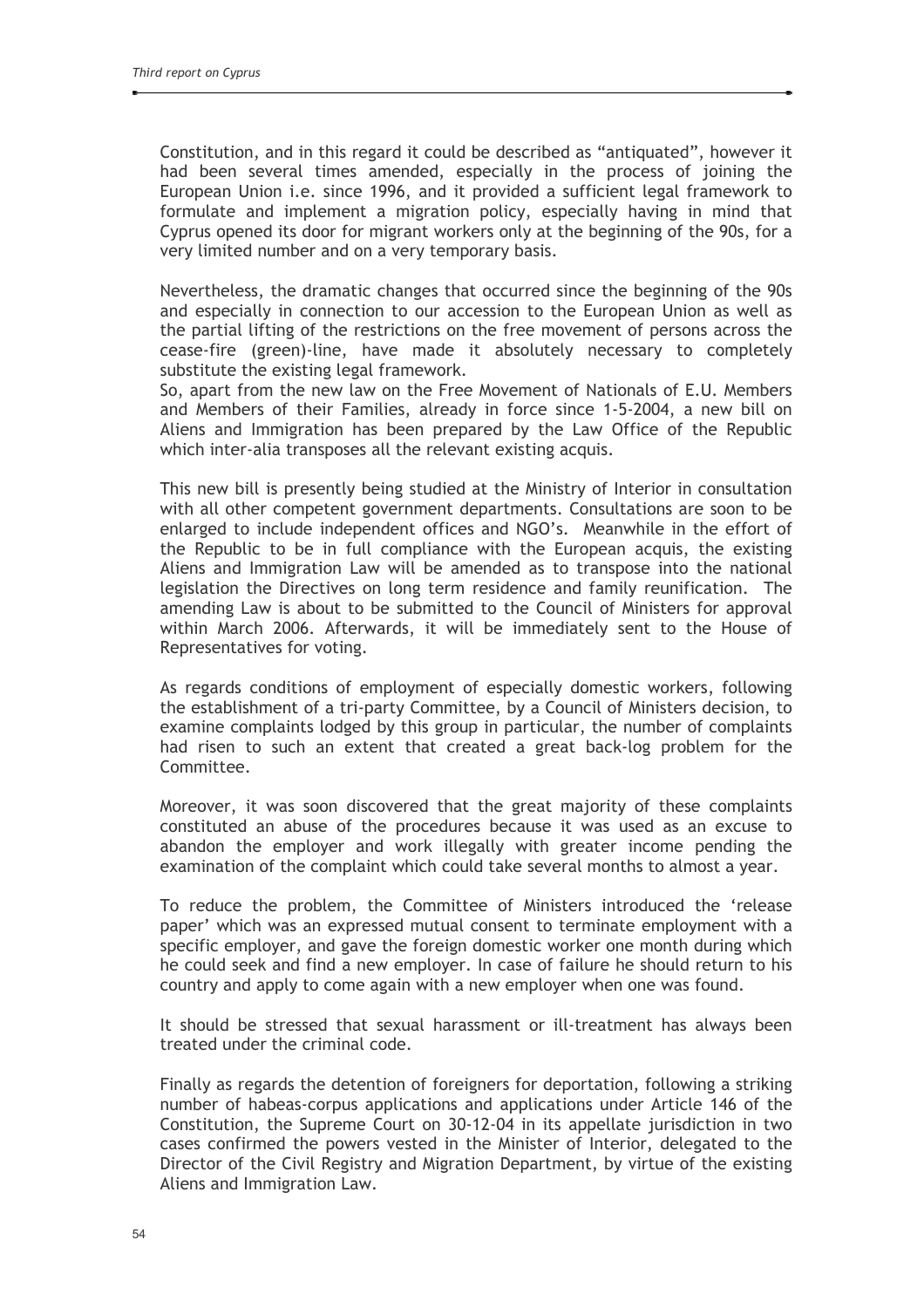• As regards the comments in paragraph 109 about the deportation of an alien residing in Cyprus for 10 years, we enclose as Appendix "A" the report of the Director of the Civil Registry and Migration Department to the Commissioner for Administration, stating the facts of the case.

## Complaint with no.  $A/\Pi$  389/2005 regarding an action of the Civil Registry and **Migration Department**

I refer to your letter with file no. A/II dated 17/3/05 by which you have forwarded to me your Report on the above complaint and first I wish to assure you that both the facts and the particular characteristics of this case, as well as the legal framework which applied for it, including also the case law of the European Court of Human Rights and the Court of European Communities (in connection with the implementation of the Directives of the Council of European Union) have been studied and taken very seriously into consideration before the taking of measures for the expulsion of the said alien from the Republic, i.e. the issue of expulsion/detention orders against them on 14.2.2005.

Therefore, I am of the opinion that there is no question of re-examining the case, as you recommend, given that neither in your Report nor in the subsequent letters of the advocate of the aliens Mr. Chr. Clerides to me, to the Minister of Interior and to the President of the Republic dated 18.3.05, 19.3.05 and 19.3.05 respectively, are any new particulars or information justifying the re-examination of the case included.

However, as in the administrative files which you have examined in order to reach your conclusions, there is no reference to the thinking on the basis of which I took the decision for expulsion which consequently was not taken into consideration by you in your subsequent criticism and recommendations I shall explain below the reasons for my decision and at the same time comment on certain points you raise.

#### $\mathbf{I}$ . **Statement of Relevant Facts**

Mrs Jelena Spasic arrived in Cyprus on 13.9.1994 in order to work under a twelvemonth employment contract as caretaker in a Polyclinic in Nicosia and for this purpose she was granted a temporary residence permit which was initially valid until 13.9.1995. The said temporary permit was renewed each year until 13.2.2000 when it became final, always in the capacity of caretaker and not as nurse.

Mr. Milos Dejic, who at the time was a fiancé of Mrs. Spasic, entered Cyprus on 17.1.1995, in order to visit her, asked for extension of his residence permit as visitor which was rejected on 1.6.1995, but following representations by him in which he invoked the performance of a wedding with Mrs Spasic he was issued a temporary residence permit as visitor which was valid until 30.8.1995.

A new application by him asking to be allowed to continue to remain as visitor was rejected again on 27.11.1995, whereupon he applied to get a temporary residence permit for employment purposes under a twelve month contract as printer in a printing house in Nicosia. The said temporary residence permit which was issued to him was valid until 13.9.1996 and was renewed until 24.9.1997.

Mr. Dejic subsequently remained without a residence permit (because the Labour Department did not approve the further employment of alien staff in the Printing House where he worked) despite the fact that he had been repeatedly asked to leave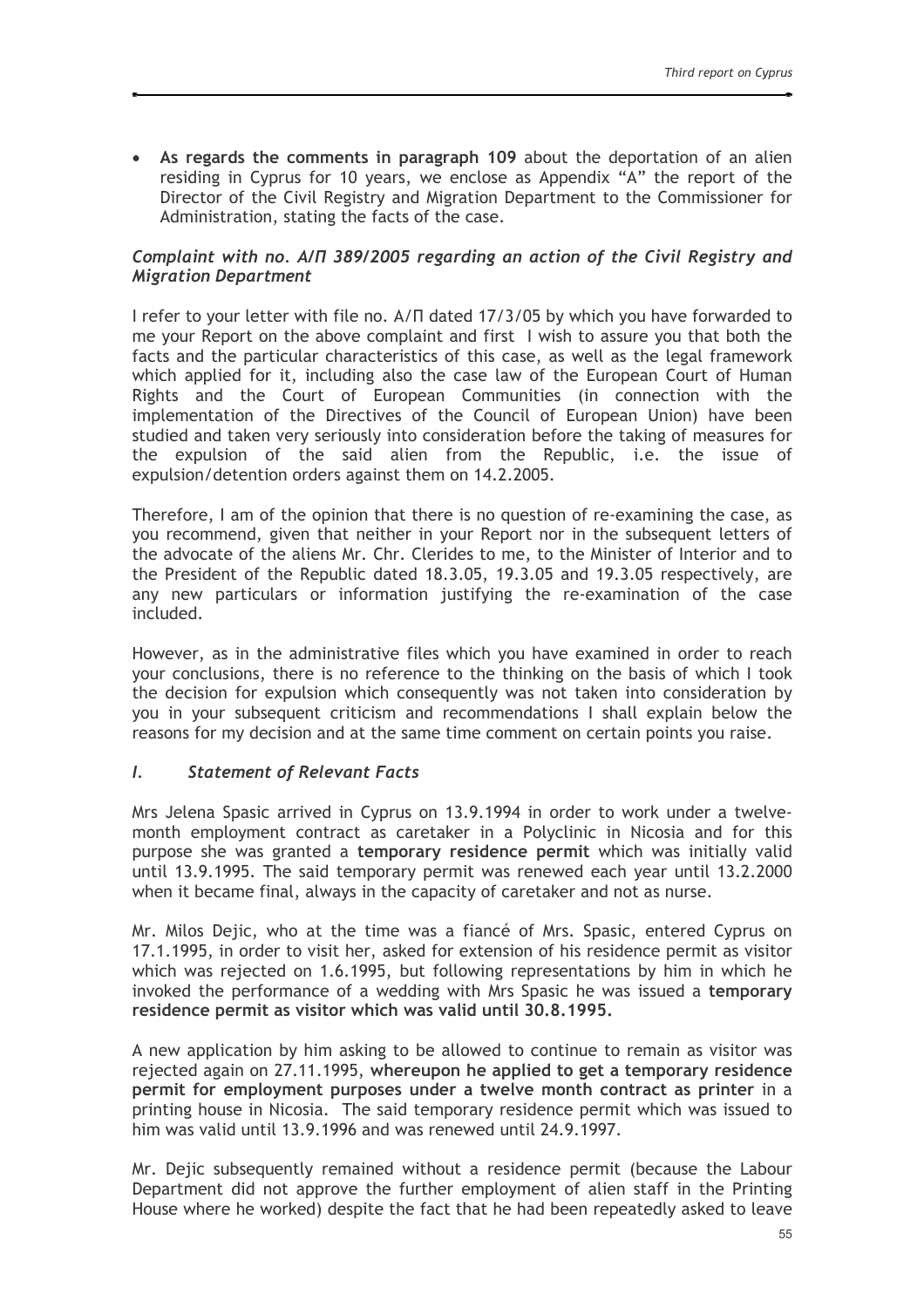the country, with the result that a new application made by him on 21.7.1998 in order to continue the same work after the approval of the Department of Labour was secured, was rejected on 8.3.1999.

In view of the conditions prevailing at the time in Yugoslavia because of the war in that country and for humanitarian reasons the letter of rejection dated 8.3.1999 was not handed to him, but on the contrary he was allowed to remain in Cyprus for humanitarian reasons.

A new application by him, through the Archbishopric, asking to be allowed to remain was rejected on 8.3.2000. Subsequently an application by his ex employer was approved for one year and he was then issued a temporary residence permit until 27.4.2001 with the remark 'final'.

During the above mentioned period, the two complainants performed a civil wedding on 24.7.2000 and afterwards a religious wedding on 20.9.2000 while on 23.11.2000 a child was born to the complainants.

On 12.12.2000 Mr. Dejic asked for his wife to be allowed to stay with him until the expiry of his own permit in view of the recent birth of the child, a request which was accepted and thus Mrs. Spasic was issued a temporary residence permit as visitor, which was valid until 27.4.2001, with the remark "final".

On 3.4.2001, that is a few days before the expiry of the final permit of the couple, Mr. Dejic submitted an application for naturalization. It was rejected on 30.5.2001 because it did not meet the period of residence in the Republic required by the relevant law.

New applications by him for renewal of the temporary residence permit for employment purposes were rejected since in the meantime both had completed the maximum allowed period of employment of aliens in the Republic, and on 29.5.2002 expulsion/detention orders were issued against Mr. Dejic. There followed new correspondence with the result that the execution of the orders was delayed, which became finally possible on 4.9.2002, when the complainant was arrested in order to be expelled.

However, following new representations by the employer, who invoked special reasons for the employment of the said alien in his business, Mr. Dejic was set free so that the Department of Labour could examine the said allegations of the employer, and Mr. Dejic was asked to make a new application with an approved contract from the Department of Labour for the issue of a temporary residence permit. The Department of Labour did not approve the employment of an alien to his employer and thus the said application was never submitted.

Mr. Dejic subsequently asked in March 2003, through his lawyer, that the couple should be allowed to remain in the Republic until the end of the school year of their child in the day care station. The said request was accepted again for humanitarian reasons.

There followed an application for naturalization by Mrs Spasic on 22.5.2003 and the second application for naturalization of Mr. Dejic also on 22.5.2003. Both were rejected on 2.4.2004 and 26.6.2003, respectively, because the period of legal residence in the Republic required by the relevant law was not completed. In view, however, of the examination of the said application as well as the completion of the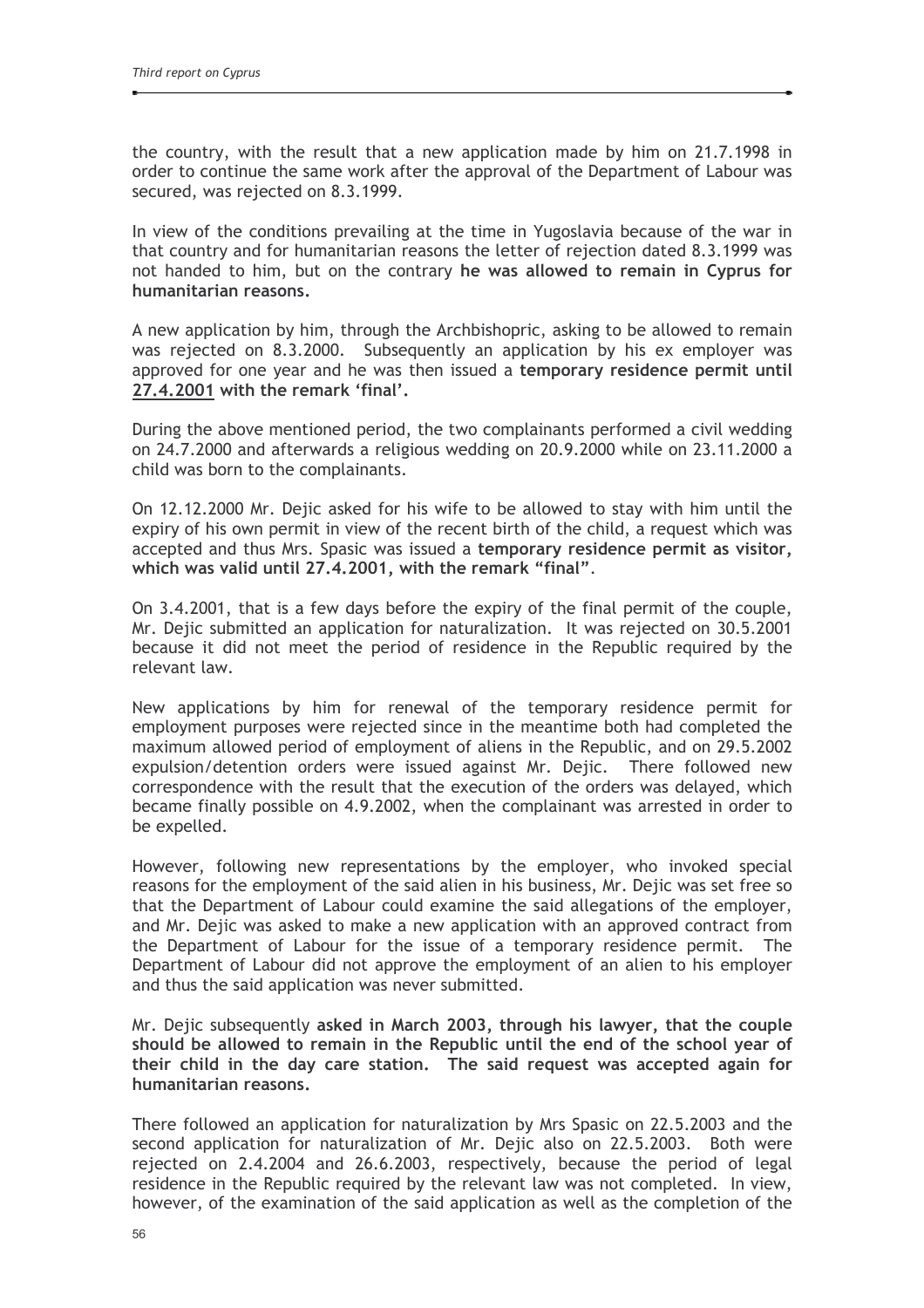annual attendance of the child at the day care station, the family was again allowed to remain in the Republic until 30.6.2004, again for humanitarian reason.

There followed new correspondence with invocation also of Directive 2003/109/EC of the European Union, on the part of the couple who were repeatedly asked in writing to depart but they did not do this until expulsion/detention orders were issued against them on 14.2.2005.

The Police executed the detention order against Mr. Dejic only and not that against Mrs. Spasic, again for humanitarian reasons and, acting in the best, under the circumstances, interest of the child, as required both by the relevant International Law on the Protection of the Rights of Man and specifically the Rights of the Child, as well as by the Constitution of the Republic and the provisions of the local Law.

## **Analysis of the Relevant Facts**

The complainants entered the Republic for employment on a temporary basis.

It is evident that from their initial arrival in the Republic the complainants requested a residence and employment permit on a temporary basis. On the basis of their requests, they secured such temporary residence permit. Furthermore it is worth noting that Mr. Dejic had difficulty securing even such temporary permit because from time to time there were problems in the Department of Labour ascertaining the need for employment of an alien in his field of work.

After the complainants completed, the maximum allowed period of residence in the Republic, they started in various ways to try to get extension of this permit, as an exception.

Initially for humanitarian reasons, because of the birth of the child and the war in the country of origin, such extension was given to the couple. Subsequently and because of their continuing applications for naturalization and extensions, they remained in the country until a decision was taken regarding the above mentioned applications. It is also worth stressing that the continuing submission of the applications for naturalization has been abusive since no new evidence was ever produced justifying a change of the decision for rejection. Following the applications for naturalization there were again appeals for the issue of a temporary residence permit for humanitarian reasons, this time in view of the fact that the child continued to attend a day care station.

On the basis of the above, it is worth noting that your conclusion in the second paragraph of page 1 of your Report that "Since 2001 the administration has started to react negatively to applications by the couple asking to be granted a further residence and employment permit... "attributes, I believe, a tendency of prejudice against the complainants of the part of the Department with which I do not agree.

Also I do not agree with your statement in the same paragraph that "In any case, following pressures which were exerted either by their lawyers or by their employers or even by the Church of Cyprus, their permit was renewed from time to time, legalizing afterwards their residence status. It appears from the above that the extensions were given as a matter of exception, mainly for humanitarian reasons and within the framework of the principles of good administration. Every application and letter of the complainants was examined in good faith and in no case were measures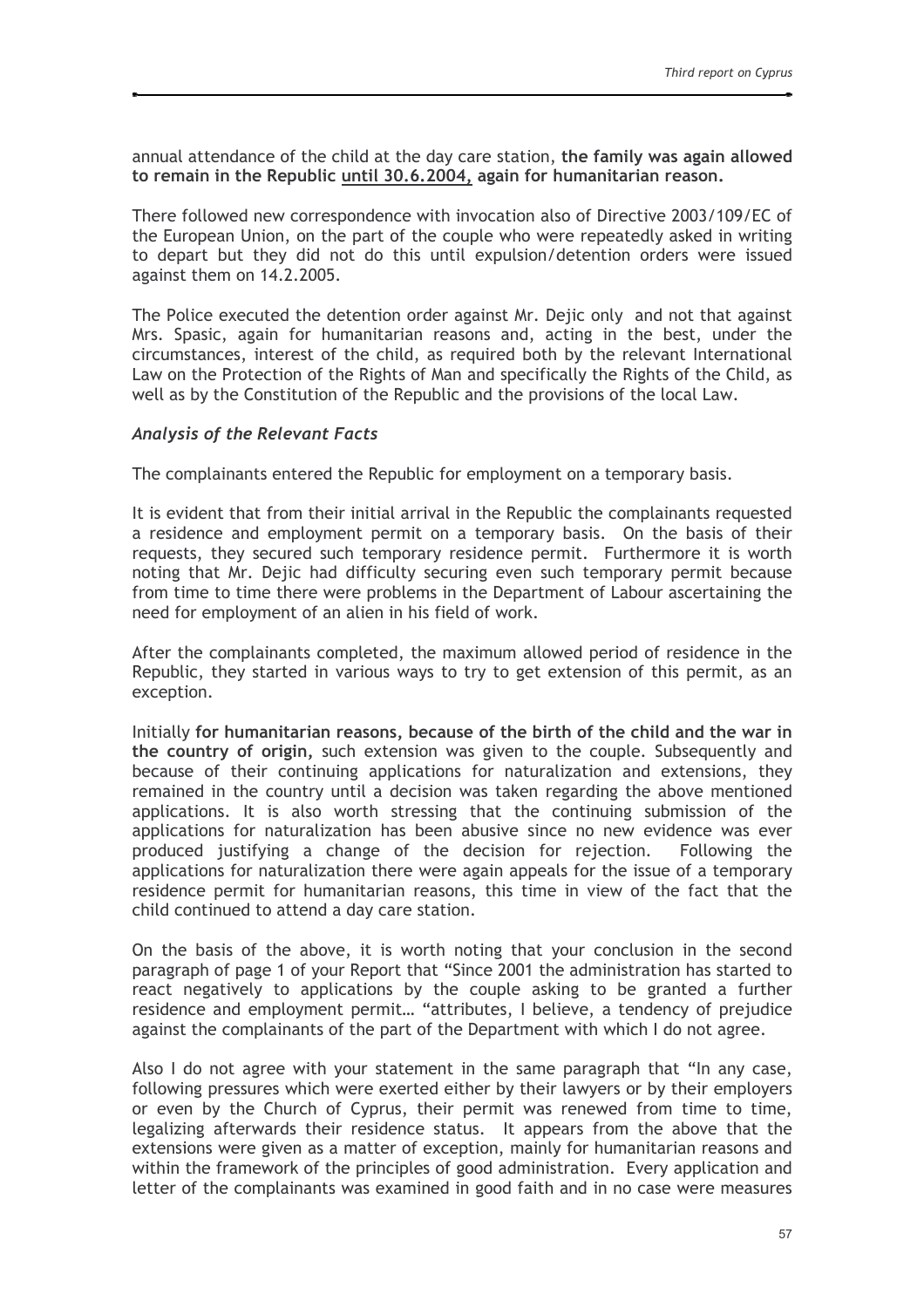taken against then as long as the examination of any request of theirs was outstanding.

By extension, I disagree with your conclusion in the fourth paragraph of page 4 of your Report that "The administration itself has contributed to the creation of the long residence situation".

On the contrary, I consider that the aliens repeatedly abused the procedures in order to extend their residence in the Republic for the maximum period despite the fact that they knew that the permit which was given them each time was temporary.

In this connection, and since as it is gathered from the facts of the case, the intention of the complainants was to secure permanent residence in the Republic, the fact that they never applied for the granting of an immigration permit for the purpose of their employment in the Republic remains unexplained. Such an application would have given the Authorities the opportunity to examine whether the prerequisites for the issue now of a permanent residence permit were fulfilled, according to the existing regulations.

Finally, as regards your remarks in the third paragraph of page 2 of your Report about their employment. I am sorry to observe that both complainants seem to have been illegally employed in the Republic given that the last residence permit of Mrs. Spasic was as visitor and expired on 27.4.2001 and of Mr. Dejic the last residence employment permit also expired on 27.4.2001. Employment in violation of an alien's residence permit or without such permit constitutes an offence in accordance with the Aliens and Immigration Law Cap. 105 to 2003. I also clarify that after this date, that is on 27.4.2001, and despite the fact that the couple were not allowed to remain in the Republic for the reasons I mentioned earlier until 30.6.2004, despite my written suggestions and despite the fact that Mr. Dejic was told in writing that he would be allowed to work also, they themselves did not apply to obtain a legal residence/employment permit, ignoring the suggestions of the authorities.

#### Legal framework within which the Decision for expulsion has been taken

Since 27.4.2001, the couple of the complainants have been practically residing in the Republic without a legal permit, and since 30.6.2004 without even the tolerance of the Authorities. Moreover, and as it is established a posteriori the complainants are employed illegally also.

After 30.6.2004, they were repeatedly asked to depart but without complying with their legal obligations with the result that expulsion/detention orders were issued against them on 14.2.2005 on the basis of paragraph (k) of sub-section 1 of section 6 of the Aliens and Immigration Law Cap. 105 to 2003, on illegal residence.

#### **Relevant Community Law**

#### Directive 2003/109 F.C.

Directive 2003/109/EC was enacted in accordance the spirit of the Tampere Declaration, 15-16 October 1999, which is that the European Union has to secure the fair treatment of the nationals of third countries legally residing on the territory of the member states and to recognize to them, within the framework of a decisive policy in the accession field, rights and obligations similar to those it recognizes to the citizens of the European Union. This Declaration points out, inter alia, that the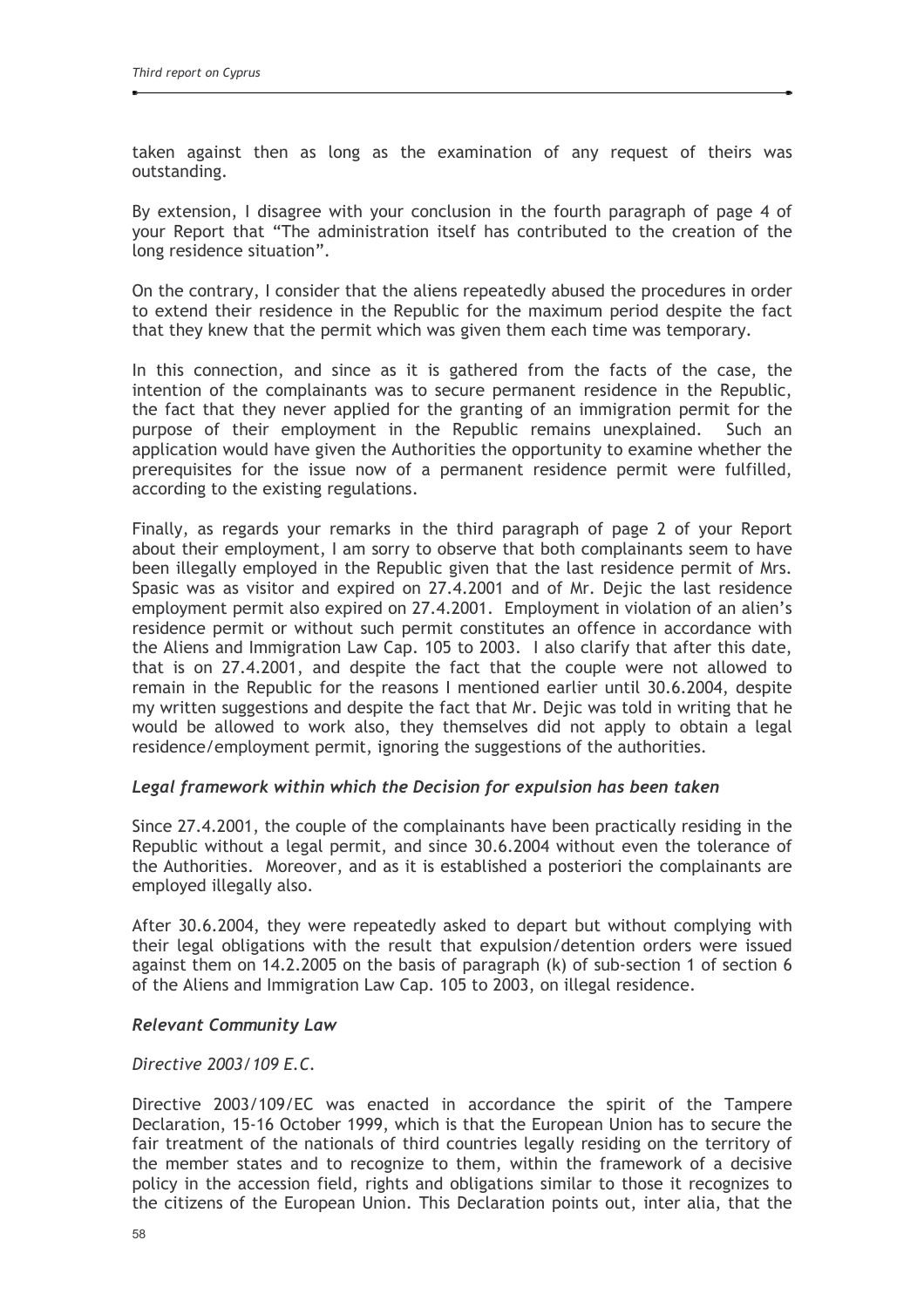integration of third country nationals who have long been residing in the member states, constitutes a fundamental element for the promotion of the economic and social coherence which constitutes the primary target of the Community in accordance with the Treaty. This Directive recognizes to third country nationals, residing in the territory of a member state legally and continuously for at least five years, the status of long term resident provided they produce evidence that they have, on the one hand, sufficient resources for the maintenance of themselves and the members of their families and, on the other, medical insurance.

According to Article 27 of the above Directive, the Directive comes into force on the date of its publication in the Official Gazette of the E.U. that is on 23.1.2004 while a period of 2 years is granted to the member state in order to incorporate the Directive in their national systems.

I would like to note that even if I take into consideration the interpretation of the said Directive most favourable the complainants and assume that the Directive created immediate enforceable rights for them on the date of its publication, that is on 23.1.2004, I observe that the prerequisites which are contained in the said Directive are not fulfilled in their case and, consequently, the Directive cannot be applied to them.

Taking into account the more general objectives of the adoption of this Directive as they are specified in the preamble to the Directive and more specifically in its paragraphs (2) and (3), the Directive was enacted for the purpose of integration of third country nationals residing in the territory of the member state with long term resident status. As it is stated more specifically in the Directive, the main criterion for obtaining this status is the duration of the legal residence on the territory of the member state. In paragraph 6 of the preamble to the Directive it is specifically stated that:

"Residence should be both legal and continuous in order to show that the person has put down roots in the country".

Furthermore, it is worth noting that because of the recent enactment of the Directive, as far as I know, its interpretation has not until now been given in the case law of the Court of the European Communities and there is no other decisive source of analysis of the implementation of the Directive. In view of this fact, the interpretation in corresponding matters developed by the European Court of Human Rights is expected to be of decisive importance.

More specifically, the ECHR case law is absolutely relevant to the case of the reinforced protection of the long term residents in the territory of the member states. In paragraph 16 of the preamble to the Directive and also in Article 12 it is stated specifically that the protection of aliens who possess the long term resident status against expulsion is based on criteria developed by its case law by the ECHR. This reference constitutes a clear indication about the framework of implementation of the Directive.

Thus the relevant Directive aims at the protection of the same category of aliens, more specifically integrated immigrants, for whom the protective ECHR case law has been enacted. As it appears from the analysis of the relevant case law of the Court in Strasbourg which follows, these are defined as second generation immigrants or persons who entered the territory of the Member state at a young age and remained in it for the greatest part of their life (Boughanemi v France [24.4.1996]; Bouglifa v.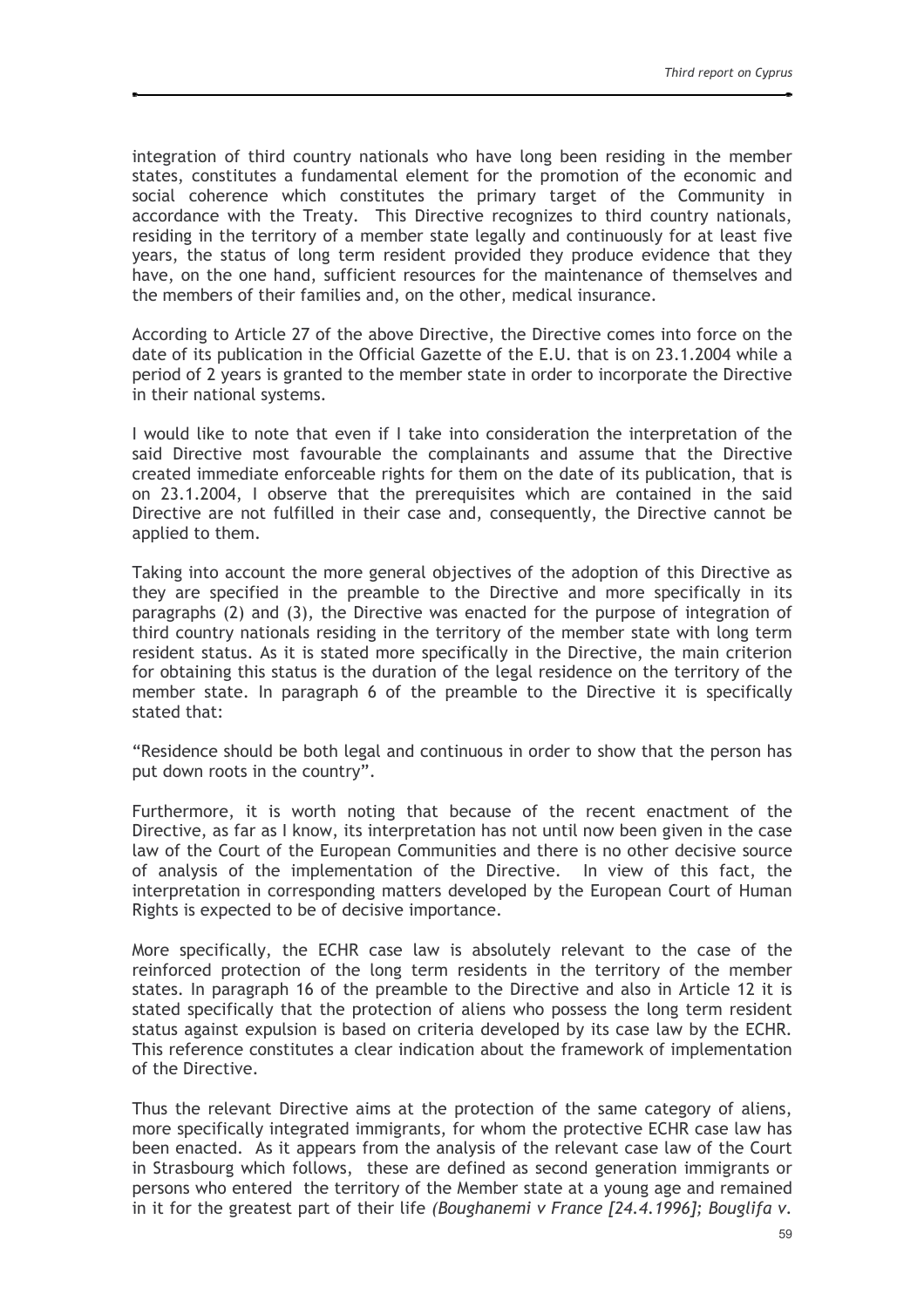*France [21.10.1997]*). The couple of the complainants in question is outside the category of aliens who are protected by the said case law and thus outside the scope of implementation of the Directive.

Article 4(1) of the Directive provides that the member state will grant the long term resident status to third country nationals who reside permanently and continuously in their territory for a period of 5 years before the lodging of their relevant application for recognition of this status.

"1. Member States shall grant long-term resident status, to third country nationals who have resided legally and continuously within its territory for five years immediately prior to the submission of the relevant application"

Furthermore, according to Article 7 (1) of the Directive, a third country national who is interested in obtaining this status has to lodge an application for this purpose.

"To acquire long term resident status the third-country national concerned shall lodge an application with the competent authorities of the Member State in which he/she resides".

It is worth noting that on the basis of the Community Law principle which requires the interpretation of the relevant provisions of the national law of the Member State in conjunction with the provisions of the Directive. I reach the conclusion that the complainants do not fall within the scope of implementation of the Directive since they never applied to obtain a permanent residence permit in Cyprus.

In the relevant Cyprus Law a clear distinction is drawn between temporary residence permits and immigration permits. Immigration permits constitute by definition long residence permits. The fact that no application has been lodged for an immigration permit makes impossible the implementation of the specific Directive in their case.

#### Conclusion:

Even if the Directive had a binding effect on the Republic since the date of its entry into force, i.e. on 23.1.2004 it would not have prevented the said expulsion because it would not have applied to the said aliens on the basis of its paragraph 1 of article 4 in view of the fact that on 23.1.2004 the aliens were not holders of a legal residence permit and the period of their legal residence had expired on 27.4.2001 i.e. almost three years before the Directive came into force.

On this occasion I would like to say that the said Directive has been incorporated in the draft of the new Aliens and Immigration Law which has been prepared by the Law Office of the Republic and is now under study by the Ministry of the Interior and by our Department and consultations regarding it are about to start. A copy of the extract of the relevant articles is attached for your information. (Annex A).

## Council Resolution of 4 March 1996 on the status of third-country nationals residing on a long-term basis in the territory of the Member States, (Official Journal C. 080 18/03/1996 p. 0002-0004).

This Decision defines in paragraph III as long term residents those who prove that they have completed legal and without interruption residence in the territory of a member state for a period which is defined in the national law of the member state and in any event for a period of 10 years.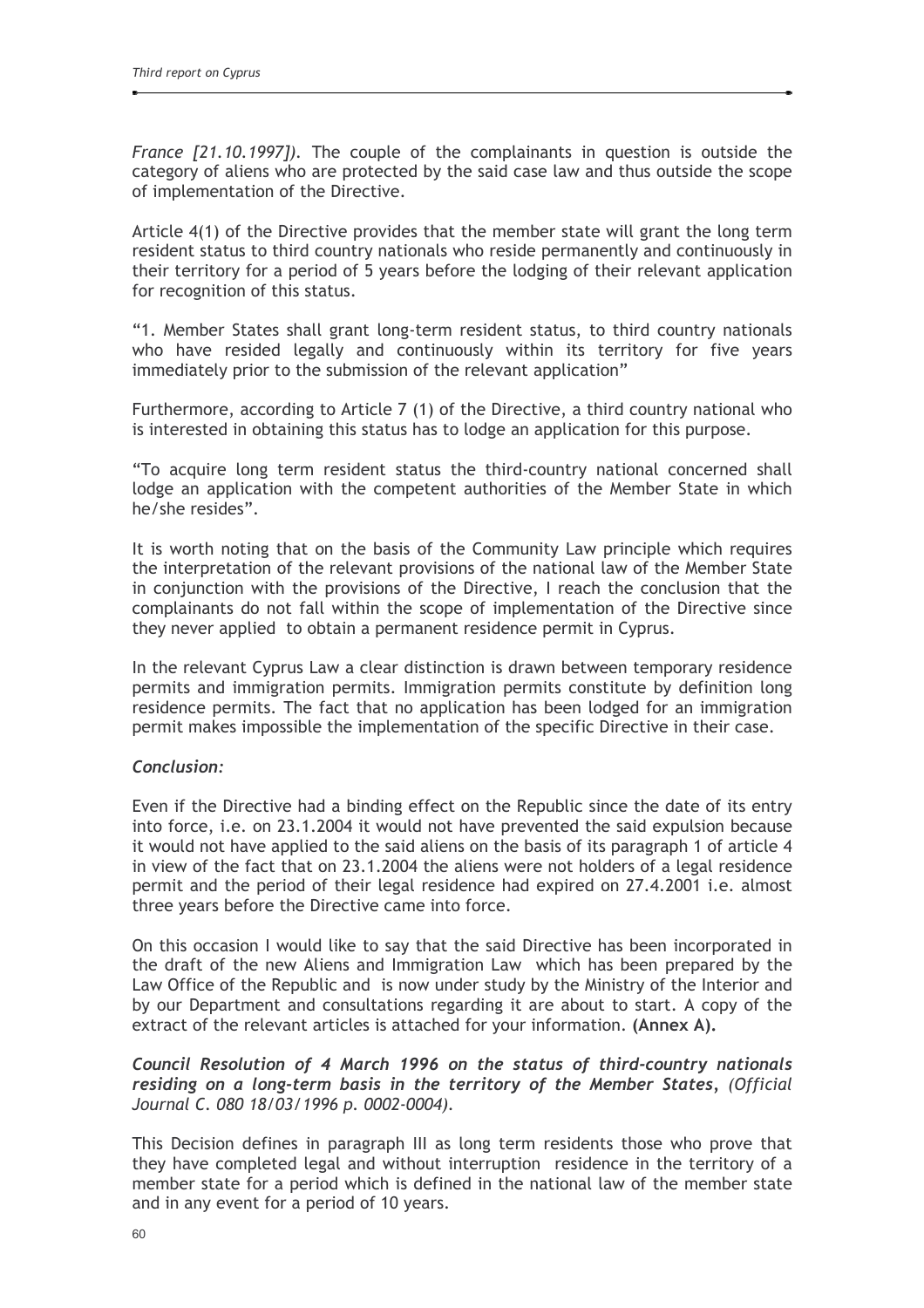"III 1. Without prejudice to the provisions of point IV, the following third country nationals should be recognized in each Member State, as long term residents:- those who provide proof that they have resided legally and without interruption in the territory of the Member States concerned for a period specified in the legislation of the Member State and, in any event, after 10 years' legal residence."

Our national law does not provide for such a period and thus the Decision becomes relevant in the cases of aliens who reside legally and without interruption for 10 years in the territory of the Republic. For the reasons cited above the said couple do not meet this prerequisite and, consequently, do not fall the scope of its implementation.

#### $II.$ **Relevant ECHR Legislation**

## 1. Jurisdiction

Due to the looming "threat" or the impending application by the couple to the European Court of Human Rights (ECHR) I would like to refer briefly to Article 35 (1) of the Convention according to which the ECHR has jurisdiction to examine a case according to the generally recognised International Law rules after the domestic legal remedies have been exhausted.

"It is recognizable rule that, where a state has treated an alien in its territory inconsistently with its international obligations but could nevertheless by subsequent action still secure for the alien the treatment (or its equivalent) required by its obligations, an international tribunal will not entertain a claim put forwards on behalf of that person unless it has exhausted the legal remedies available to him in the state concerned." (1. Oppenheim's International Law, 522-523 (Jennings & Watts (eds.),  $9^{th}$  ed. 1992)."

In connection with the above I would like to stress the fact that on 24.2.2005 the complainants withdrew their application against the expulsion/detention orders and what is more at the stage of the hearing of the interim application for suspension of the expulsion. Moreover, they reached before the Court a compromise settlement with the Authorities and agreed to depart voluntarily within the next 20 days. (A copy of the relevant court minute is forwarded as Annex B). The complainants, as it is gathered also from the non implementation by them of the compromise agreement, insist on their position and completely ignore their legal obligations to the Republic.

It is my position that at this stage, that a possible application by the aliens to the ECHR will not have exhausted all the domestic legal remedies in the Republic.

## 2. The alleged right

It is clear from the moves of the said aliens, judicial and non judicial, that their fundamental human right which they consider is violated by the execution of the orders is their right to settle permanently and as family in a country of their choice other than the country of their origin.

I would like in this connection to express the view that there is no such human right and that the honest and consistent respect for the concept of human rights requires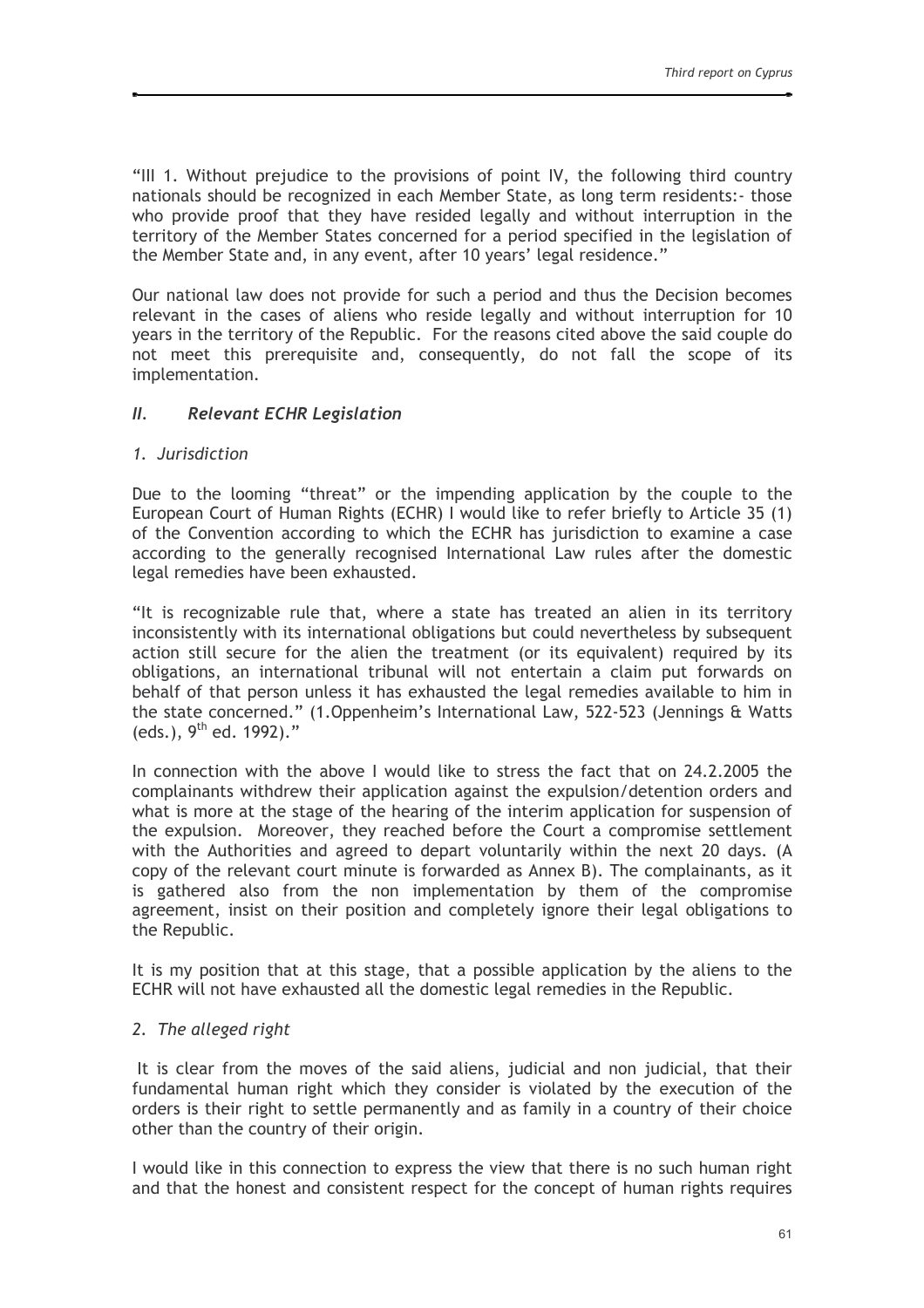protection of the condition from including a series of other concepts and arguments to the point that their concept becomes meaningless.

In any case, such right is not recognized in the European Convention on Human Rights:

"The right of an alien to enter, and to reside in the territory of a Contracting State has not been laid down in the European Convention on Human Rights...While Article 2, paragraph 2 of Protocol No. 4 provides that 'everyone shall be free to leave any country including his own' the second paragraph of Article 3, of the same Protocol expressly restricts the right to enter the territory of a Contracting State to nationals. Article 4 of Protocol No.4 only prohibits the collective expulsion of aliens, while Article 1 of Protocol 1 No. 7 contains certain procedural requirements for decisions concerning the expulsion but does not restrict the sovereign right to expel aliens." [O. Van Dijk, Protection of "Integrated" Aliens Against Expulsion under the European Convention on Human Rights, European Journal of Migration and Law 1 (1999): 293-312, p. 293].

The above position is based on the case law both of the European Commission of Human Rights and the Court. In Application Number 7048/75 in the case X v. United Kingdom (9 March 1977) the Commission decided that the Convention and more specifically its Article 8 does not create a right to a couple of aliens who reside in a specific country other than the country of their origin. The Commission noted: "That follows from the liberty of the States not restricted by the Convention, to regulate the entry of aliens".

"As a matter of International Law and subject to its Treaty obligations, a state has the right to control the entry of non-nationals into its territory." (Abdulaziz, Cabales and others v. The United Kingdom (1985) 7 EHRR 471, para. 67; Gul v . Switzerland (1996) 22 EHRR 93 para. 38; Ahmut v. The Netherlands (1996) 24 EHRR 62).

As it is stated in the Work "Theory and Practice of the European Convention of Human Rights" P. Van Djik & G.J.H van Hoof (2<sup>nd</sup> Edition 1990) page 519, footnote 1305:

In Application No. 7048 /75 in X v. The United Kingdom (9 March 1977) where the Commission decided that Article 8 does not per se guarantee the right for a married couple to move their residence to a specific country, where one of the two has a visitor's permit."

The above principle was systematically applied in case law for almost 30 years In the Application Number 42703/98 Radiovanovic v. Austria dated 24 April 2004 it is stated again that aliens who do not have the right, according to the Convention, to enter or to reside in a specific country and the Council of Europe countries should control the entry and residence of aliens in accordance of course always with the protection framework specified by the Convention.

#### Conclusion

The European Convention of Human Rights does not safeguard the right to a person or family to permanent residence in a country of their choice except the country where they come from even if the settlement in the country of choice would create more favourable conditions for them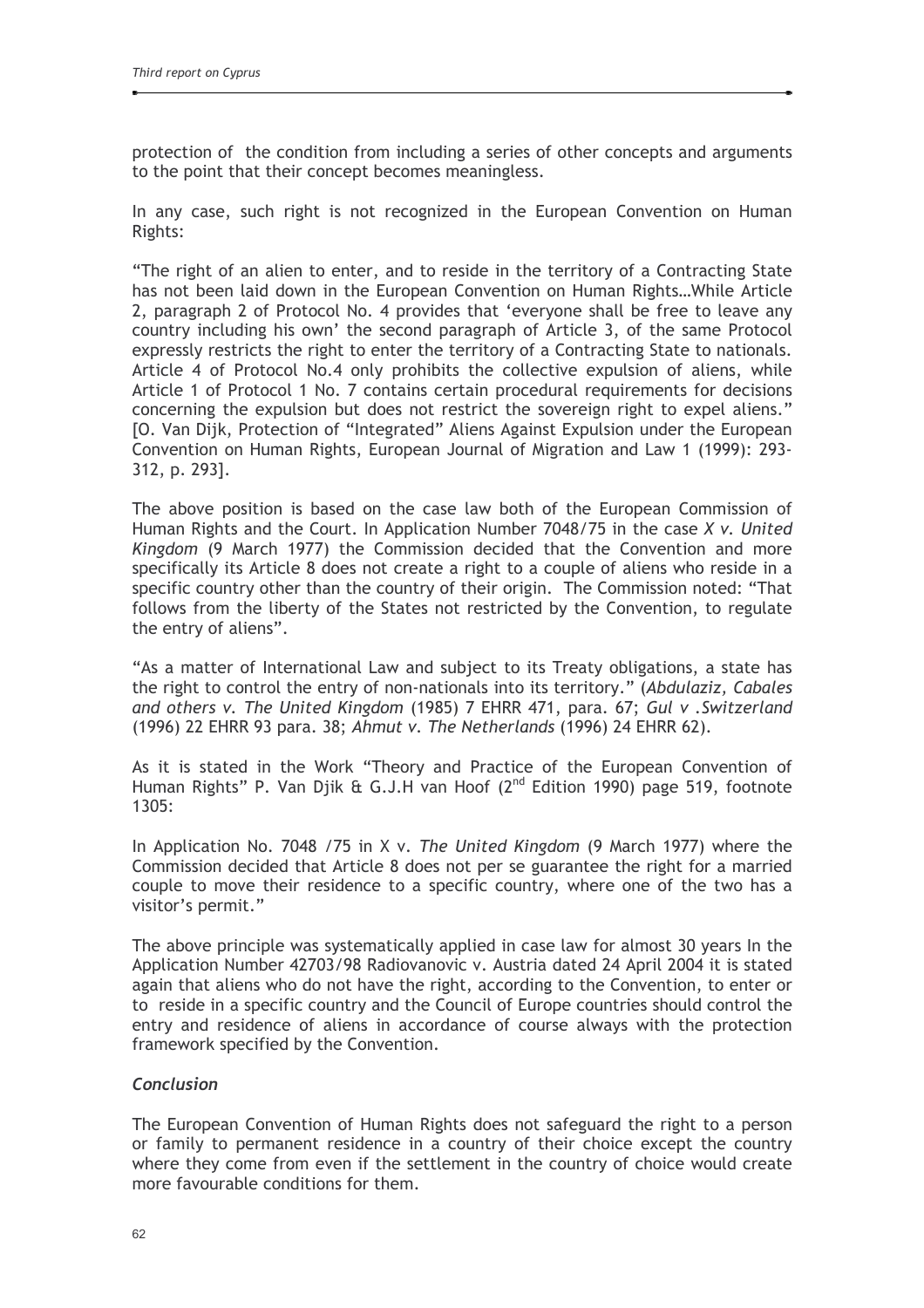#### $III.$ Relevant Provisions of the European Convention of Human Rights

According to Article 1 of the Convention and its interpretation by the ECHR and in view of the fact that the complainants are still in the territory of the Republic. the Republic should in its moves protect their rights. The provisions of the Convention apply without discrimination to all the persons who come under the jurisdiction of the Member State.

Articles of the Convention, which are, in my view, relevant to the case of the complainants are Article 3 and Article 8 of the Convention.

"First some decisions of the European Commission of Human Rights and later judgments of the European Court of Human Rights (Berrehab and Moustaquim) made it clear that the European Convention of Human Rights also applies to alien immigrants and that especially its Articles 3 and 8 on inhuman treatment and family life, restricted the possibilities to expel aliens who have been admitted, have long legal residence and close family ties in the country of residence." (Kees Groenendjik, "Long term Immigrants and the Council of Europe", European Journal of Migration and Law, vol. 1 (1999), p. 281

There follows an extensive analysis of the above provisions,

#### **I. ARTICLE 3 OF THE EUROPEAN CONVENTION OF HUMAN RIGHTS**

Regarding the effect of Article 3 of the Convention in the case under examination I would like to state the following:

In the decision of the Commission of Human Rights in the Application Cruz Varas v. Sweden, the Commission, examining the question whether the impending expulsion of Varas constituted violation of Article 3 of the Convention, said the treatment of aliens in such cases must be seriously inappropriate in order to constitute violation of Article 3. The Commission in that case set a high limit regarding the implementation of Article 3 in expulsion cases.

It is my position that the facts of the case under consideration do not raise a question of violation of the right safeguarded by Article 3 of the Convention.

I would also like to observe that not even the impending expulsion of the child constitutes interference of the Republic with the right safeguarded by Article 3 of the Convention. In the aforementioned case the Commission said in paragraph 92 of its decision that:

"The Commission considers that, although the expulsion of the son would involve serious problems for him, the circumstances are not such as to indicate violation of Article 3 of the Convention".

Furthermore, in support of my position that the fact that the complainants would most probably enjoy more favourable living conditions in Cyprus than in their country of origin does not constitute violation of Article 3 or Article 8 of the Convention, I note the Court's reference in the case Bensaid v. United Kingdom (2001), para. 32: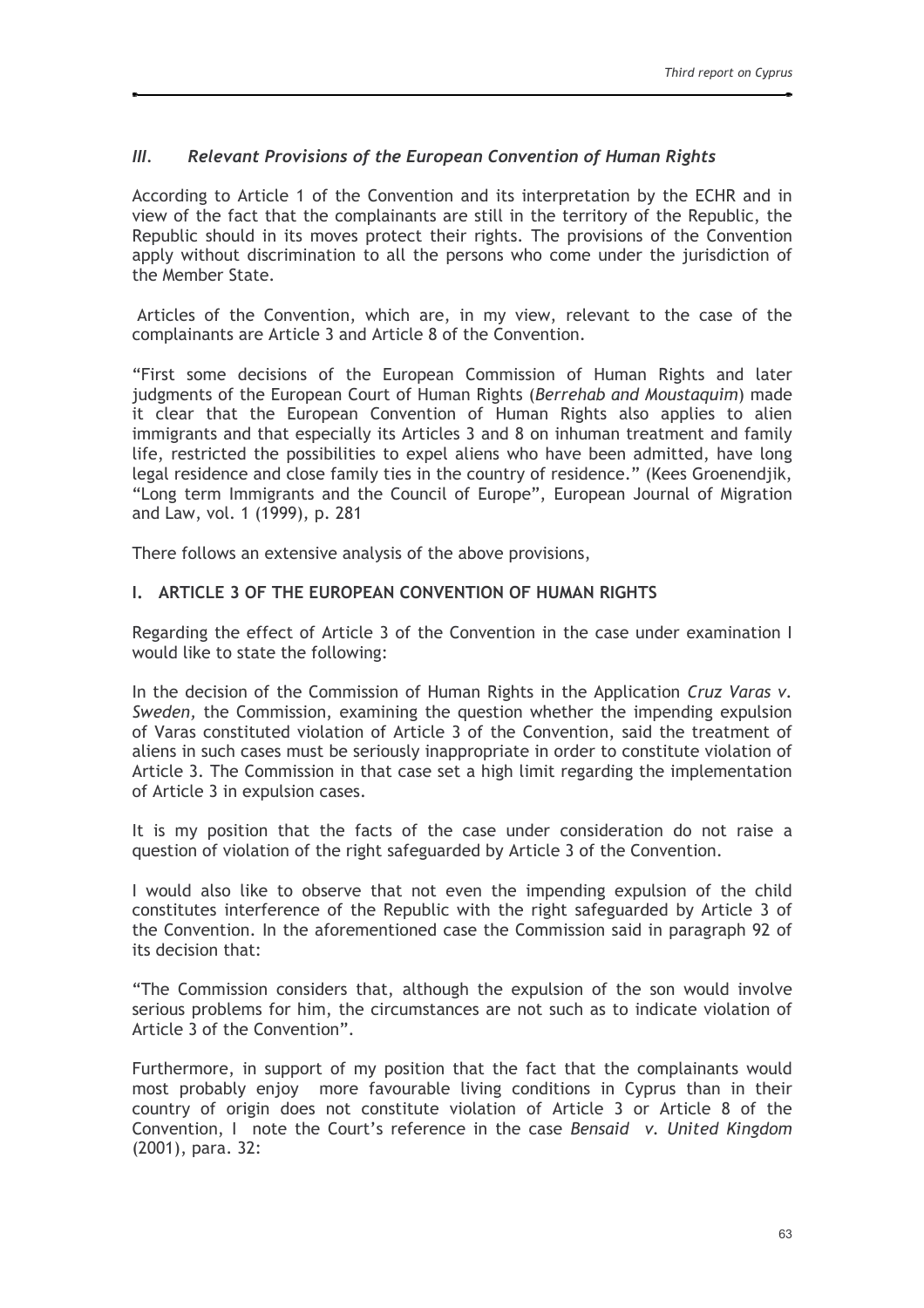"The fact that the applicant's circumstances in Algeria would be less favourable than those enjoyed by him in the United Kingdom is not decisive from the point of view of Article 3 of the Convention".

I would also like to stress that it is most clearly recognized that the expulsion of the child will most probably constitute a source of problems. But it is pointed out that it has become impossible to avoid this expulsion in the circumstances, given that the parents of the child themselves have been systematically refusing to comply with their legal obligations even though they knew the legal consequences of their non compliance and, even worse, the probable consequences for their child. A relevant decision of the Commission of Human Rights which appears to confirm my position that the Republic is not to blame for the consequences of the couple's refusal to comply with the obligations imposed by law is the decision in the case Cruz Varas v. Sweden (1991) in which it is noted in para. 102 that:

"The Commission is therefore of the opinion that the splitting up of the family, as a result of the family member's failure to comply with lawful order, does not show lack of respect for the applicant's family life".

It is my view that the responsibility for the consequences which the child will have. unfortunately, to face does not rest with the Republic but with its parents themselves. The Republic both as a good will gesture and within the framework of the protection of the rights of the child which are safeguarded by the relevant international treaties and the Constitution of the Republic twice granted extension of the residence of the parents in order to enable the child to complete the school year even though this was a kindergarten. Unfortunately the parents of the child did not take seriously into consideration the concessions made by the authorities or perhaps this was not finally their real motive and they decided to continue to reside and to work illegally in the Republic. The Republic does not bear the legal or moral responsibility for this decision of the parents.

## **II. ARTICLE 8 OF THE EUROPEAN CONVENTION ON HUMAN RIGHTS**

The protection stemming from Article 8 of the Convention is relevant in this particular case, as far as the protection of the right for family life, as well as the protection of the right for private life is concerned. I will henceforth analyse the relevant legislation regarding these two rights in order to justify my position regarding my decision in respect to the expulsion of the two complainants, that it does not violate Article 8 of the Convention.

#### **i. RIGHT FOR FAMILY LIFE**

Regarding the protection of the right for family life, as it is provided by the European Convention for Human Rights and also by the Constitution of the Republic, I would like to point out that the case under examination does not concern family reunification, since the family as a whole lives within the territory of the Republic and is called upon to depart as a whole to their country of origin. It is the explicit intention of the Republic that the family should not split up and that all the family members depart to their country of origin.

Concerning Application no. 48321/00, of the decision of the Court in the case Slivenko y. Latvia, dated 9<sup>th</sup> October 2003, the Court pointed out that by expelling the whole family from Latvia by the Authorities of Latvia, the whole family was not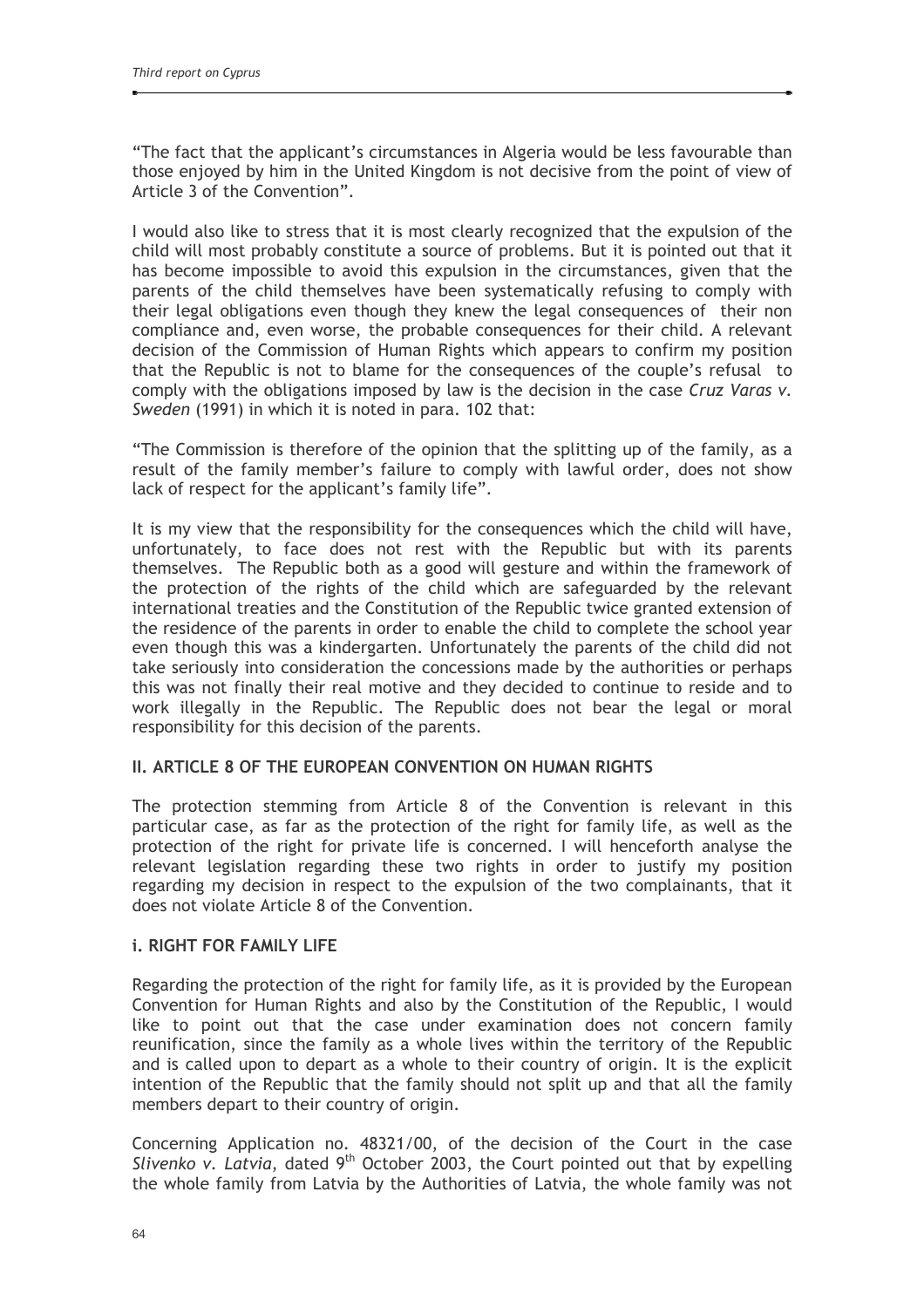split up, therefore the Authorities did not violate the right of the applicants for protection of their family life.

"Under the convention the applicants were not entitled to choose in which of the two countries...to continue or re-establish an effective family life."

Furthermore, the same argument was examined in the case Cruz Varas v. Sweden (1991) 14 EHRR 1 (para. 88-89) where the Court decided that the expulsion of a married couple along with their child to their country of origin, under circumstances which did not produce any insurmountable obstacles to the continuation of their family life in the latter country, did not constitute a violation of their right for protection of family life. It is worth mentioning that the Committee stated that the applicants did not produce satisfactory evidence to prove that it would have been impossible to continue their family life in their country of origin. It is therefore important to stress out that the burden of proof in such circumstances and taking into account such obstacles is on the applicants according to Strasbourg legislation:

"97. The Commission recalls that there is no general right under the Convention to enter, reside in and not to be expelled from a given country...ln such a situation it is incumbent on the applicants to show that there are obstacles to establishing family life in their home countries or that there are special reasons why that could not be expected of them."

In the case under examination the complainant couple has never produced such evidence.

The legislation of the Court regarding the matter under examination is explicit:

"Article 8 does not impose a general obligation on a state to respect the choice of married couples as to the country of their residence where there are no obstacles to establishing family life in their own or their spouse's home countries." (Abdulaziz v. UK (1985) 7 EHRR 471 para, 67, Gul v. Switzerland (1996) 22 EHRR 93 para, 38; Ahmut v. Netherlands (1996) 24 EHRR 62).

Specifically, in the decision of the E.C.H.R. in the case Abdulaziz v. UK (1985) 7 EHRR 471, the Committee decided that the refusal of the Government of the United Kingdom to allow the husbands of the applicants to enter or reside in the United Kingdom did not constitute a violation of the right for family life of the applicants. The reason was that the applicants failed to prove that there were insurmountable obstacles to the possible settlement of the families in question in the countries of origin of the husbands. In the said decision of the Court, it is worth mentioning that the fact that the applicants had known that their husbands did not have the right of residence in the United Kingdom has played a significant part. Their marriage was conducted with persons who had either failed to secure the right of temporary residence in the country, or failed to secure their entry in the country.

In respect to all the above, I observe that the marriage of the complainants, as it appears in the indication of the facts above, was performed while the alien couple, under the present examination, did not possess a permanent permit of residence in the territory of the Republic. I also take notice of the fact that the aliens had not informed the Department about any serious obstacles which they could possibly face in case they returned to their country of origin.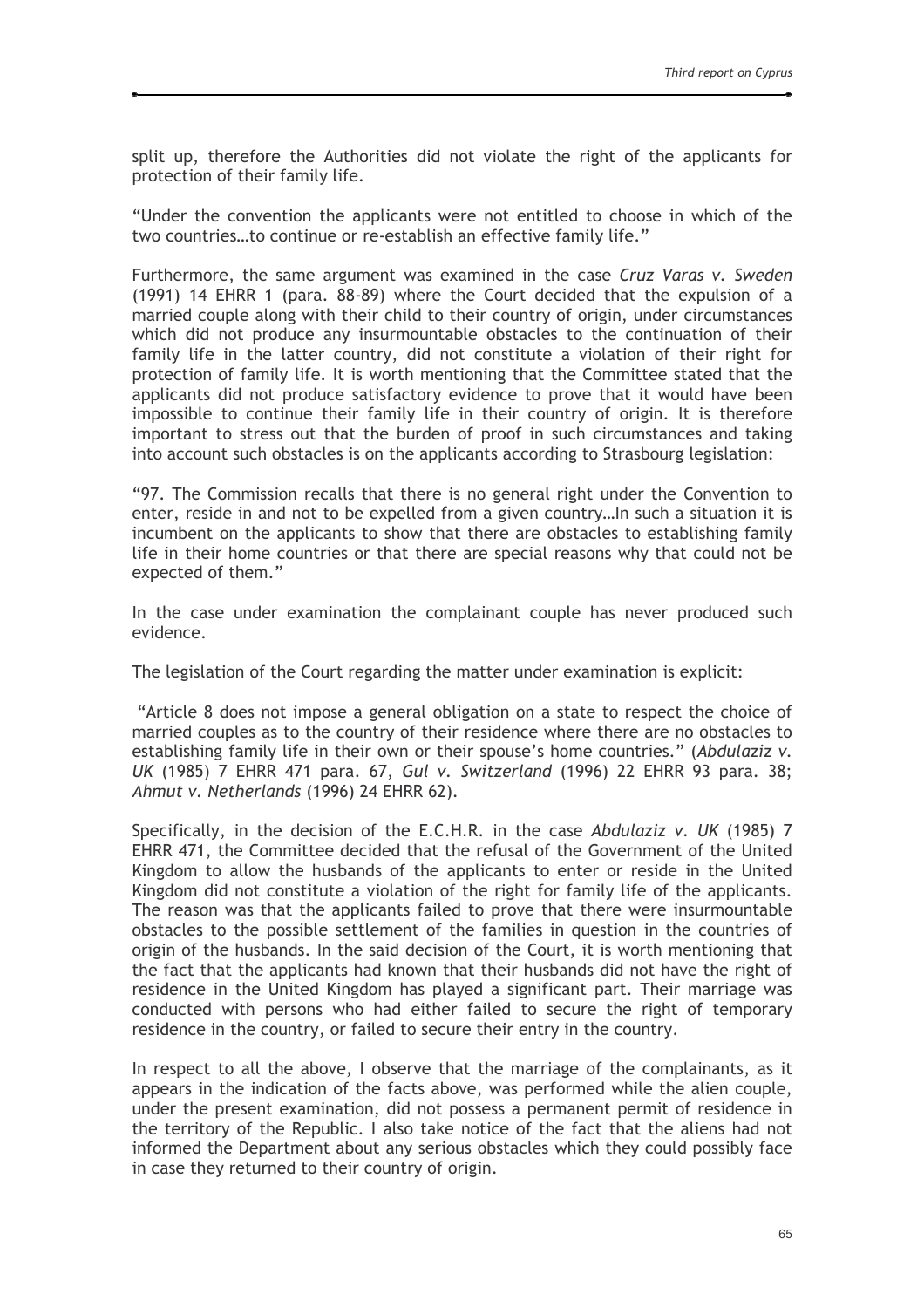## Conclusion:

It is my submission, as it is obvious from the above mentioned, that my decision for expulsion of the aliens in question does not violate their right for protection of their family life, as it is provided in Article 8 of the European Convention on Human Rights and the Constitution of the Republic. I repeat that:

"Article 8 cannot be considered to impose on a State a general obligation to respect the choice by married couples of the country of their matrimonial residence and to authorise family reunion in its territory." (Adulaziz v. U.K.; Gul v. Switzerland)

It is the intention of the Republic that the whole family of the complainants depart (therefore the splitting up of the family is not a matter for discussion) to their country of origin, since there is no serious problem hindering their resettlement in their country of origin according to the evidence produced before us.

## **ii. RIGHT FOR PROTECTION OF PRIVATE LIFE**

As Judge Morenilla mentions in the decision Nasri v. France, (1995) Series A No, 3209-B, p. 31, "Deportation from a country in which the person concerned has lived from birth or from childhood constitutes an interference with his private and personal sphere where it entails, as in this case, the separation of the person concerned from his essential social environment, his emotional and 'social circle', including his family."

For the reasons I have mentioned above, I believe that the responsibility for the consequences stemming from the expulsion of the applicants concerning their private life, bear the latter and not the Republic, and therefore I do not think that their expulsion constitutes a violation on the part of the Republic of the right for protection of their private life.

As it is clarified by the E.C.H.R. in its decision in the case Bensaid v. United Kingdom (2001) 33 EHRR 205 para. 46, "Not every act or measure which adversely affects moral or physical integrity will interfere with the right to respect to private life guaranteed by Article 8"

I would also like to point out that the right for protection of private life in cases of expulsion is granted to immigrants who are considered to be integrated in the given country. According to the extract of Judge Morenilla above, the right for respect of private life of the alien would be probably violated by the potential expulsion, if the alien has lived in the country in question since his date of birth or at least since his childhood and for the biggest part of his life.

In the decision of the Court in the case  $C$  v. Belgium  $(7.8.1996)$ , where the issue of protection of private life of an alien under expulsion was reexamined, it is noted that: "In addition Mr. C established real social ties in Belgium. He lived there from the age of eleven, went to school there, underwent vocational training there and worked there for a number of years. He accordingly also established a private life there within the meaning of Article 8, which encompasses the right for an individual to form and develop relationships with other human beings, including relationships of a professional or business nature."

The basic criterion considered by the Court as to whether the protection of the right for private life of an alien subjected to expulsion constitutes a right protected by the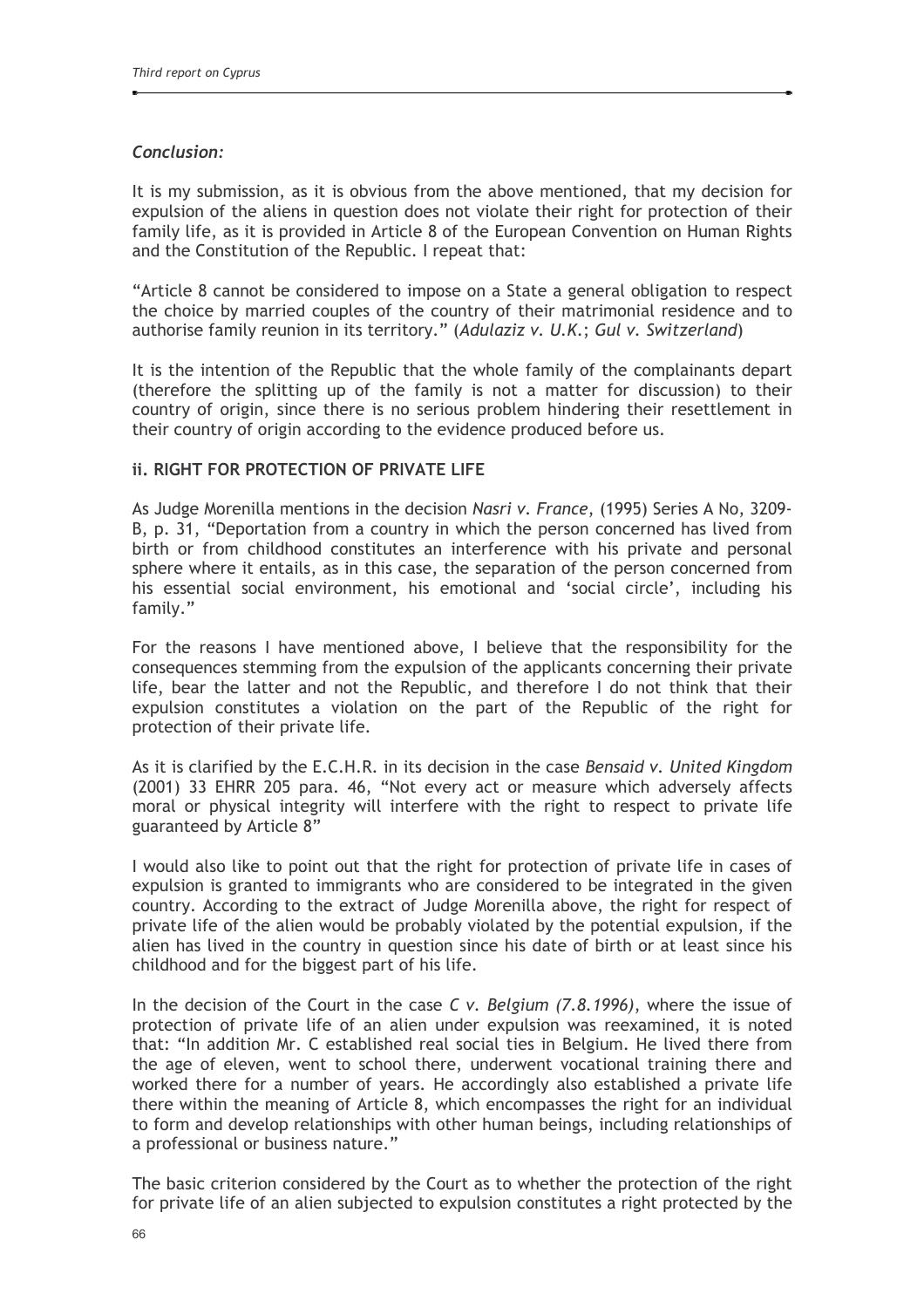Convention, seems to be the capacity of that alien to be considered as an integrated immigrant, which mainly depends on the duration of residence of that alien in the country, that is from at least young age and for a long period of time.

This conclusion seems to be validated by the important and recent decision of the Court in the case Slivenko v. Latvia where "it appears that the removal of persons from a territory where they resided practically throughout their lives amounts to an infringement of their rights to private life and their home."(Pieter Boeles and Marina den Houdijker, Case Reports, European Journal of Migration and Law, p. 163)

I would also like to refer to the decision Bensaid v. The United Kingdom (2001), where following was mentioned:

"48.... Even assuming that the dislocation caused to the applicant by removal from the United Kingdom where he has lived for the last eleven years was to be considered by itself as affecting his private life, in the context of the relationships and support framework which he enjoyed there, the Court considers that such interference may be regarded as complying with the requirements of the second paragraph of Article 8, namely as a measure "in accordance with the law", pursuing the aims of the protection of the economic well-being of the country and the prevention of disorder and crime, as well as being necessary in a democratic society for those aims."

This decision is of great importance to the case under examination, in view of the fact that the duration of residence of the applicant is similar to the time period of physical presence of the complainants in the Republic.

The evidence under examination make it obvious that the preconditions which emerge from the legislation of the Court as to whether there is an issue of violation of the right for protection of private life, which with no doubt apply in the cases of integrated immigrants, do not cover the case of the complainants under examination.

These aliens have lived in Cyprus for a period of time substantially lower compared to the limitation defined by the legislation of the Court for Human Rights, to protect the Convention in cases of expulsion of integrated immigrants.

#### III. THE PRINCIPLE OF PROPORTIONALITY

Firstly I would like to quote the following extract from the writing "Human Rights Practice" Jessica Simor and Ben Emmerson (2000), para. 8. 07:

"Whether the decision to refuse entry or expel an individual is compatible with the obligations of the authorities under the Convention will depend on the seriousness of the interference with the applicant's rights in each case. Thus there can be no general findings that immigration rules or laws comply with the Convention, each decision must be considered on its individual merits."

I would also like to point out that "According to the court's case-law (the authorities) would have to strike a fair balance between the legitimate interests of the alien and the interests to be protected by the State." (Van Dijk, 'Protection of "Integrated" Aliens against expulsion under the European Convention of Human Rights, European Journal of Migration and Law vol.1 (1999), p.293)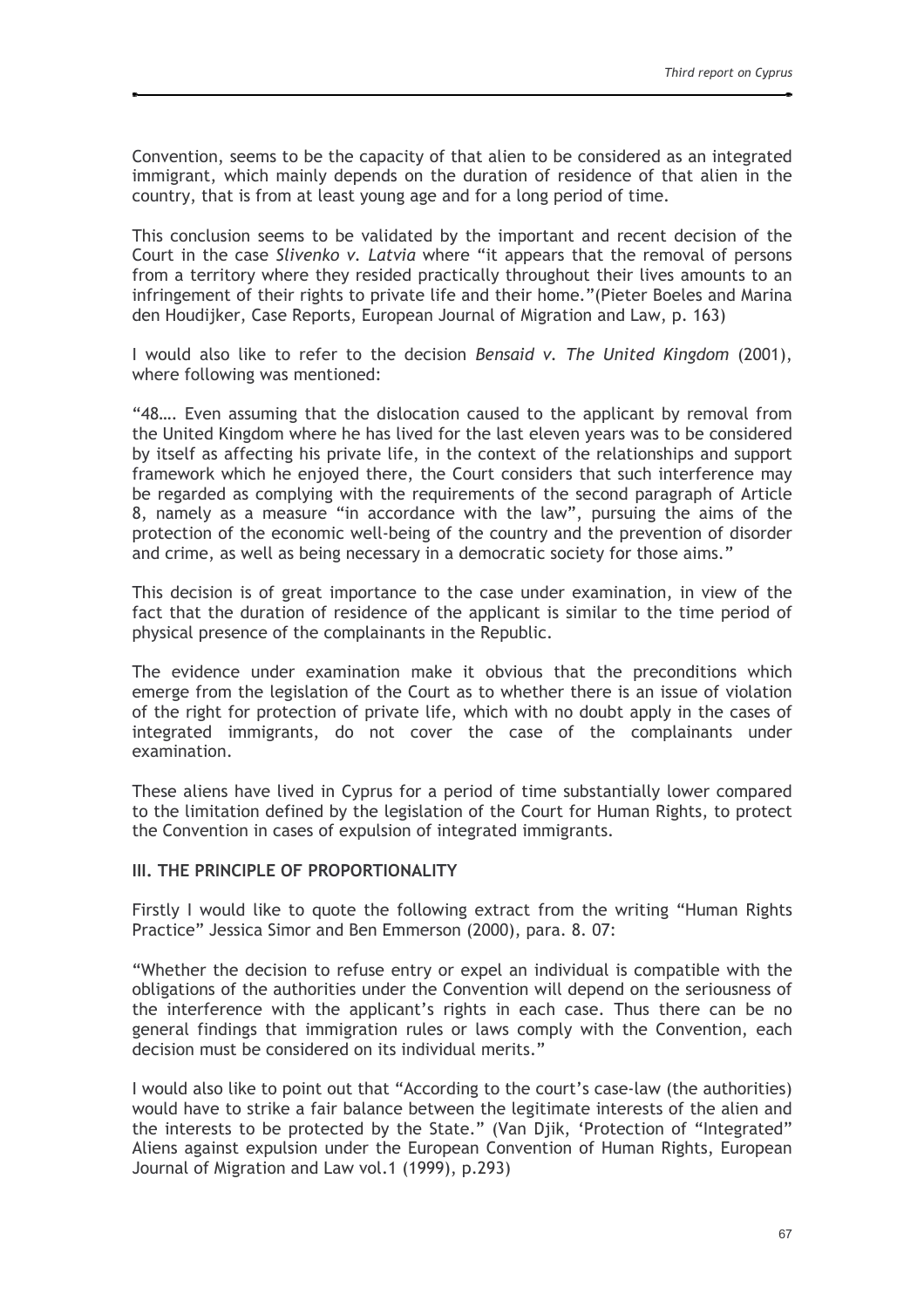It is my position that such right or interest afforded to the aliens under examination is not affected for the reasons mentioned above.

However, even if it is assumed that the decision for expulsion influences in a negative manner the protection of the right for their family or private life, it is my position that such influence is necessary in a democratic society. In any case, the fact that the aliens in question have abused the existing procedures and have resided (and worked) illegally would be relevant to the examination of whether the expulsion is necessary for the protection of public interest and of our general immigration policy.

I also find relevant the recent decision of the House of Lords in the case of Regina y. Secretary of State for the Home Department (Appellant) ex parte Razgar (FC) (Respondent) [2004] UKHL 27, where Lord Bingham of Cornhill proceded with an extended analysis of the enforcement of the proportionality principle in matters which involve Article 8 of the European Convention of Human Rights in expulsion procedures. In paragraphs 17-20 of the relevant decisions it is noted that:

> "In a case where removal is resisted in reliance on article 8, these questions are likely to be:

> (1) Will the proposed removal be an interference by a public authority with the exercise of the applicant's right to respect for his private or (as the case may be) family life?

> (2) If so, will such interference have consequences of such gravity as potentially to engage the operation of article 8?

(3) If so, is such interference in accordance with the law?

(4) If so, is such interference necessary in a democratic society in the interests of national security, public safety or the economic well-being of the country, for the prevention of disorder or crime, for the protection of health or morals, or for the protection of the rights and freedoms of others?

(5) If so, is such interference proportionate to the legitimate public end sought to be achieved?

18. If the reviewing court is satisfied in any case, on consideration of all the materials which are before it and would be before an adjudicator, that the answer to question (1) clearly would or should be negative, there can be no ground at all for challenging the certificate of the Secretary of State. Question (2) reflects the consistent case law of the Strasbourg court, holding that conduct must attain a minimum level of severity to engage the operation of the Convention: see, for example, Costello-Roberts v United Kingdom (1993) 19 EHRR 112. If the reviewing court is satisfied that the answer to this question clearly would or should be negative, there can again be no ground for challenging the certificate. If question (3) is reached, it is likely to permit of an affirmative answer only.

19. Where removal is proposed in pursuance of a lawful immigration policy, question (4) will almost always fall to be answered affirmatively. This is because the right of sovereign states,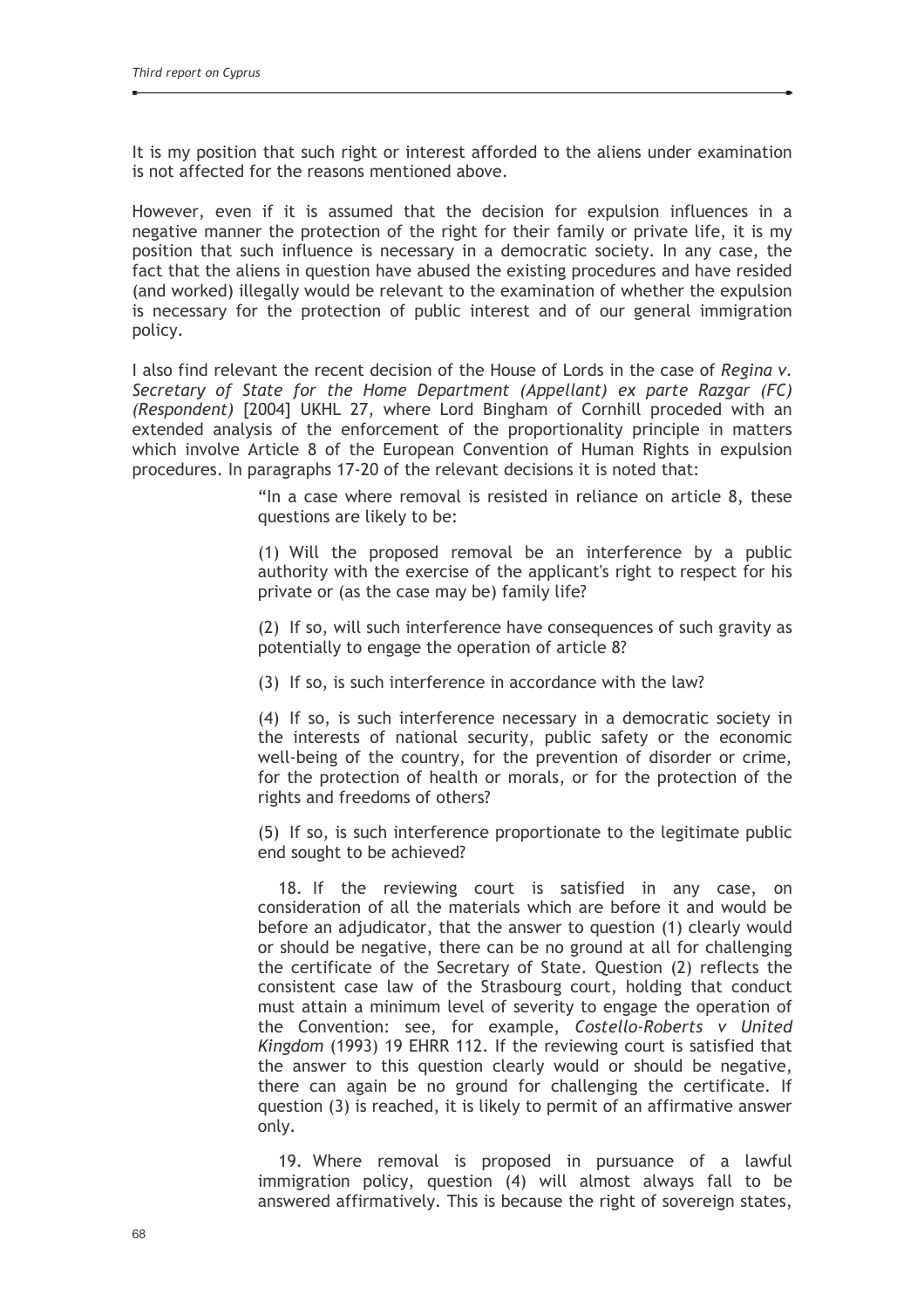subject to treaty obligations, to regulate the entry and expulsion of aliens is recognised in the Strasbourg jurisprudence (see Ullah and Do, para 6) and implementation of a firm and orderly immigration policy is an important function of government in a modern democratic state. In the absence of bad faith, ulterior motive or deliberate abuse of power it is hard to imagine an adjudicator answering this question other than affirmatively.

20. The answering of question (5), where that question is reached, must always involve the striking of a fair balance between the rights of the individual and the interests of the community which is inherent in the whole of the Convention, ...Decisions taken pursuant to the lawful operation of immigration control will be proportionate in all save a small minority of exceptional cases..."

I consider that the enforcement of the above principles confirms my rationale, which is that the expulsion of the said complainants under the prevailing circumstances is considered to be necessary.

Finally, I would like to stress out that in the present case, according to our practice regarding any other alien, irrespective of religion and nationality, great effort has been applied in examining the facts with good faith and objectivity, and at the same time taking into consideration the public interest, as well as the immigration policy and the particular features of our country.

I believe that the aliens in question have been allowed enough exceptions, especially for humanitarian reasons, and if they feel that they have been done wrong by my decision, much more so if they feel that it is legally not sound, I do not understand why they have withdrawn their application against the orders of expulsion/detention and especially at the time of the hearing of their interim application for stay of execution of the expulsion order.

Always at your disposal for further information.

(A. Shakalli) Director of the Department

## Observations made by the Ministry of Education and Culture

• Para, 37:

The following text to be added after the word "long-term initiatives" (tenth line):

Extra curricular activities, competitions, performances, special events, school activities as well as the review of the curriculum, such as in Civics, have been substantially upgraded and exert a highly positive effect on the majority of pupils regardless of ethnic origin or community.

## The following text to be added after the word "some teachers" (fourteenth line):

The official policy of the Ministry Of Education and Culture is the awareness of human rights by educators and pupils alike. Possible traits of discrimination among some teachers may reflect individual opinion, which, in no way, interferes with the formal teaching, which abides by the Ministry's official policy.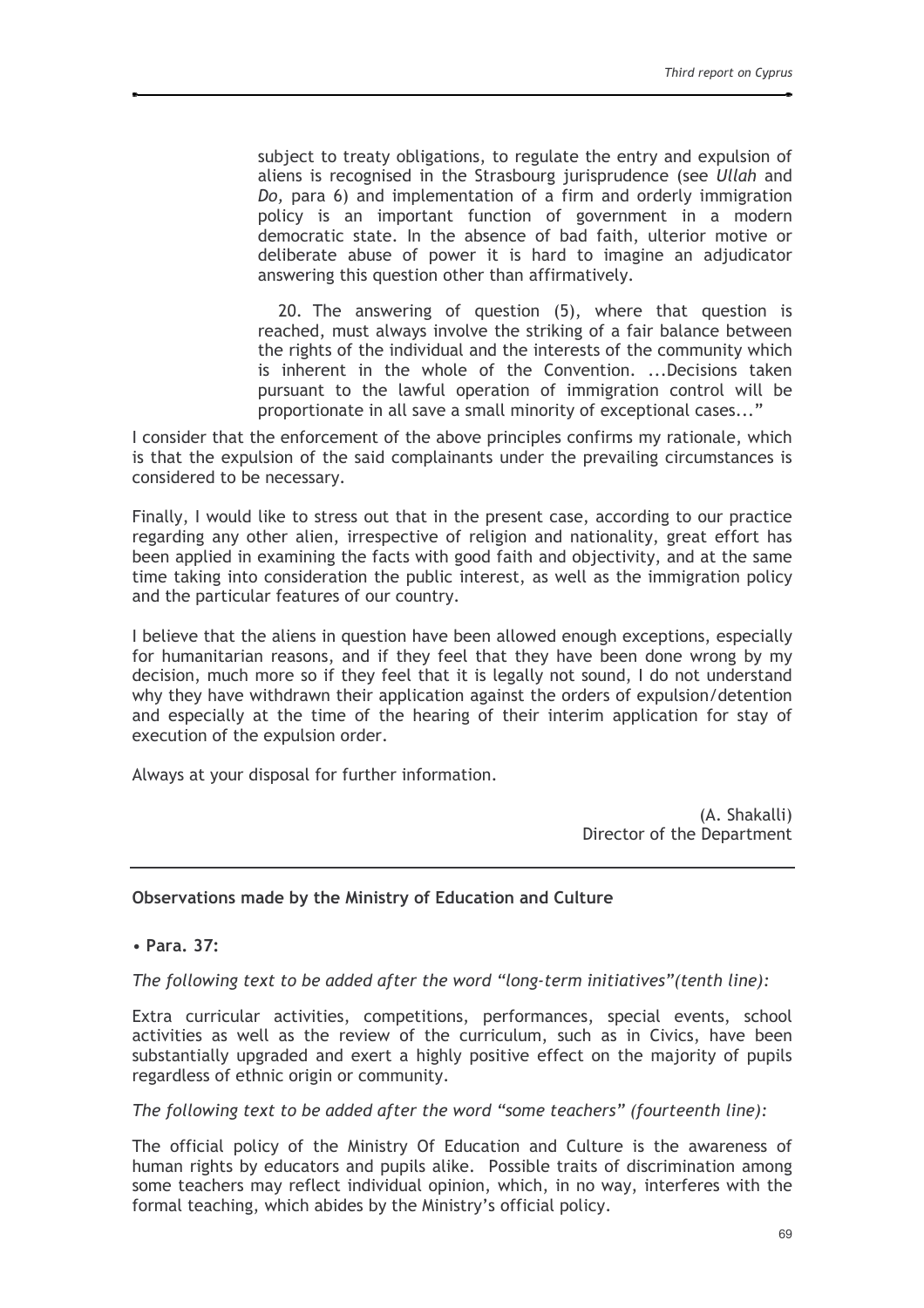## • Para. 66:

## The following text to be added at the end of this paragraph:

The Ministry did not receive any official complaint. Exemptions that are officially asked by parents are always granted and in all cases alternative courses are offered to children. It must be stressed that the right to freedom of religion (as well as that of thought and conscience) is safeguarded by article 18 of the Constitution of the Republic. There is no stigmatisation for any children who do not attend lessons of Religious knowledge, which are Greek orthodox faith oriented. What happens occasionally is the natural curiosity and/or comments of pupils for their peers who do not attend the regular classes, whether these are Religion or Physical Education for that matter and are exempted from class attendance. No biased commentary is made on the pupils' faith itself. Pupils themselves acknowledge the right to difference in religion.

#### • Para, 83:

## The following text to be added at the end of this paragraph:

The fact is that Roma children do receive support and assistance in their language as well, since the Ministry of Education and Culture has appointed three Turkish Cypriot teachers and four bilingual teachers who speak both Greek and Turkish during the present school year 2005-2006.

#### • Para, 85:

## The following text to be added after the word "Commissioner for Administration"  $(ninth line)$ :

We strongly disagree with this sentence. There is no policy to segregate pupils. It is the aim and effort of the Ministry of Education and Culture to combat this kind of segregation by various measures. The fact is that pupils should enrol to the nearest school to the place they live based on their educational district. If Pontian Greeks rent or buy houses in specific areas and as a result some schools have a great number of these pupils, it is not something that the Ministry of Education and Culture should be blamed for. There has been an effort to transfer pupils to a different educational district and, in Paphos for example, the Paphos State Institute for Further Education which numbers over 1,000 pupils attending afternoon language and other lessons has been moved to a district predominantly inhabited by Pontians so as to effect a mixed pupil population.

#### • Para, 87:

#### The following text to be added at the end of the paragraph:

The Ministry of Education and Culture offers to minority groups pupils all possible assistance for attendance to both public or private schools, in the case of the latter they are subsidised so that they can attend schools of their choice."